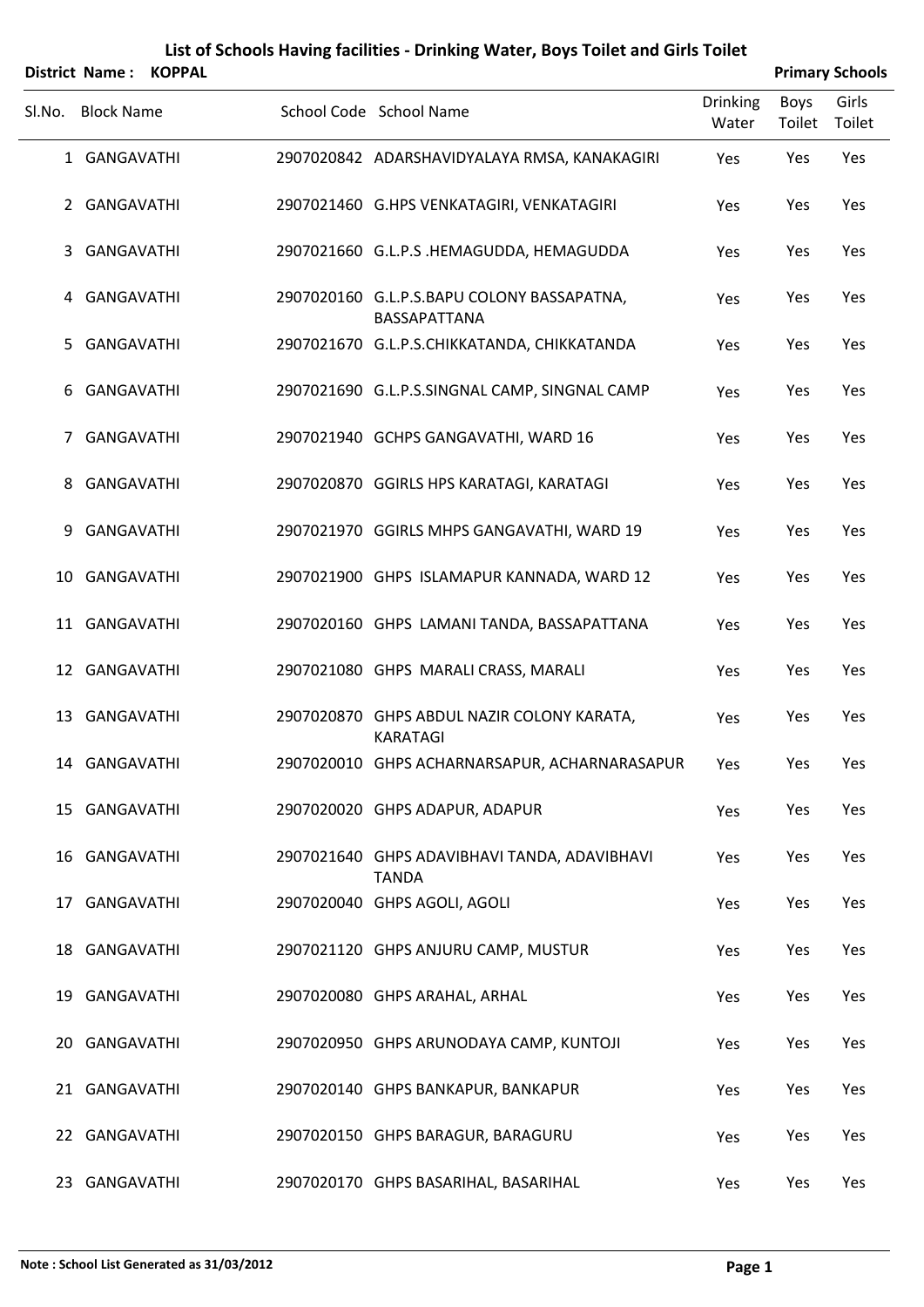|        | <b>District Name:</b> | <b>KOPPAL</b> |                                                               |                          |                | <b>Primary Schools</b> |
|--------|-----------------------|---------------|---------------------------------------------------------------|--------------------------|----------------|------------------------|
| SI.No. | <b>Block Name</b>     |               | School Code School Name                                       | <b>Drinking</b><br>Water | Boys<br>Toilet | Girls<br>Toilet        |
|        | 24 GANGAVATHI         |               | 2907020180 GHPS BASAVANADURGA, BASAVANDURGA                   | Yes                      | Yes            | Yes                    |
|        | 25 GANGAVATHI         |               | 2907021200 GHPS BASAVANNA CAMP, PANNAPUR                      | Yes                      | Yes            | Yes                    |
|        | 26 GANGAVATHI         |               | 2907020871 GHPS BASAVESWAR NAGAR KARATAGI,<br><b>KARATAGI</b> | Yes                      | Yes            | Yes                    |
|        | 27 GANGAVATHI         |               | 2907020160 GHPS BASSAPATTANA, BASSAPATTANA                    | Yes                      | Yes            | Yes                    |
|        | 28 GANGAVATHI         |               | 2907020190 GHPS BATTARNARSAPUR,<br>BATTARNARASAPUR            | Yes                      | Yes            | Yes                    |
| 29     | GANGAVATHI            |               | 2907021800 GHPS BEDAR ONI GANGAVATHI, WARD 2                  | Yes                      | Yes            | Yes                    |
|        | 30 GANGAVATHI         |               | 2907021980 GHPS BEGARWADI GANGAVATHI, WARD 20                 | Yes                      | Yes            | Yes                    |
|        | 31 GANGAVATHI         |               | 2907020220 GHPS BENNUR, BENNUR                                | Yes                      | Yes            | Yes                    |
|        | 32 GANGAVATHI         |               | 2907020230 GHPS BEVINHAL, BEVINHAL                            | Yes                      | Yes            | Yes                    |
|        | 33 GANGAVATHI         |               | 2907020260 GHPS BOMMASAGAR, BOMASAGAR                         | Yes                      | Yes            | Yes                    |
|        | 34 GANGAVATHI         |               | 2907020870 GHPS BOYS KARATAGI, KARATAGI                       | Yes                      | Yes            | Yes                    |
|        | 35 GANGAVATHI         |               | 2907020420 GHPS CHANDUNAGAR GANGAVATHI,<br><b>GANGAVATHI</b>  | Yes                      | Yes            | Yes                    |
|        | 36 GANGAVATHI         |               | 2907020290 GHPS CHELUUR, CHELLUR                              | Yes                      | Yes            | Yes                    |
|        | 37 GANGAVATHI         |               | 2907020310 GHPS CHIKKABENAKAL, CHIKKABENAKAL                  | Yes                      | Yes            | Yes                    |
|        | 38 GANGAVATHI         |               | 2907020350 GHPS CHIKKADANKANAKAL,<br>CHIKKADANKANKAL          | Yes                      | Yes            | Yes                    |
|        | 39 GANGAVATHI         |               | 2907020340 GHPS CHIKKAMADINHAL`, CHIKKAMADINHAL               | Yes                      | Yes            | Yes                    |
| 40     | GANGAVATHI            |               | 2907020360 GHPS CHIKKJANTAKAL, CHIKKAJANTHAKAL                | Yes                      | Yes            | Yes                    |
|        | 41 GANGAVATHI         |               | 2907021550 GHPS DANAPUR, DANAPUR                              | Yes                      | Yes            | Yes                    |
|        | 42 GANGAVATHI         |               | 2907020370 GHPS DASANHAL, DASANHALLI                          | Yes                      | Yes            | Yes                    |
|        | 43 GANGAVATHI         |               | 2907020870 GHPS DEVI CAMP, KARATAGI                           | Yes                      | Yes            | Yes                    |
|        | 44 GANGAVATHI         |               | 2907020390 GHPS EACHANHAL, EACHANHAL                          | Yes                      | Yes            | Yes                    |
|        | 45 GANGAVATHI         |               | 2907020400 GHPS ELIGANUR, ELIGANOOR                           | Yes                      | Yes            | Yes                    |
|        | 46 GANGAVATHI         |               | 2907020840 GHPS GIRLS KANAKAGIRI, KANAKAGIRI                  | Yes                      | Yes            | Yes                    |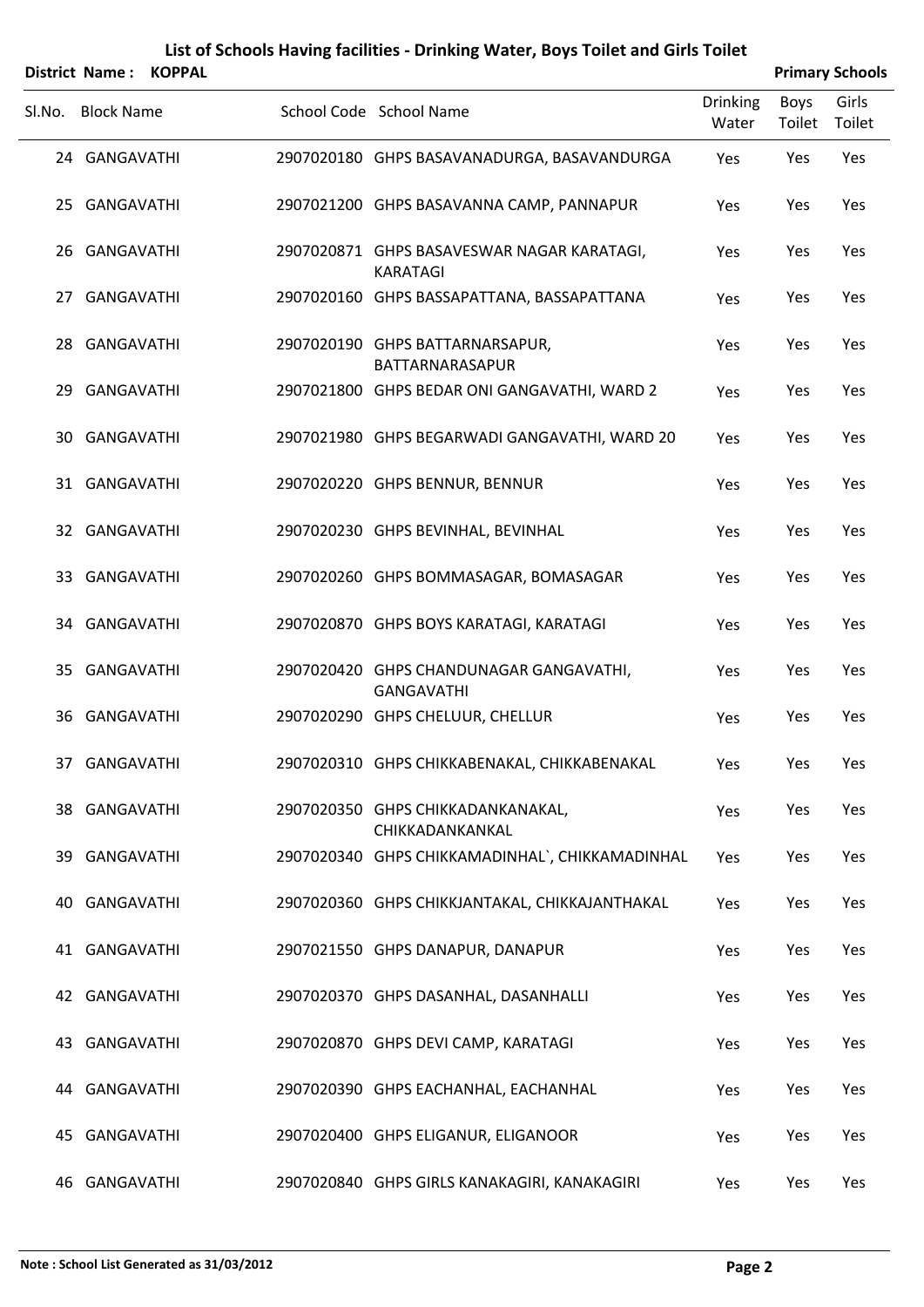|        | District Name: KOPPAL |  |                                                              |                          |                       | <b>Primary Schools</b> |
|--------|-----------------------|--|--------------------------------------------------------------|--------------------------|-----------------------|------------------------|
| SI.No. | <b>Block Name</b>     |  | School Code School Name                                      | <b>Drinking</b><br>Water | <b>Boys</b><br>Toilet | Girls<br>Toilet        |
|        | 47 GANGAVATHI         |  | 2907020450 GHPS GOURIPUR, GOURIPUR                           | Yes                      | Yes                   | Yes                    |
|        | 48 GANGAVATHI         |  | 2907020460 GHPS GUDADOOR, GUDADUR                            | Yes                      | Yes                   | Yes                    |
| 49     | GANGAVATHI            |  | 2907020500 GHPS GUNDUR, GUNDUR                               | Yes                      | Yes                   | Yes                    |
|        | 50 GANGAVATHI         |  | 2907021510 GHPS H.BASAVANNA CAMP, YARADONA                   | Yes                      | Yes                   | Yes                    |
|        | 51 GANGAVATHI         |  | 2907020520 GHPS HALASAMUDRA, HALASAMUDRA                     | Yes                      | Yes                   | Yes                    |
|        | 52 GANGAVATHI         |  | 2907020540 GHPS HAMPASADURGA, HAMAPASADURGA                  | Yes                      | Yes                   | Yes                    |
|        | 53 GANGAVATHI         |  | 2907020570 GHPS HANAVAL CAMP GVT, HANWAL                     | Yes                      | Yes                   | Yes                    |
|        | 54 GANGAVATHI         |  | 2907020570 GHPS HANAWAL, HANWAL                              | Yes                      | Yes                   | Yes                    |
|        | 55 GANGAVATHI         |  | 2907021550 GHPS HEBBAL CAMP, DANAPUR                         | Yes                      | Yes                   | Yes                    |
|        | 56 GANGAVATHI         |  | 2907020590 GHPS HEBBAL, HEBBAL                               | Yes                      | Yes                   | Yes                    |
| 57     | GANGAVATHI            |  | 2907020610 GHPS HIREBANAKAL, HIREBENAKAL                     | Yes                      | Yes                   | Yes                    |
|        | 58 GANGAVATHI         |  | 2907020650 GHPS HIREDANKANKAL, HIREDANKANKAL                 | Yes                      | Yes                   | Yes                    |
| 59     | GANGAVATHI            |  | 2907020630 GHPS HIREKHED, HIREKHED                           | Yes                      | Yes                   | Yes                    |
|        | 60 GANGAVATHI         |  | 2907020660 GHPS HOSAHALLI, HOSAHALLI                         | Yes                      | Yes                   | Yes                    |
|        | 61 GANGAVATHI         |  | 2907021070 GHPS HOSAJURATAGI, MARLANAHALLI                   | Yes                      | Yes                   | Yes                    |
|        | 62 GANGAVATHI         |  | 2907022050 GHPS HRS COLONY GANGAVATHI, WARD 27               | Yes                      | Yes                   | Yes                    |
|        | 63 GANGAVATHI         |  | 2907020720 GHPS HULKIHAL CAMP, HULKIHAL                      | Yes                      | Yes                   | Yes                    |
|        | 64 GANGAVATHI         |  | 2907020720 GHPS HULKIHAL, HULKIHAL                           | Yes                      | Yes                   | Yes                    |
|        | 65 GANGAVATHI         |  | 2907020760 GHPS JAMAPUR, JAMPUR                              | Yes                      | Yes                   | Yes                    |
|        | 66 GANGAVATHI         |  | 2907021121 GHPS JANATACOLONY<br>MUSTUR(NEWSCHOOL), MUSTUR    | Yes                      | Yes                   | Yes                    |
| 67     | GANGAVATHI            |  | 2907020770 GHPS JANGAMARAKALGUDI,<br><b>JANGAMARAKALGUDI</b> | Yes                      | Yes                   | Yes                    |
|        | 68 GANGAVATHI         |  | 2907020790 GHPS JEERAL KALGUDI, JEERALKALGUDI                | Yes                      | Yes                   | Yes                    |
| 69.    | GANGAVATHI            |  | 2907020780 GHPS JEERAL, JEERAL                               | Yes                      | Yes                   | Yes                    |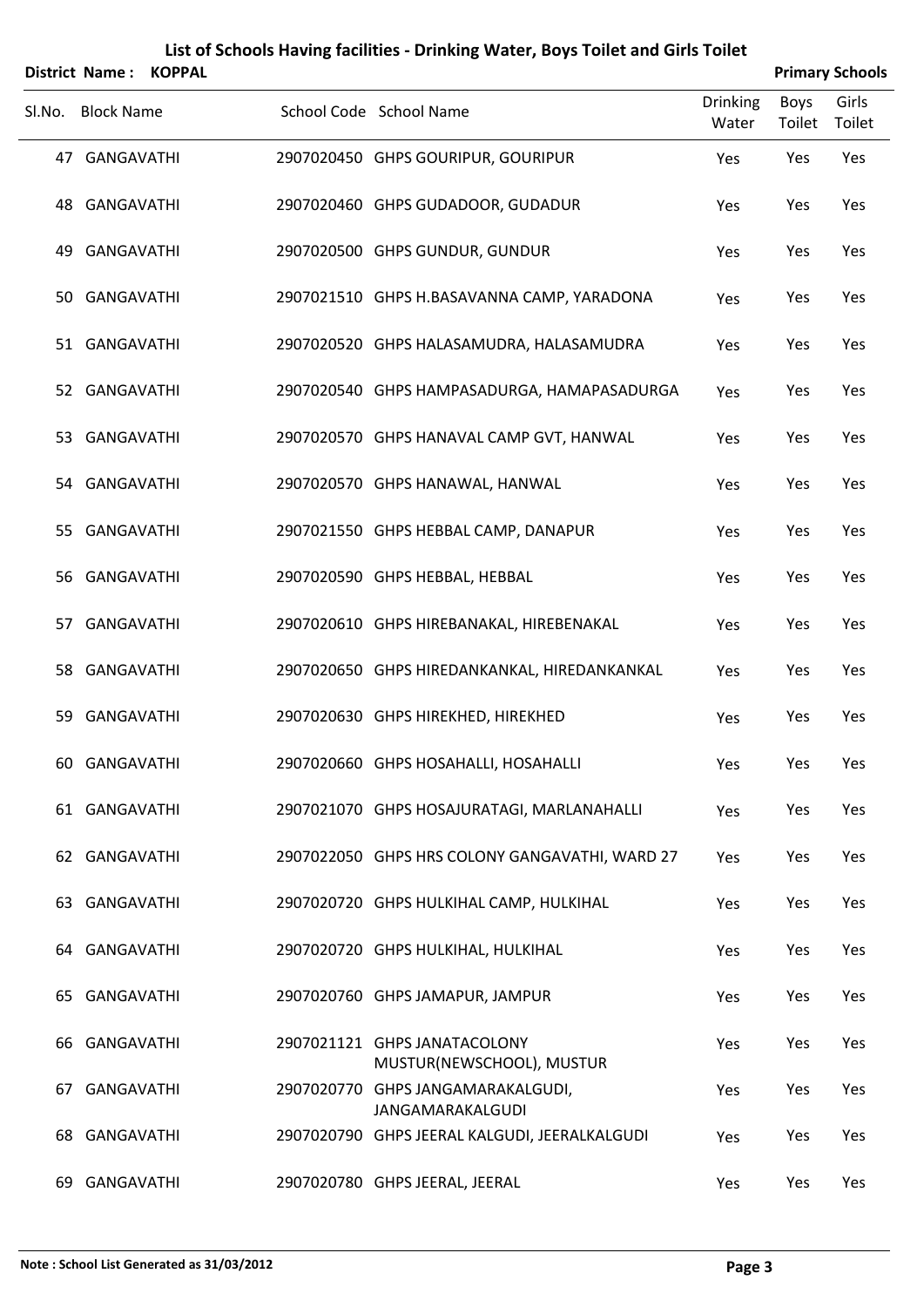|        |                   | District Name: KOPPAL |                                                         |                          |                | <b>Primary Schools</b> |
|--------|-------------------|-----------------------|---------------------------------------------------------|--------------------------|----------------|------------------------|
| SI.No. | <b>Block Name</b> |                       | School Code School Name                                 | <b>Drinking</b><br>Water | Boys<br>Toilet | Girls<br>Toilet        |
|        | 70 GANGAVATHI     |                       | 2907021960 GHPS JULAI NAGAR GANGAVATHI, WARD 18         | Yes                      | Yes            | Yes                    |
|        | 71 GANGAVATHI     |                       | 2907020830 GHPS KALKERI, KALKERA                        | Yes                      | Yes            | Yes                    |
|        | 72 GANGAVATHI     |                       | 2907020850 GHPS KANAKAPUR, KANAKAPUR                    | Yes                      | Yes            | Yes                    |
|        | 73 GANGAVATHI     |                       | 2907020860 GHPS KANNERAMADU, KANNERMADU                 | Yes                      | Yes            | Yes                    |
|        | 74 GANGAVATHI     |                       | 2907020880 GHPS KARDONI, KARDONA                        | Yes                      | Yes            | Yes                    |
|        | 75 GANGAVATHI     |                       | 2907020910 GHPS KESAKKIHANCHINHAL,<br>KESAKKIHANCHINHAL | Yes                      | Yes            | Yes                    |
|        | 76 GANGAVATHI     |                       | 2907020920 GHPS KESARATTI, KESARATTI                    | Yes                      | Yes            | Yes                    |
|        | 77 GANGAVATHI     |                       | 2907021820 GHPS KILLA GANGAVATHI, WARD 4                | Yes                      | Yes            | Yes                    |
|        | 78 GANGAVATHI     |                       | 2907020930 GHPS KOTNEKAL, KOTNEKAL                      | Yes                      | Yes            | Yes                    |
|        | 79 GANGAVATHI     |                       | 2907020950 GHPS KUNTOJI, KUNTOJI                        | Yes                      | Yes            | Yes                    |
|        | 80 GANGAVATHI     |                       | 2907020990 GHPS LAYADUNASI, LAYADUNASI                  | Yes                      | Yes            | Yes                    |
|        | 81 GANGAVATHI     |                       | 2907021840 GHPS MAHABOOB NAGAR GANGAVATHI,<br>WARD 6    | Yes                      | Yes            | Yes                    |
|        | 82 GANGAVATHI     |                       | 2907021050 GHPS MAILAPUR, MAILAPUR                      | Yes                      | Yes            | Yes                    |
|        | 83 GANGAVATHI     |                       | 2907021010 GHPS MALAKANAMARADI,<br>MALAKANAMARADI       | Yes                      | Yes            | Yes                    |
|        | 84 GANGAVATHI     |                       | 2907021040 GHPS MALLAPUR .K, MALLAPUR.K                 | Yes                      | Yes            | Yes                    |
|        | 85 GANGAVATHI     |                       | 2907021030 GHPS MALLAPUR, MALLAPUR.S                    | Yes                      | Yes            | Yes                    |
|        | 86 GANGAVATHI     |                       | 2907021020 GHPS MALLIGEWADA, MALLIGEWADA                | Yes                      | Yes            | Yes                    |
|        | 87 GANGAVATHI     |                       | 2907021060 GHPS MARAKUMBI, MARKUMBI                     | Yes                      | Yes            | Yes                    |
|        | 88 GANGAVATHI     |                       | 2907021080 GHPS MARALI, MARALI                          | Yes                      | Yes            | Yes                    |
|        | 89 GANGAVATHI     |                       | 2907021850 GHPS MUJAVAR CAMP GANGAVATI, WARD 7          | Yes                      | Yes            | Yes                    |
|        | 90 GANGAVATHI     |                       | 2907021100 GHPS MUKKUMPI, MUKKUMPI                      | Yes                      | Yes            | Yes                    |
|        | 91 GANGAVATHI     |                       | 2907021990 GHPS MURAHARINAGAR GANGAVATHI,<br>WARD 21    | Yes                      | Yes            | Yes                    |
|        | 92 GANGAVATHI     |                       | 2907021110 GHPS MUSALAPUR, MUSALAPUR                    | Yes                      | Yes            | Yes                    |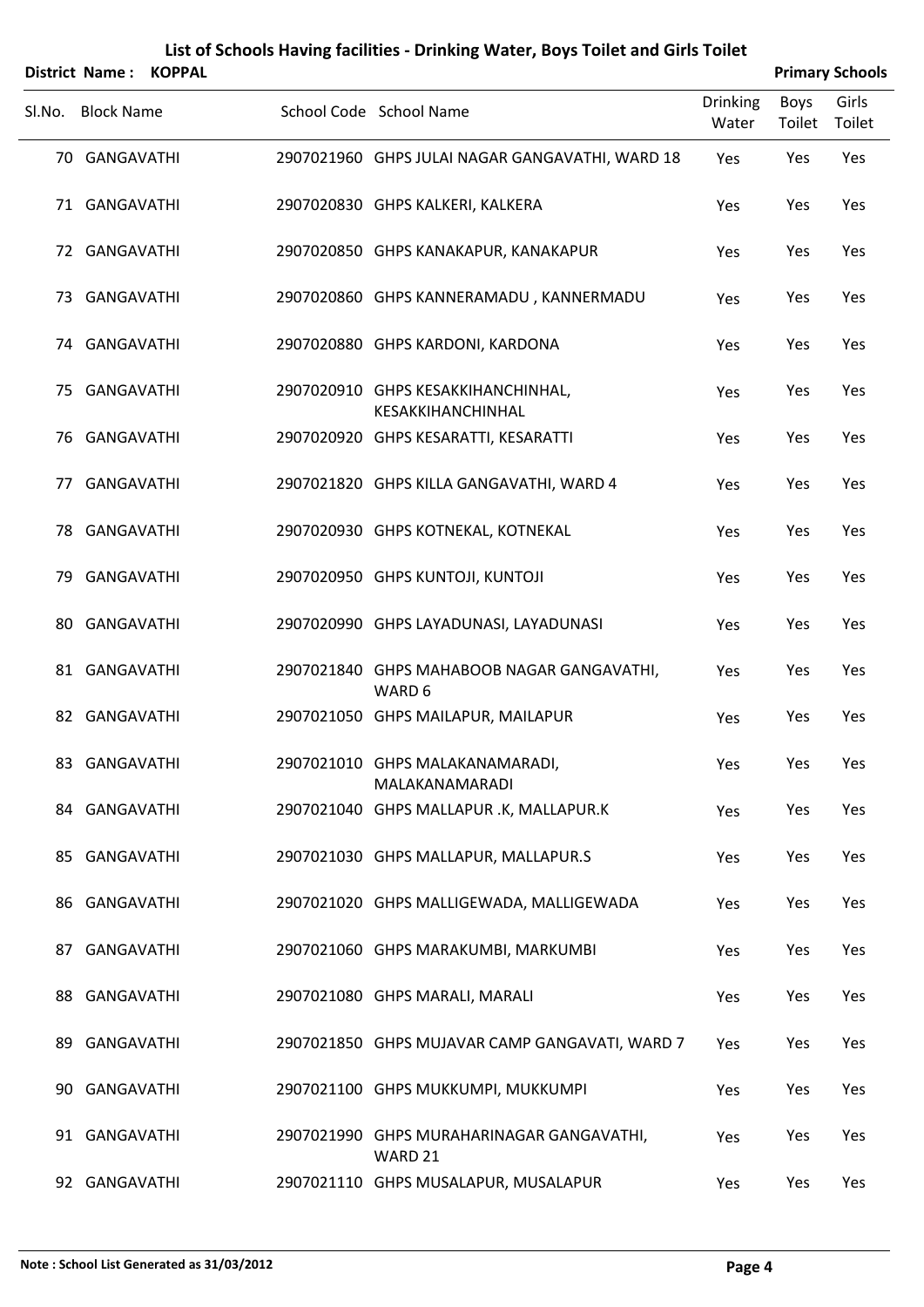|        | District Name: KOPPAL |  |                                                                 |                          | <b>Primary Schools</b> |                 |
|--------|-----------------------|--|-----------------------------------------------------------------|--------------------------|------------------------|-----------------|
| Sl.No. | <b>Block Name</b>     |  | School Code School Name                                         | <b>Drinking</b><br>Water | Boys<br>Toilet         | Girls<br>Toilet |
|        | 93 GANGAVATHI         |  | 2907021120 GHPS MUSTUR, MUSTUR                                  | Yes                      | Yes                    | Yes             |
|        | 94 GANGAVATHI         |  | 2907021560 GHPS NAGANAKAL, NAGANAKAL                            | Yes                      | Yes                    | Yes             |
|        | 95 GANGAVATHI         |  | 2907021160 GHPS NANDIHALLI, NANDIHALLI                          | Yes                      | Yes                    | Yes             |
|        | 96 GANGAVATHI         |  | 2907021180 GHPS NAWALI TANDA, NOWALI                            | Yes                      | Yes                    | Yes             |
|        | 97 GANGAVATHI         |  | 2907021190 GHPS OBALABANDI, OBALABANDI                          | Yes                      | Yes                    | Yes             |
|        | 98 GANGAVATHI         |  | 2907021200 GHPS PANNAPUR, PANNAPUR                              | Yes                      | Yes                    | Yes             |
|        | 99 GANGAVATHI         |  | 2907021860 GHPS PRASHANTHANAGAR GANGAVATI,<br>WARD <sub>8</sub> | Yes                      | Yes                    | Yes             |
|        | 100 GANGAVATHI        |  | 2907021260 GHPS RAMPUR, RAMPUR                                  | Yes                      | Yes                    | Yes             |
|        | 101 GANGAVATHI        |  | 2907021580 GHPS SANAPUR, SANAPUR                                | Yes                      | Yes                    | Yes             |
|        | 102 GANGAVATHI        |  | 2907021270 GHPS SANGAPUR, SANGAPUR                              | Yes                      | Yes                    | Yes             |
|        | 103 GANGAVATHI        |  | 2907021880 GHPS SHARANABASAVESWARNAGR GAN,<br>WARD 10           | Yes                      | Yes                    | Yes             |
|        | 104 GANGAVATHI        |  | 2907021810 GHPS SIDDIKERI CAMP, WARD 3                          | Yes                      | Yes                    | Yes             |
|        | 105 GANGAVATHI        |  | 2907021320 GHPS SINGANHAL, SINGANHAL                            | Yes                      | Yes                    | Yes             |
|        | 106 GANGAVATHI        |  | 2907021330 GHPS SIRWAR, SIRWAR                                  | Yes                      | Yes                    | Yes             |
|        | 107 GANGAVATHI        |  | 2907021340 GHPS SOMANHAL, SOMANAHAL                             | Yes                      | Yes                    | Yes             |
|        | 108 GANGAVATHI        |  | 2907021360 GHPS SRIRAMANGAR, SRIRAMANAGAR                       | Yes                      | Yes                    | Yes             |
|        | 109 GANGAVATHI        |  | 2907021370 GHPS SULEKAL, SULEKAL                                | Yes                      | Yes                    | Yes             |
|        | 110 GANGAVATHI        |  | 2907021390 GHPS TIMMAPUR, TIMMAPUR                              | Yes                      | Yes                    | Yes             |
|        | 111 GANGAVATHI        |  | 2907021410 GHPS TIPPANAL, TIPPANHAL                             | Yes                      | Yes                    | Yes             |
|        | 112 GANGAVATHI        |  | 2907021400 GHPS TONDIHAL, TONDIHAL                              | Yes                      | Yes                    | Yes             |
|        | 113 GANGAVATHI        |  | 2907021430 GHPS UDDIHAL, UDDIHAL                                | Yes                      | Yes                    | Yes             |
|        | 114 GANGAVATHI        |  | 2907021440 GHPS ULENUR, ULENOOR                                 | Yes                      | Yes                    | Yes             |
|        | 115 GANGAVATHI        |  | 2907021860 GHPS UPPINAMALI CAMP, WARD 8                         | Yes                      | Yes                    | Yes             |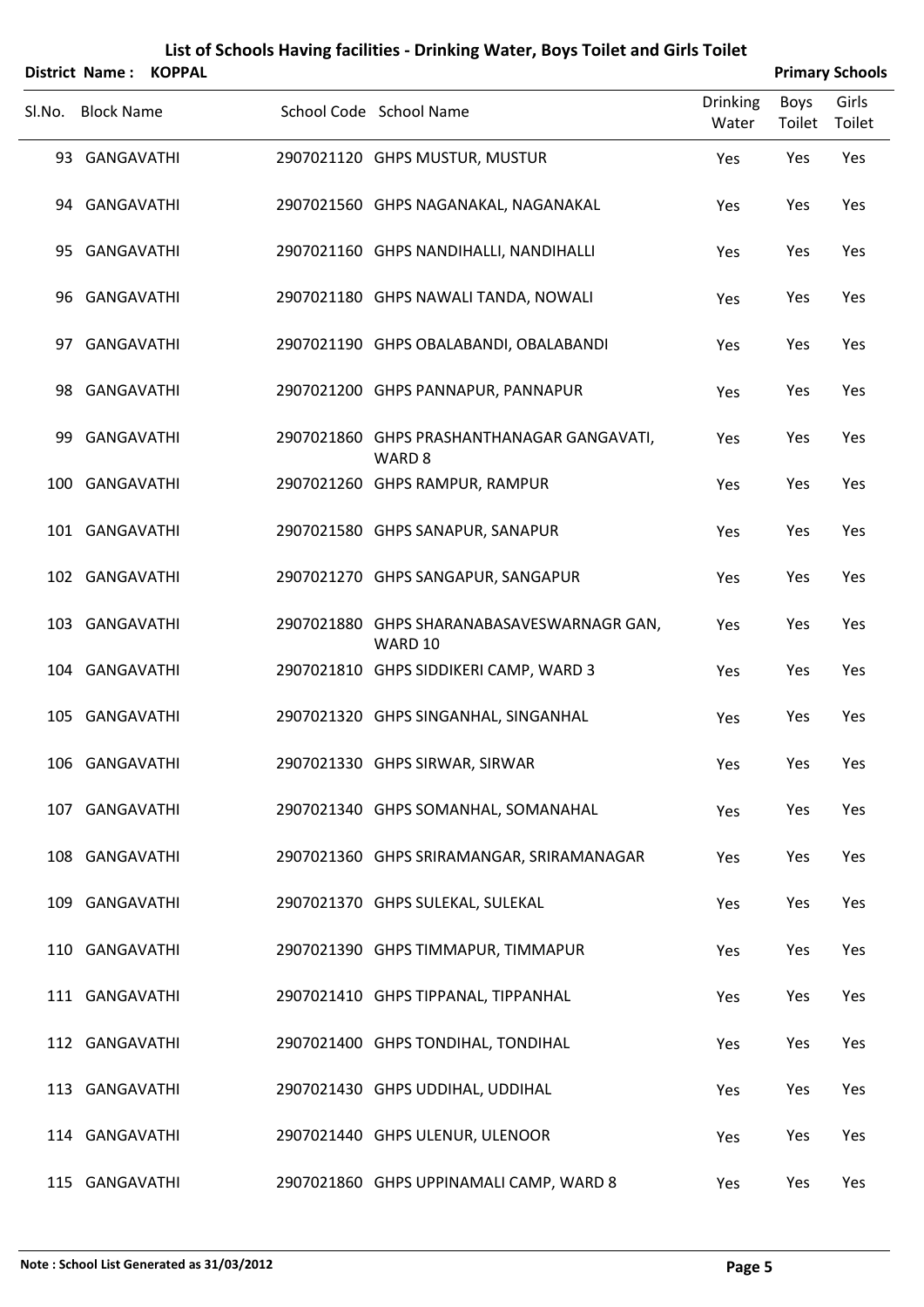|        | District Name: KOPPAL |  |                                                               |                          |                | <b>Primary Schools</b> |
|--------|-----------------------|--|---------------------------------------------------------------|--------------------------|----------------|------------------------|
| Sl.No. | <b>Block Name</b>     |  | School Code School Name                                       | <b>Drinking</b><br>Water | Boys<br>Toilet | Girls<br>Toilet        |
|        | 116 GANGAVATHI        |  | 2907021510 GHPS URDU [YARDONA], YARADONA                      | Yes                      | Yes            | Yes                    |
|        | 117 GANGAVATHI        |  | 2907020060 GHPS URDU ANEGUNDI, ANEGUNDI                       | Yes                      | Yes            | Yes                    |
|        | 118 GANGAVATHI        |  | 2907020120 GHPS URDU BANDRAL, BENDARHAL                       | Yes                      | Yes            | Yes                    |
|        | 119 GANGAVATHI        |  | 2907020160 GHPS URDU BASAPATNA, BASSAPATTANA                  | Yes                      | Yes            | Yes                    |
|        | 120 GANGAVATHI        |  | 2907021940 GHPS URDU GANGAVATHI, WARD 16                      | Yes                      | Yes            | Yes                    |
|        | 121 GANGAVATHI        |  | 2907022070 GHPS URDU HIRE JANTAKAL, WARD 29                   | Yes                      | Yes            | Yes                    |
|        | 122 GANGAVATHI        |  | 2907021900 GHPS URDU ISLAMPUR, WARD 12                        | Yes                      | Yes            | Yes                    |
|        | 123 GANGAVATHI        |  | 2907021180 GHPS URDU NAVALI, NOWALI                           | Yes                      | Yes            | Yes                    |
|        | 124 GANGAVATHI        |  | 2907021310 GHPS URDU SCHOOL SIDDAPUR, SIDDAPUR                | Yes                      | Yes            | Yes                    |
|        | 125 GANGAVATHI        |  | 2907021490 GHPS URDU WADDARHATTI, WADDARHATTI                 | Yes                      | Yes            | Yes                    |
|        | 126 GANGAVATHI        |  | 2907021890 GHPS VIDYANAGAR GANGAVATHI, WARD 11                | Yes                      | Yes            | Yes                    |
|        | 127 GANGAVATHI        |  | 2907022090 GHPS VIRUPAPUR, WARD 31                            | Yes                      | Yes            | Yes                    |
|        | 128 GANGAVATHI        |  | 2907021480 GHPS VITALAPUR, VITTALAPUR                         | Yes                      | Yes            | Yes                    |
|        | 129 GANGAVATHI        |  | 2907021500 GHPS WADAKI, WADAKI                                | Yes                      | Yes            | Yes                    |
|        | 130 GANGAVATHI        |  | 2907021490 GHPS WADDARAHATTI, WADDARHATTI                     | Yes                      | Yes            | Yes                    |
|        | 131 GANGAVATHI        |  | 2907021610 GHPS WADDARHATTI CAMP,<br><b>WADDARAHATTI CAMP</b> | Yes                      | Yes            | Yes                    |
|        | 132 GANGAVATHI        |  | 2907021520 GHPS YADAHALLI, YADAHALLI                          | Yes                      | Yes            | Yes                    |
|        | 133 GANGAVATHI        |  | 2907021510 GHPS YARADONA CAMP[MARLANHALLI],<br>YARADONA       | Yes                      | Yes            | Yes                    |
|        | 134 GANGAVATHI        |  | 2907021510 GHPS YARDONA, YARADONA                             | Yes                      | Yes            | Yes                    |
|        | 135 GANGAVATHI        |  | 2907021420 GHPS.UDUMAKAL, UDAMAKAL                            | Yes                      | Yes            | Yes                    |
|        | 136 GANGAVATHI        |  | 2907020870 GHPSJAYAPRAKASCLONY KARATAGI,<br><b>KARATAGI</b>   | Yes                      | Yes            | Yes                    |
|        | 137 GANGAVATHI        |  | 2907021350 GHPSOMASAGAR, SOMASAGAR                            | Yes                      | Yes            | Yes                    |
|        |                       |  |                                                               |                          |                |                        |

GANGAVATHI 2907021270 GLPS VIPRA, SANGAPUR Yes Yes Yes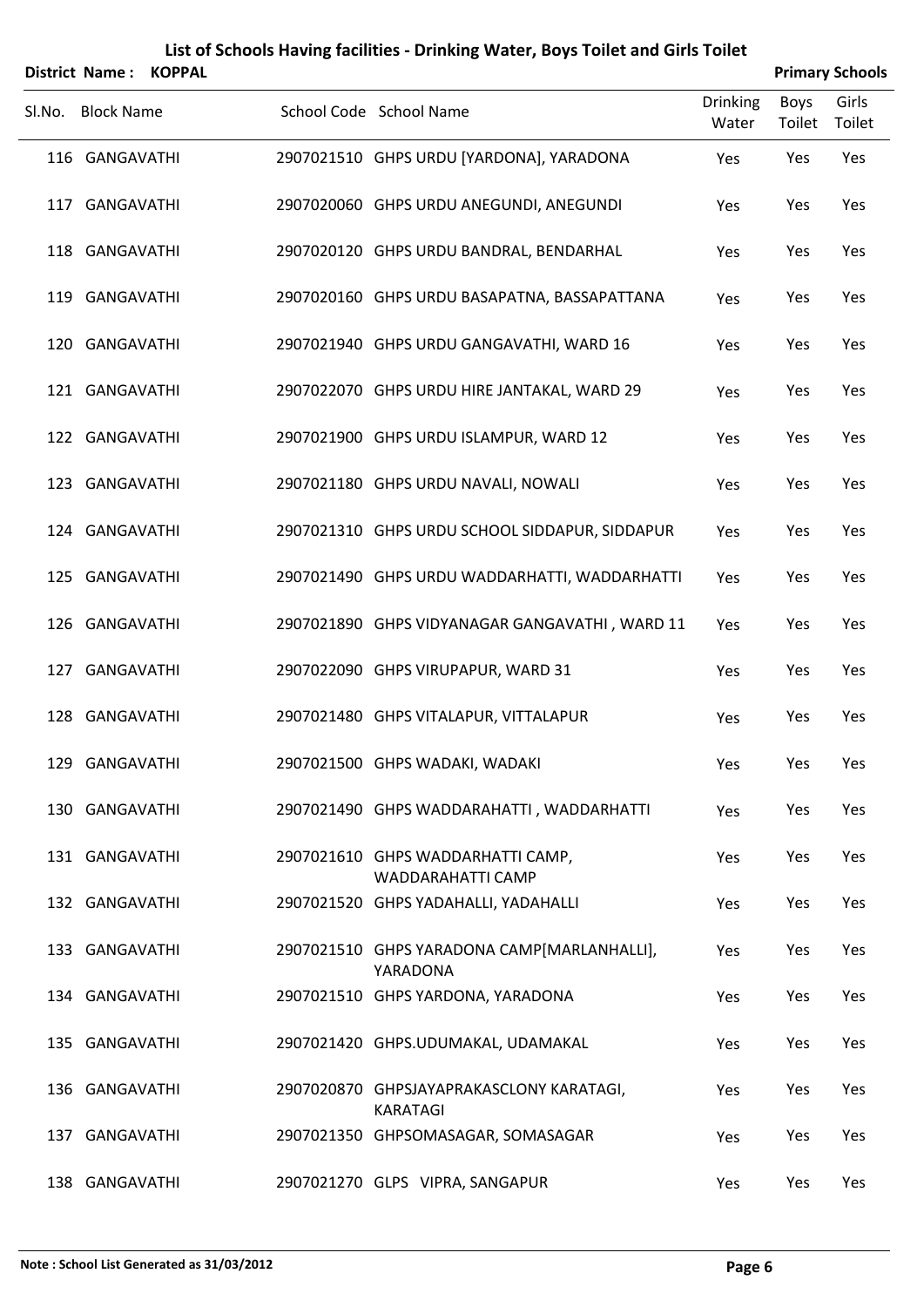| <b>District Name:</b> | <b>KOPPAL</b> |                                                                      |                          |                | <b>Primary Schools</b> |
|-----------------------|---------------|----------------------------------------------------------------------|--------------------------|----------------|------------------------|
| Sl.No. Block Name     |               | School Code School Name                                              | <b>Drinking</b><br>Water | Boys<br>Toilet | Girls<br>Toilet        |
| 139 GANGAVATHI        |               | 2907021920 GLPS AMAR BHAGAT SINGH NAGAR, WARD<br>14                  | Yes                      | Yes            | Yes                    |
| 140 GANGAVATHI        |               | 2907021360 GLPS BANJARA COLONY SHRIRAM,<br>SRIRAMANAGAR              | Yes                      | Yes            | Yes                    |
| 141 GANGAVATHI        |               | 2907020650 GLPS BASAVESWAR NAGAR HIREDA,<br>HIREDANKANKAL            | Yes                      | Yes            | Yes                    |
| 142 GANGAVATHI        |               | 2907020300 GLPS CHIKKARAMPUR2, CHIKKARAMPUR                          | Yes                      | Yes            | Yes                    |
| 143 GANGAVATHI        |               | 2907020400 GLPS ELAGANUR CAMP, ELIGANOOR                             | Yes                      | Yes            | Yes                    |
| 144 GANGAVATHI        |               | 2907020841 GLPS GORALAKERI KANAKAGIRI,<br><b>KANAKAGIRI</b>          | Yes                      | Yes            | Yes                    |
| 145 GANGAVATHI        |               | 2907020160 GLPS GUDDADA CAMP, BASSAPATTANA                           | Yes                      | Yes            | Yes                    |
| 146 GANGAVATHI        |               | 2907021590 GLPS H.G.RAMALU NAGAR, H.G.RAMALU<br><b>NAGAR</b>         | Yes                      | Yes            | Yes                    |
| 147 GANGAVATHI        |               | 2907020060 GLPS HAMPI ROAD ANEGUNDI, ANEGUNDI                        | Yes                      | Yes            | Yes                    |
| 148 GANGAVATHI        |               | 2907020770 GLPS JANGAMARKALGUDI HOSAKERA,<br><b>JANGAMARAKALGUDI</b> | Yes                      | Yes            | Yes                    |
| 149 GANGAVATHI        |               | 2907020290 GLPS MANO COLONY CHALLUR CAM,<br><b>CHELLUR</b>           | Yes                      | Yes            | Yes                    |
| 150 GANGAVATHI        |               | 2907021070 GLPS MARUTINAGAR MARLANAHALLI,<br>MARLANAHALLI            | Yes                      | Yes            | Yes                    |
| 151 GANGAVATHI        |               | 2907021310 GLPS NEAR HOSTEL SIDDAPUR, SIDDAPUR                       | Yes                      | Yes            | Yes                    |
| 152 GANGAVATHI        |               | 2907020872 GLPS RAJEEV GANDHI NAGAR, KARATAGI                        | Yes                      | Yes            | Yes                    |
| 153 GANGAVATHI        |               | 2907020871 GLPS SIDDALINGANAGAR KARATAG,<br><b>KARATAGI</b>          | Yes                      | Yes            | Yes                    |
| 154 GANGAVATHI        |               | 2907020425 GLPS SURYANAYAAKANA TANDA,<br><b>GANGAVATHI</b>           | Yes                      | Yes            | Yes                    |
| 155 GANGAVATHI        |               | 2907021400 GLPS TONDIHAL CAMP, TONDIHAL                              | Yes                      | Yes            | Yes                    |
| 156 GANGAVATHI        |               | 2907022090 GLPS VIRPAPUR (HRG), WARD 31                              | Yes                      | Yes            | Yes                    |
| 157 GANGAVATHI        |               | 2907020600 GLPS VIRUPANNATATA HERUR, HERURU                          | Yes                      | Yes            | Yes                    |
| 158 GANGAVATHI        |               | 2907021070 GLPS YARADONA ROAD MARALANAH,<br>MARLANAHALLI             | Yes                      | Yes            | Yes                    |
| 159 GANGAVATHI        |               | 2907021400 GLPS 28 KENAL HULKIHAL, TONDIHAL                          | Yes                      | Yes            | Yes                    |
| 160 GANGAVATHI        |               | 2907021400 GLPS 29.C.GANDINAGAR, TONDIHAL                            | Yes                      | Yes            | Yes                    |
| 161 GANGAVATHI        |               | 2907020030 GLPS ADAVIBHAVI, ADAVIBHAVI                               | Yes                      | Yes            | Yes                    |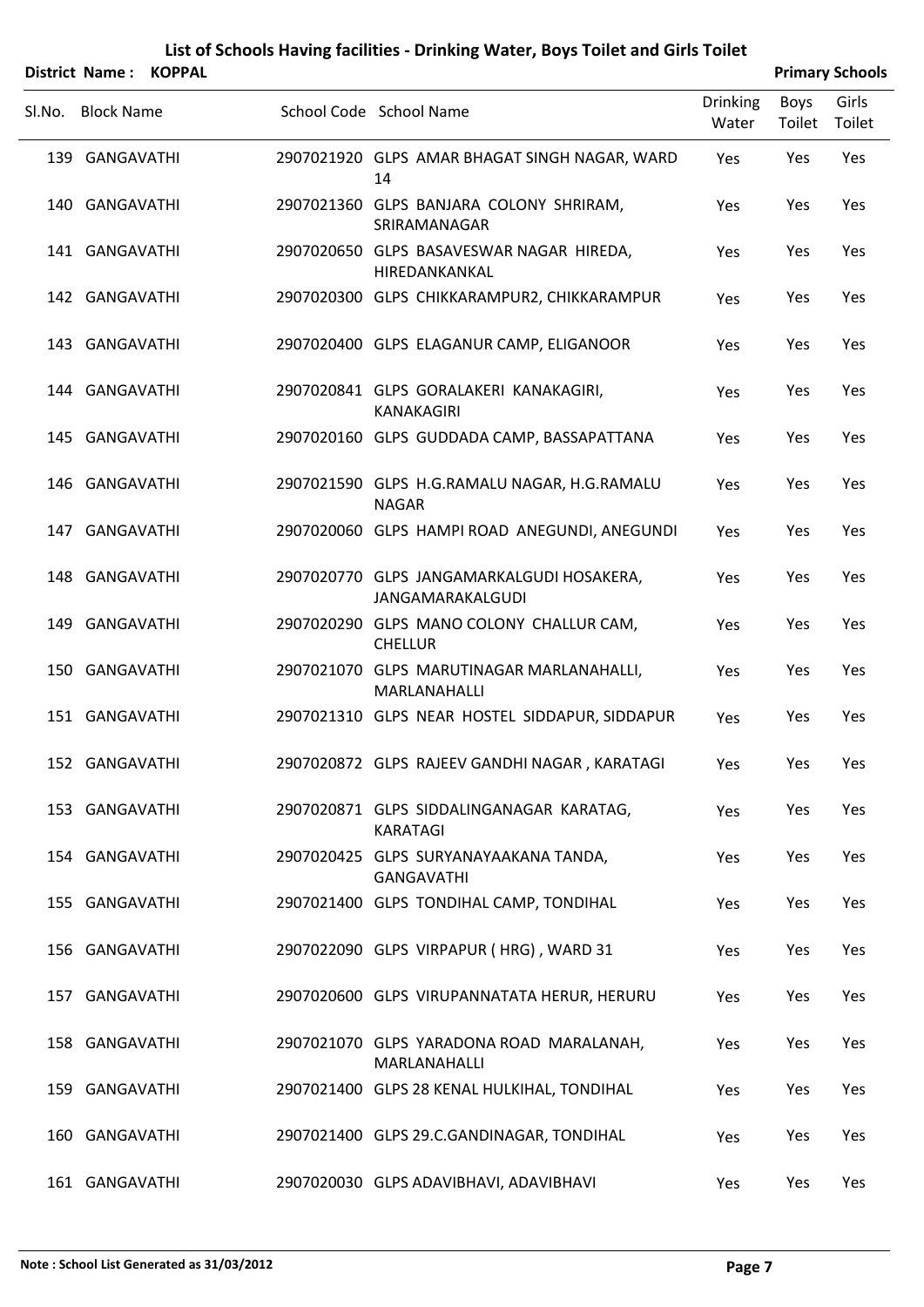|        | District Name: KOPPAL |  |                                                                   |                          |                | <b>Primary Schools</b> |
|--------|-----------------------|--|-------------------------------------------------------------------|--------------------------|----------------|------------------------|
| Sl.No. | <b>Block Name</b>     |  | School Code School Name                                           | <b>Drinking</b><br>Water | Boys<br>Toilet | Girls<br>Toilet        |
|        | 162 GANGAVATHI        |  | 2907021880 GLPS AGRIFARM H.COLONY GVT, WARD 10                    | Yes                      | Yes            | Yes                    |
| 163    | GANGAVATHI            |  | 2907020050 GLPS AKALAKUMPI, AKALAKUMPI                            | Yes                      | Yes            | Yes                    |
|        | 164 GANGAVATHI        |  | 2907022000 GLPS AMBEDKAR NAGAR GANGAVATHI,<br>WARD 22             | Yes                      | Yes            | Yes                    |
|        | 165 GANGAVATHI        |  | 2907021340 GLPS AMBEDKARNAGAR, SOMANAHAL                          | Yes                      | Yes            | Yes                    |
|        | 166 GANGAVATHI        |  | 2907020950 GLPS Anjaneyacamp(Newschool), KUNTOJI                  | Yes                      | Yes            | Yes                    |
|        | 167 GANGAVATHI        |  | 2907020090 GLPS ARALIHALLI, ARALIHALLI                            | Yes                      | Yes            | Yes                    |
|        | 168 GANGAVATHI        |  | 2907021880 GLPS ASHRAYA COLONY, WARD 10                           | Yes                      | Yes            | Yes                    |
|        | 169 GANGAVATHI        |  | 2907020110 GLPS BAILAKAMAPUR, BAILAKMPUR                          | Yes                      | Yes            | Yes                    |
|        | 170 GANGAVATHI        |  | 2907021270 GLPS BANDIBASAPPA CAMP GVT, SANGAPUR                   | Yes                      | Yes            | Yes                    |
|        | 171 GANGAVATHI        |  | 2907020120 GLPS BANDRAL, BENDARHAL                                | Yes                      | Yes            | Yes                    |
|        | 172 GANGAVATHI        |  | 2907020280 GLPS BANNAHATTI, BUNNAHUTTI                            | Yes                      | Yes            | Yes                    |
|        | 173 GANGAVATHI        |  | 2907021900 GLPS BANNIGIDADA CAMP GANGAVAT,<br>WARD 12             | Yes                      | Yes            | Yes                    |
|        | 174 GANGAVATHI        |  | 2907020200 GLPS BATRAHANCHINAL,<br>BATTARHANCHINHAL               | Yes                      | Yes            | Yes                    |
|        | 175 GANGAVATHI        |  | 2907020200 GLPS BATTARHANCHINHAL CAMP,<br><b>BATTARHANCHINHAL</b> | Yes                      | Yes            | Yes                    |
|        | 176 GANGAVATHI        |  | 2907020210 GLPS BENAKANHAL, BENAKANHAL                            | Yes                      | Yes            | Yes                    |
|        | 177 GANGAVATHI        |  | 2907021311 GLPS BENNUR TANDA, SIDDAPUR                            | Yes                      | Yes            | Yes                    |
|        | 178 GANGAVATHI        |  | 2907021180 GLPS BUDDACIRCLE NAWALI, NOWALI                        | Yes                      | Yes            | Yes                    |
|        | 179 GANGAVATHI        |  | 2907020950 GLPS BULLABBAI CAMP, KUNTOJI                           | Yes                      | Yes            | Yes                    |
|        | 180 GANGAVATHI        |  | 2907020710 GLPS CHANNADASARA ONI, HULIHYADAR                      | Yes                      | Yes            | Yes                    |
|        | 181 GANGAVATHI        |  | 2907020290 GLPS CHELLUR CAMP, CHELLUR                             | Yes                      | Yes            | Yes                    |
|        | 182 GANGAVATHI        |  | 2907020300 GLPS CHIKKA RAMPUR, CHIKKARAMPUR                       | Yes                      | Yes            | Yes                    |
|        | 183 GANGAVATHI        |  | 2907020330 GLPS CHIKKAKHED, CHIKKAKHED                            | Yes                      | Yes            | Yes                    |
|        | 184 GANGAVATHI        |  | 2907020320 GLPS CHIKKAVADRAKAL, CHIKKAWADDARKAL                   | Yes                      | Yes            | Yes                    |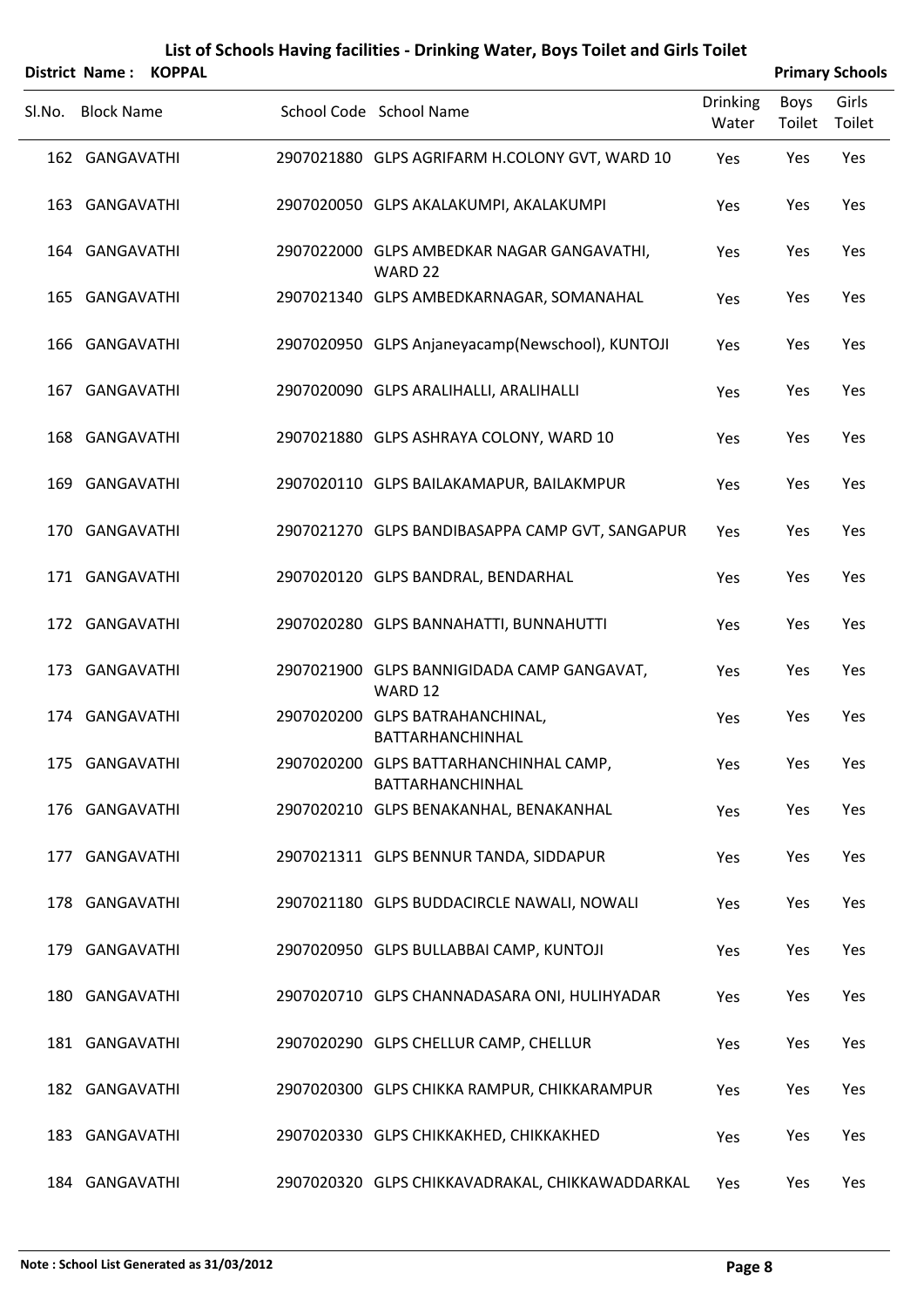#### **List of Schools Having facilities ‐ Drinking Water, Boys Toilet and Girls Toilet District Name : KOPPAL Primary Schools**

| . סוווסטו ואסוווכ |  |                                                                    |                          |                | <b>Fillingiy JUNUUIS</b> |
|-------------------|--|--------------------------------------------------------------------|--------------------------|----------------|--------------------------|
| Sl.No. Block Name |  | School Code School Name                                            | <b>Drinking</b><br>Water | Boys<br>Toilet | Girls<br>Toilet          |
| 185 GANGAVATHI    |  | 2907021540 GLPS CHIRCHANAGUDDA TANDA,<br>CHIRCHANAGUDDA            | Yes                      | Yes            | Yes                      |
| 186 GANGAVATHI    |  | 2907021540 GLPS CHIRCHANGUDDA, CHIRCHANAGUDDA                      | Yes                      | Yes            | Yes                      |
| 187 GANGAVATHI    |  | 2907020380 GLPS DEVALAPUR, DEVALAPUR                               | Yes                      | Yes            | Yes                      |
| 188 GANGAVATHI    |  | 2907021550 GLPS DEVINAGAR, DANAPUR                                 | Yes                      | Yes            | Yes                      |
| 189 GANGAVATHI    |  | 2907020840 GLPS DYAMAVVANAGUDI KANAKAGIR,<br><b>KANAKAGIRI</b>     | Yes                      | Yes            | Yes                      |
| 190 GANGAVATHI    |  | 2907020410 GLPS GADDI, GADDI                                       | Yes                      | Yes            | Yes                      |
| 191 GANGAVATHI    |  | 2907021490 GLPS GADWAL CAMP, WADDARHATTI                           | Yes                      | Yes            | Yes                      |
| 192 GANGAVATHI    |  | 2907020440 GLPS GALLEMMANAGUDI CAMP, GONAL                         | Yes                      | Yes            | Yes                      |
| 193 GANGAVATHI    |  | 2907020430 GLPS GODINHAL, GODINHAL                                 | Yes                      | Yes            | Yes                      |
| 194 GANGAVATHI    |  | 2907020840 GLPS GOLLAGERAPPAN COLONY KANK,<br><b>KANAKAGIRI</b>    | Yes                      | Yes            | Yes                      |
| 195 GANGAVATHI    |  | 2907020840 GLPS GOLLARAWADI KANAKAGIRI,<br>KANAKAGIRI              | Yes                      | Yes            | Yes                      |
| 196 GANGAVATHI    |  | 2907020440 GLPS GONAL, GONAL                                       | Yes                      | Yes            | Yes                      |
| 197 GANGAVATHI    |  | 2907020480 GLPS GUDUR, GUDUR                                       | Yes                      | Yes            | Yes                      |
| 198 GANGAVATHI    |  | 2907020490 GLPS GULADAL CAMP, GULADAL                              | Yes                      | Yes            | Yes                      |
| 199 GANGAVATHI    |  | 2907020490 GLPS GULADAL, GULADAL                                   | <b>Yes</b>               | Yes            | Yes                      |
| 200 GANGAVATHI    |  | 2907022010 GLPS GUNDAMMA CAMP GANGAVATHI,<br>WARD 23               | Yes                      | Yes            | Yes                      |
| 201 GANGAVATHI    |  | 2907020500 GLPS GUNDUR CAMP, GUNDUR                                | Yes                      | Yes            | Yes                      |
| 202 GANGAVATHI    |  | 2907020510 GLPS HAGEDAL, HAGEDAL                                   | Yes                      | Yes            | Yes                      |
| 203 GANGAVATHI    |  | 2907020530 GLPS HALE AYODYA, HALE AYODYA                           | Yes                      | Yes            | Yes                      |
| 204 GANGAVATHI    |  | 2907021070 GLPS HALE JIRUTAGI MARLANAHALLI,<br>MARLANAHALLI        | Yes                      | Yes            | Yes                      |
| 205 GANGAVATHI    |  | 2907020260 GLPS Halebommasagarcamp(Newschool),<br><b>BOMASAGAR</b> | Yes.                     | Yes            | Yes                      |
| 206 GANGAVATHI    |  | 2907020780 GLPS HALEJEERAL KLAGUDI, JEERAL                         | Yes                      | Yes            | Yes                      |
| 207 GANGAVATHI    |  | 2907020560 GLPS HANUMANAHALLI, HANUMANAHALLI                       | Yes                      | Yes            | Yes                      |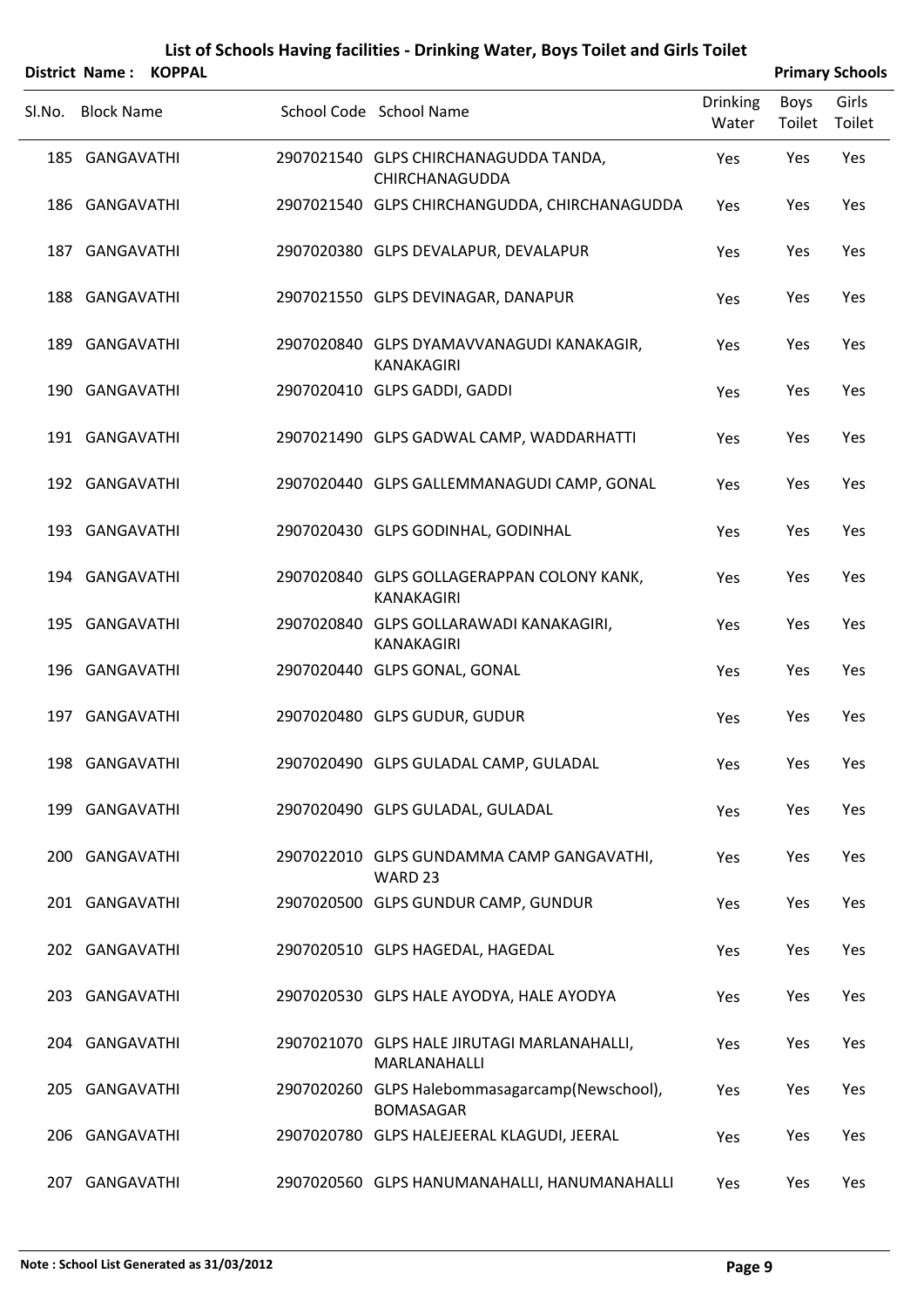| List of Schools Having facilities - Drinking Water, Boys Toilet and Girls Toilet |
|----------------------------------------------------------------------------------|
|                                                                                  |

|        | <b>District Name:</b><br><b>KOPPAL</b> |                                                        |                          |                       | <b>Primary Schools</b> |
|--------|----------------------------------------|--------------------------------------------------------|--------------------------|-----------------------|------------------------|
| SI.No. | <b>Block Name</b>                      | School Code School Name                                | <b>Drinking</b><br>Water | <b>Boys</b><br>Toilet | Girls<br>Toilet        |
|        | 208 GANGAVATHI                         | 2907020550 GLPS HANUMANHAL, HANUMANHAL                 | Yes                      | Yes                   | Yes                    |
|        | 209 GANGAVATHI                         | 2907021071 GLPS HD DEVEGOUDA BADEVANE,<br>MARLANAHALLI | Yes                      | Yes                   | Yes                    |
|        | 210 GANGAVATHI                         | 2907020640 GLPS HIREMADINHAL, HIREMYADINHAL            | Yes                      | Yes                   | Yes                    |
|        | 211 GANGAVATHI                         | 2907020820 GLPS HOSA KAKKARAGOL, KAKKARAGOL            | Yes                      | Yes                   | Yes                    |
|        | 212 GANGAVATHI                         | 2907020670 GLPS HOSAAYODYA, HOSAAYODYA                 | Yes                      | Yes                   | Yes                    |
|        | 213 GANGAVATHI                         | 2907020690 GLPS HOSAGUDDA, HOSAGUDDA                   | Yes                      | Yes                   | Yes                    |
|        | 214 GANGAVATHI                         | 2907020427 GLPS HOSAHIREBENAKAL, GANGAVATHI            | Yes                      | Yes                   | Yes                    |
|        | 215 GANGAVATHI                         | 2907020680 GLPS HOSAKERA CAMP, HOSAKERA                | Yes                      | Yes                   | Yes                    |
|        | 216 GANGAVATHI                         | 2907020680 GLPS HOSAKERA DEGI, HOSAKERA                | Yes                      | Yes                   | Yes                    |
|        | 217 GANGAVATHI                         | 2907020700 GLPS HUDEJALI, HUDEJALI                     | Yes                      | Yes                   | Yes                    |
|        | 218 GANGAVATHI                         | 2907020730 GLPS HULASANAHATTI, HULSANHATTI             | Yes                      | Yes                   | Yes                    |
|        | 219 GANGAVATHI                         | 2907021930 GLPS INDIRANGAR GANGAVATHI, WARD 15         | Yes                      | Yes                   | Yes                    |
|        | 220 GANGAVATHI                         | 2907020840 GLPS INDIRANGAR KANAKAGIRI, KANAKAGIRI      | Yes                      | Yes                   | Yes                    |
|        | 221 GANGAVATHI                         | 2907020870 GLPS INDIRANGAR KARATAGI, KARATAGI          | Yes                      | Yes                   | Yes                    |
|        | 222 GANGAVATHI                         | 2907020740 GLPS INGALDAL, INGALDAL                     | Yes                      | Yes                   | Yes                    |
|        | 223 GANGAVATHI                         | 2907021310 GLPS JAIKISHAN TANDA, SIDDAPUR              | Yes                      | Yes                   | Yes                    |
|        | 224 GANGAVATHI                         | 2907020873 GLPS JAVALIMILL BASAVANAGAR, KARATAGI       | Yes                      | Yes                   | Yes                    |
|        | 225 GANGAVATHI                         | 2907021810 GLPS JAYANAGAR GANGAVATHI, WARD 3           | Yes                      | Yes                   | Yes                    |
|        | 226 GANGAVATHI                         | 2907020790 GLPS JEERAL KALGUDICAMP, JEERALKALGUDI      | Yes                      | Yes                   | Yes                    |
|        | 227 GANGAVATHI                         | 2907020360 GLPS K.D.NAGARA, CHIKKAJANTHAKAL            | Yes                      | Yes                   | Yes                    |
|        | 228 GANGAVATHI                         | 2907020910 GLPS K.HANCINAL CAMP,<br>KESAKKIHANCHINHAL  | Yes                      | Yes                   | Yes                    |
| 229    | GANGAVATHI                             | 2907020810 GLPS KADEBAGILU, KADEBAGILU                 | Yes                      | Yes                   | Yes                    |
|        | 230 GANGAVATHI                         | 2907020428 GLPS KAKKARAGOLA, GANGAVATHI                | Yes                      | Yes                   | Yes                    |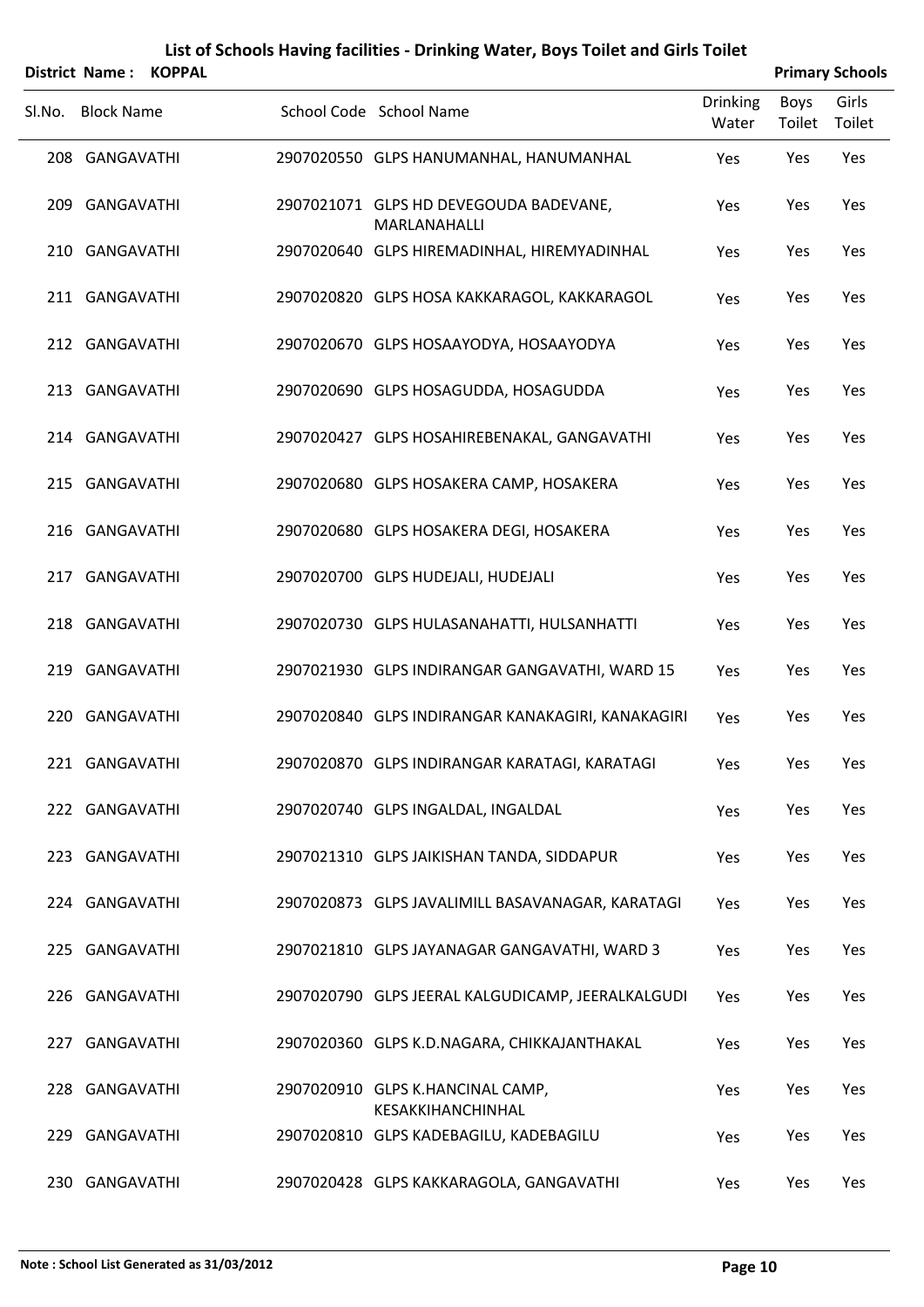|        | <b>District Name:</b> | <b>KOPPAL</b> |                                                                  |                          |                       | <b>Primary Schools</b> |
|--------|-----------------------|---------------|------------------------------------------------------------------|--------------------------|-----------------------|------------------------|
| SI.No. | <b>Block Name</b>     |               | School Code School Name                                          | <b>Drinking</b><br>Water | <b>Boys</b><br>Toilet | Girls<br>Toilet        |
|        | 231 GANGAVATHI        |               | 2907020500 GLPS KAMAGUNDAPPA CAMP, GUNDUR                        | Yes                      | Yes                   | Yes                    |
|        | 232 GANGAVATHI        |               | 2907020710 GLPS KANDER ONI HULIHYDAR, HULIHYADAR                 | Yes                      | Yes                   | Yes                    |
|        | 233 GANGAVATHI        |               | 2907020340 GLPS Karadigudda(Newschool),<br>CHIKKAMADINHAL        | Yes                      | Yes                   | Yes                    |
|        | 234 GANGAVATHI        |               | 2907020160 GLPS KAREKALLA CAMP, BASSAPATTANA                     | Yes                      | Yes                   | Yes                    |
|        | 235 GANGAVATHI        |               | 2907020160 GLPS KAREKALLAPPA CAMP, BASSAPATTANA                  | Yes                      | Yes                   | Yes                    |
|        | 236 GANGAVATHI        |               | 2907021580 GLPS KariyammanaGaddi(Newschool),<br><b>SANAPUR</b>   | Yes                      | Yes                   | Yes                    |
|        | 237 GANGAVATHI        |               | 2907020260 GLPS Kariyammancamp(Newschool),<br><b>BOMASAGAR</b>   | Yes                      | Yes                   | Yes                    |
|        | 238 GANGAVATHI        |               | 2907020900 GLPS KATAPUR (UMALI), KATAPUR (UMALI)                 | Yes                      | Yes                   | Yes                    |
|        | 239 GANGAVATHI        |               | 2907020890 GLPS KATAPUR KALSA, KATAPUR(KALSA)                    | Yes                      | Yes                   | Yes                    |
|        | 240 GANGAVATHI        |               | 2907020680 GLPS KOTAYYA CAMP, HOSAKERA                           | Yes                      | Yes                   | Yes                    |
|        | 241 GANGAVATHI        |               | 2907021311 GLPS KRISHANAPUR SIDDAPUR, SIDDAPUR                   | Yes                      | Yes                   | Yes                    |
|        | 242 GANGAVATHI        |               | 2907020970 GLPS KYRIHAL, KYARIHAL                                | Yes                      | Yes                   | Yes                    |
|        | 243 GANGAVATHI        |               | 2907022030 GLPS LAXMI CAMP GANGAVATHI, WARD 25                   | Yes                      | Yes                   | Yes                    |
|        | 244 GANGAVATHI        |               | 2907020950 GLPS LAXMI CAMP KUNTOJI, KUNTOJI                      | Yes                      | Yes                   | Yes                    |
|        | 245 GANGAVATHI        |               | 2907020500 GLPS LAXMI CAMP(GUNDUR), GUNDUR                       | Yes                      | Yes                   | Yes                    |
|        | 246 GANGAVATHI        |               | 2907021000 GLPS LINGADALLI, LINGADALLI                           | Yes                      | Yes                   | Yes                    |
|        | 247 GANGAVATHI        |               | 2907020840 GLPS MADDER ONI KANAKAGIRI, KANAKAGIRI                | Yes                      | Yes                   | Yes                    |
|        | 248 GANGAVATHI        |               | 2907021080 GLPS Marli Basavannacamp(Newschool),<br><b>MARALI</b> | Yes                      | Yes                   | Yes                    |
|        | 249 GANGAVATHI        |               | 2907021510 GLPS MARUTHI CAMP YARADONA,<br>YARADONA               | Yes                      | Yes                   | Yes                    |
|        | 250 GANGAVATHI        |               | 2907021710 GLPS MARUTI NAGAR DANAPUR CROS,<br><b>ISLAMPUR</b>    | Yes                      | Yes                   | Yes                    |
|        | 251 GANGAVATHI        |               | 2907021510 GLPS MURADI BASAVESWAR CAMP,<br>YARADONA              | Yes                      | Yes                   | Yes                    |
|        | 252 GANGAVATHI        |               | 2907021120 GLPS MUSTUR CAMP-1, MUSTUR                            | Yes                      | Yes                   | Yes                    |
|        | 253 GANGAVATHI        |               | 2907021120 GLPS MUTUR CAMP-2, MUSTUR                             | Yes                      | Yes                   | Yes                    |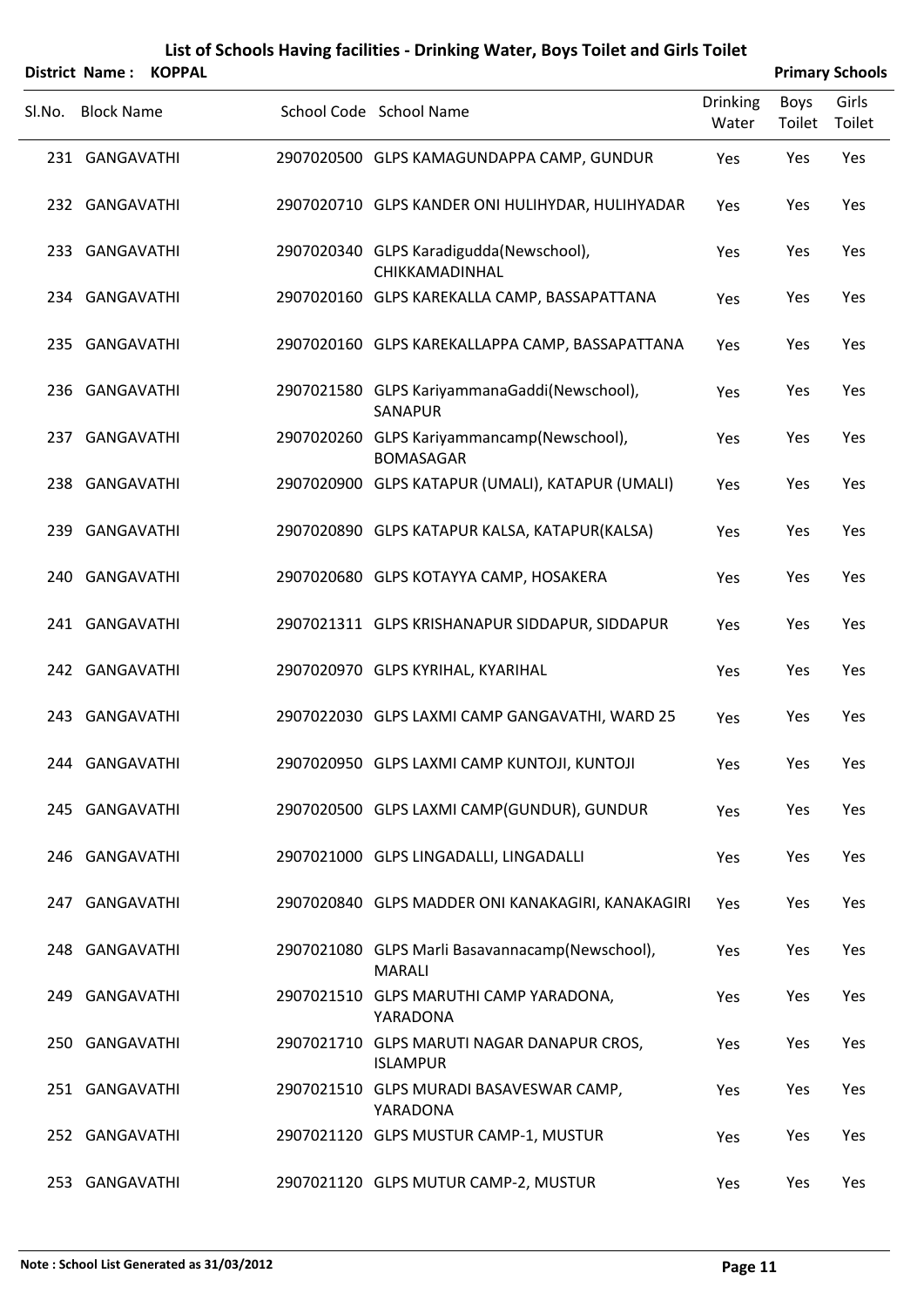|        |                   | District Name: KOPPAL |                                                               |                          |                | <b>Primary Schools</b> |
|--------|-------------------|-----------------------|---------------------------------------------------------------|--------------------------|----------------|------------------------|
| Sl.No. | <b>Block Name</b> |                       | School Code School Name                                       | <b>Drinking</b><br>Water | Boys<br>Toilet | Girls<br>Toilet        |
|        | 254 GANGAVATHI    |                       | 2907021150 GLPS NAGALAPUR, NAGALAPUR                          | Yes                      | Yes            | Yes                    |
|        | 255 GANGAVATHI    |                       | 2907021140 GLPS NAGARAHALLI, NAGARAHALLI                      | Yes                      | Yes            | Yes                    |
|        | 256 GANGAVATHI    |                       | 2907020872 GLPS NEAR GRAM PANCHAYTH BEVIN,<br><b>KARATAGI</b> | Yes                      | Yes            | Yes                    |
|        | 257 GANGAVATHI    |                       | 2907022020 GLPS NEELAKANTESWAR NAGAR GANG,<br>WARD 24         | Yes                      | Yes            | Yes                    |
|        | 258 GANGAVATHI    |                       | 2907021170 GLPS NEERLUTI, NEERLUTI                            | Yes                      | Yes            | Yes                    |
|        | 259 GANGAVATHI    |                       | 2907021790 GLPS PAMPANAGARA GANGAVATHI, WARD<br>1             | Yes                      | Yes            | Yes                    |
|        | 260 GANGAVATHI    |                       | 2907022070 GLPS PAMPAPATIMADIR HIREJANTKA, WARD<br>29         | Yes                      | Yes            | Yes                    |
|        | 261 GANGAVATHI    |                       | 2907021200 GLPS PANNAPUR CAMP, PANNAPUR                       | Yes                      | Yes            | Yes                    |
|        | 262 GANGAVATHI    |                       | 2907021210 GLPS PARAPUR, PARAPUR                              | Yes                      | Yes            | Yes                    |
|        | 263 GANGAVATHI    |                       | 2907021230 GLPS RAMADURGA(GOGIBANDI),<br>RAMADURGA            | Yes                      | Yes            | Yes                    |
|        | 264 GANGAVATHI    |                       | 2907021230 GLPS RAMADURGA, RAMADURGA                          | Yes                      | Yes            | Yes                    |
|        | 265 GANGAVATHI    |                       | 2907022090 GLPS RAMALINGESHWAR CAMP GVT, WARD<br>31           | Yes                      | Yes            | Yes                    |
|        | 266 GANGAVATHI    |                       | 2907020870 GLPS RAMANGAR KARATAGI, KARATAGI                   | Yes                      | Yes            | Yes                    |
|        | 267 GANGAVATHI    |                       | 2907021250 GLPS RAMPUR, RAMPUR.M                              | Yes                      | Yes            | Yes                    |
|        | 268 GANGAVATHI    |                       | 2907021570 GLPS RANGAPUR, RANGAPUR                            | Yes                      | Yes            | Yes                    |
|        | 269 GANGAVATHI    |                       | 2907021070 GLPS RAVINAGAR GANGAVATHI,<br>MARLANAHALLI         | Yes                      | Yes            | Yes                    |
|        | 270 GANGAVATHI    |                       | 2907021360 GLPS RENUKA COLONY SRIRAMANAGR,<br>SRIRAMANAGAR    | Yes                      | Yes            | Yes                    |
|        | 271 GANGAVATHI    |                       | 2907021490 GLPS RUDRESHWAR NAGAR CAMP,<br><b>WADDARHATTI</b>  | Yes                      | Yes            | Yes                    |
|        | 272 GANGAVATHI    |                       | 2907021290 GLPS SANKANHAL, SHAKNHAL                           | Yes                      | Yes            | Yes                    |
|        | 273 GANGAVATHI    |                       | 2907020570 GLPS SATYARAJ CAMP, HANWAL                         | Yes                      | Yes            | Yes                    |
|        | 274 GANGAVATHI    |                       | 2907020680 GLPS Savalcamp(Newschool), HOSAKERA                | Yes                      | Yes            | Yes                    |
|        | 275 GANGAVATHI    |                       | 2907021300 GLPS SHALIGANUR, SHALIGANUR                        | Yes                      | Yes            | Yes                    |
|        | 276 GANGAVATHI    |                       | 2907020270 GLPS SHESHAGIRI CAMP, BUDAGUMPA                    | Yes                      | Yes            | Yes                    |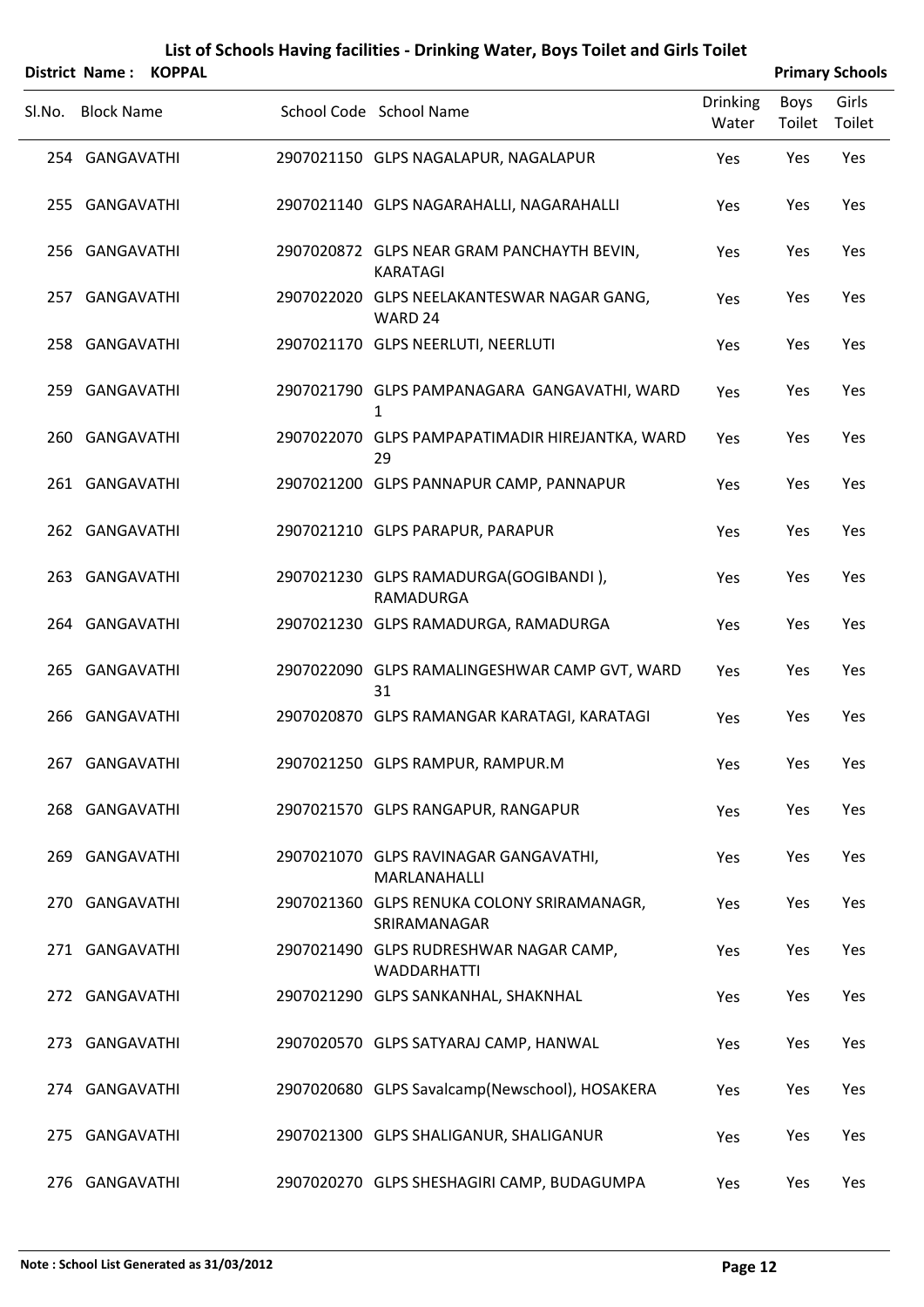|        | District Name: KOPPAL |  |                                                                  |                          |                | <b>Primary Schools</b> |
|--------|-----------------------|--|------------------------------------------------------------------|--------------------------|----------------|------------------------|
| SI.No. | <b>Block Name</b>     |  | School Code School Name                                          | <b>Drinking</b><br>Water | Boys<br>Toilet | Girls<br>Toilet        |
|        | 277 GANGAVATHI        |  | 2907021810 GLPS SIDDIKERI GANGAVATHI, WARD 3                     | Yes                      | Yes            | Yes                    |
|        | 278 GANGAVATHI        |  | 2907021340 GLPS SOMANHAL CAMP, SOMANAHAL                         | Yes                      | Yes            | Yes                    |
|        | 279 GANGAVATHI        |  | 2907020980 GLPS SONIYANAGAR, LAXMIPUR                            | Yes                      | Yes            | Yes                    |
|        | 280 GANGAVATHI        |  | 2907021270 GLPS SRI RANGA DEVARAYA NAGAR,<br>SANGAPUR            | Yes                      | Yes            | Yes                    |
|        | 281 GANGAVATHI        |  | 2907021380 GLPS TIRUMALAPUR, TIRUMALAPUR                         | Yes                      | Yes            | Yes                    |
|        | 282 GANGAVATHI        |  | 2907021490 GLPS ULLIDAGGI CAMP WADDARHATT,<br><b>WADDARHATTI</b> | Yes                      | Yes            | Yes                    |
|        | 283 GANGAVATHI        |  | 2907020870 GLPS UPPAR ONI KARATAGI, KARATAGI                     | Yes                      | Yes            | Yes                    |
|        | 284 GANGAVATHI        |  | 2907021950 GLPS UPPARWADI GANGAVATHI, WARD 17                    | Yes                      | Yes            | Yes                    |
|        | 285 GANGAVATHI        |  | 2907020080 GLPS URDU ARHAL, ARHAL                                | Yes                      | Yes            | Yes                    |
|        | 286 GANGAVATHI        |  | 2907020190 GLPS URDU BATTARNARSAPUR,<br>BATTARNARASAPUR          | Yes                      | Yes            | Yes                    |
|        | 287 GANGAVATHI        |  | 2907020270 GLPS URDU BUDGUMPA, BUDAGUMPA                         | Yes                      | Yes            | Yes                    |
|        | 288 GANGAVATHI        |  | 2907020710 GLPS Urdu Hulihydar(Newschool),<br><b>HULIHYADAR</b>  | Yes                      | Yes            | Yes                    |
|        | 289 GANGAVATHI        |  | 2907020872 GLPS URDU J.P.NAGAR KARATAGI, KARATAGI                | Yes                      | Yes            | Yes                    |
|        | 290 GANGAVATHI        |  | 2907020841 GLPS Urdu Kanakagiri(Newschool),<br><b>KANAKAGIRI</b> | Yes                      | Yes            | Yes                    |
|        | 291 GANGAVATHI        |  | 2907022030 GLPS URDU LAXMICAMP, WARD 25                          | Yes                      | Yes            | Yes                    |
|        | 292 GANGAVATHI        |  | 2907021270 GLPS URDU SANGAPUR, SANGAPUR                          | Yes                      | Yes            | Yes                    |
|        | 293 GANGAVATHI        |  | 2907021360 GLPS Urdu Sriramnagar(Newschool),<br>SRIRAMANAGAR     | Yes                      | Yes            | Yes                    |
|        | 294 GANGAVATHI        |  | 2907021370 GLPS URDU SULEKAL, SULEKAL                            | Yes                      | Yes            | Yes                    |
|        | 295 GANGAVATHI        |  | 2907021860 GLPS URDU UPPINAMALICAMP, WARD 8                      | Yes                      | Yes            | Yes                    |
|        | 296 GANGAVATHI        |  | 2907021450 GLPS VARANAKHED, VARANKHED                            | Yes                      | Yes            | Yes                    |
|        | 297 GANGAVATHI        |  | 2907021460 GLPS VENKATAGIRI WARD NO.1,<br><b>VENKATAGIRI</b>     | Yes                      | Yes            | Yes                    |
|        | 298 GANGAVATHI        |  | 2907020360 GLPS VINOBNAGAR CHIKKAJANTKAL,<br>CHIKKAJANTHAKAL     | Yes                      | Yes            | Yes                    |
|        | 299 GANGAVATHI        |  | 2907020060 GLPS VIRUPAPUR GADDI, ANEGUNDI                        | Yes                      | Yes            | Yes                    |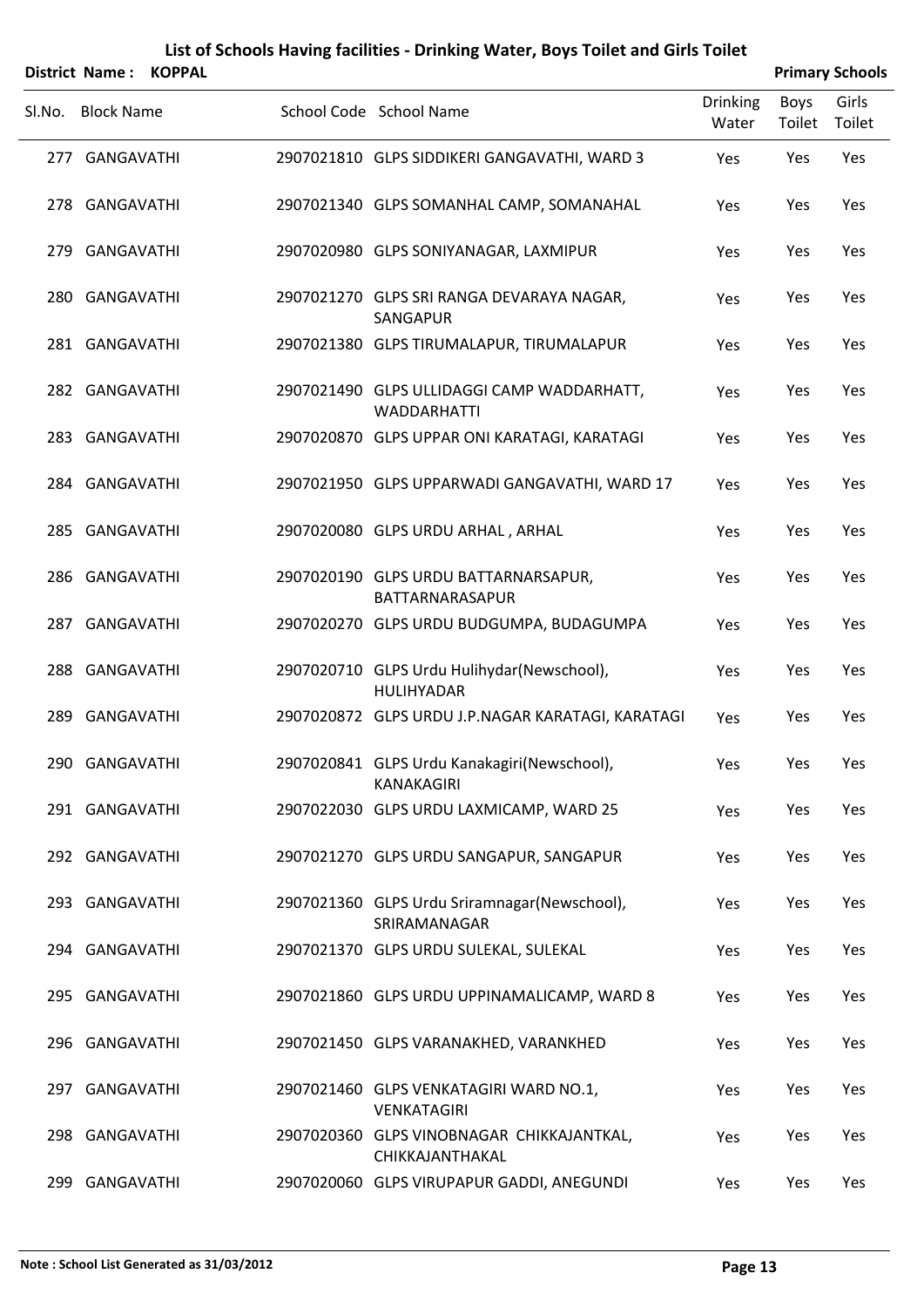|        |                       |               | List of Schools Having facilities - Drinking Water, Boys Toilet and Girls Toilet |                          |                |                        |
|--------|-----------------------|---------------|----------------------------------------------------------------------------------|--------------------------|----------------|------------------------|
|        | <b>District Name:</b> | <b>KOPPAL</b> |                                                                                  |                          |                | <b>Primary Schools</b> |
| Sl.No. | <b>Block Name</b>     |               | School Code School Name                                                          | <b>Drinking</b><br>Water | Boys<br>Toilet | Girls<br>Toilet        |
|        | 300 GANGAVATHI        |               | 2907021310 GLPS WARD NO 1 SIDDAPUR, SIDDAPUR                                     | Yes                      | Yes            | Yes                    |
|        | 301 GANGAVATHI        |               | 2907021550 GLPS WARD NO.1 DANAPUR, DANAPUR                                       | Yes                      | Yes            | Yes                    |
|        | 302 GANGAVATHI        |               | 2907021510 GLPS YARADONA CAMP-4, YARADONA                                        | Yes                      | Yes            | Yes                    |
|        | 303 GANGAVATHI        |               | 2907021530 GLPS YATANATTI, YETTINHATTI                                           | Yes                      | Yes            | Yes                    |
|        | 304 GANGAVATHI        |               | 2907020060 GMHPS ANEGUNDI, ANEGUNDI                                              | Yes                      | Yes            | Yes                    |
|        | 305 GANGAVATHI        |               | 2907020270 GMHPS BUDAGUMPA, BUDAGUMPA                                            | Yes                      | Yes            | Yes                    |
|        | 306 GANGAVATHI        |               | 2907020600 GMHPS HERURU, HERURU                                                  | Yes                      | Yes            | Yes                    |
|        | 307 GANGAVATHI        |               | 2907022060 GMHPS HIREJANTHAKAL, WARD 28                                          | Yes                      | Yes            | Yes                    |
|        | 308 GANGAVATHI        |               | 2907020680 GMHPS HOSAKERA, HOSAKERA                                              | Yes                      | Yes            | Yes                    |
|        | 309 GANGAVATHI        |               | 2907020710 GMHPS HULIHYDAR, HULIHYADAR                                           | Yes                      | Yes            | Yes                    |
|        | 310 GANGAVATHI        |               | 2907020840 GMHPS KANAKAGIRI, KANAKAGIRI                                          | Yes                      | Yes            | Yes                    |
|        | 311 GANGAVATHI        |               | 2907021180 GMHPS NAWALI, NOWALI                                                  | Yes                      | Yes            | Yes                    |
|        | 312 GANGAVATHI        |               | 2907021940 GMHPS PROPER GANGAVATHI, WARD 16                                      | Yes                      | Yes            | Yes                    |
|        |                       |               |                                                                                  |                          |                |                        |

| 313 GANGAVATHI |            | 2907021310 GMHPS SIDDAPUR, SIDDAPUR            | <b>Yes</b> | Yes        | Yes        |
|----------------|------------|------------------------------------------------|------------|------------|------------|
| 314 GANGAVATHI |            | 2907020660 GURDU LPS HOSAHALLI, HOSAHALLI      | Yes        | <b>Yes</b> | Yes        |
| 315 GANGAVATHI |            | 2907020370 KGBV DASANAL, DASANHALLI            | Yes        | <b>Yes</b> | Yes        |
| 316 GANGAVATHI |            | 2907021311 KGBV URDU SIDDAPUR, SIDDAPUR        | <b>Yes</b> | <b>Yes</b> | Yes        |
| 317 GANGAVATHI | 2907020270 | LPS HARIJANWADA BUDAGUMPA,<br><b>BUDAGUMPA</b> | Yes        | <b>Yes</b> | Yes        |
| 318 KOPPAL     | 2907030060 | GHPS SC/ST ALAWANDI, ALAWANDI                  | Yes        | Yes        | Yes        |
| 319 KOPPAL     |            | 2907031910 G URDU LPS BAHARPET KOPPAL, WARD 20 | Yes        | Yes        | Yes        |
| 320 KOPPAL     |            | 2907031730 GCHPS KOPPAL, WARD 2                | Yes        | <b>Yes</b> | <b>Yes</b> |
| 321 KOPPAL     |            | 2907030060 GCPS ALAWANDI, ALAWANDI             | Yes        | Yes        | Yes        |
| 322 KOPPAL     |            | 2907031740 GGIRLS MPS KOPPAL, WARD 3           | Yes        | Yes        | Yes        |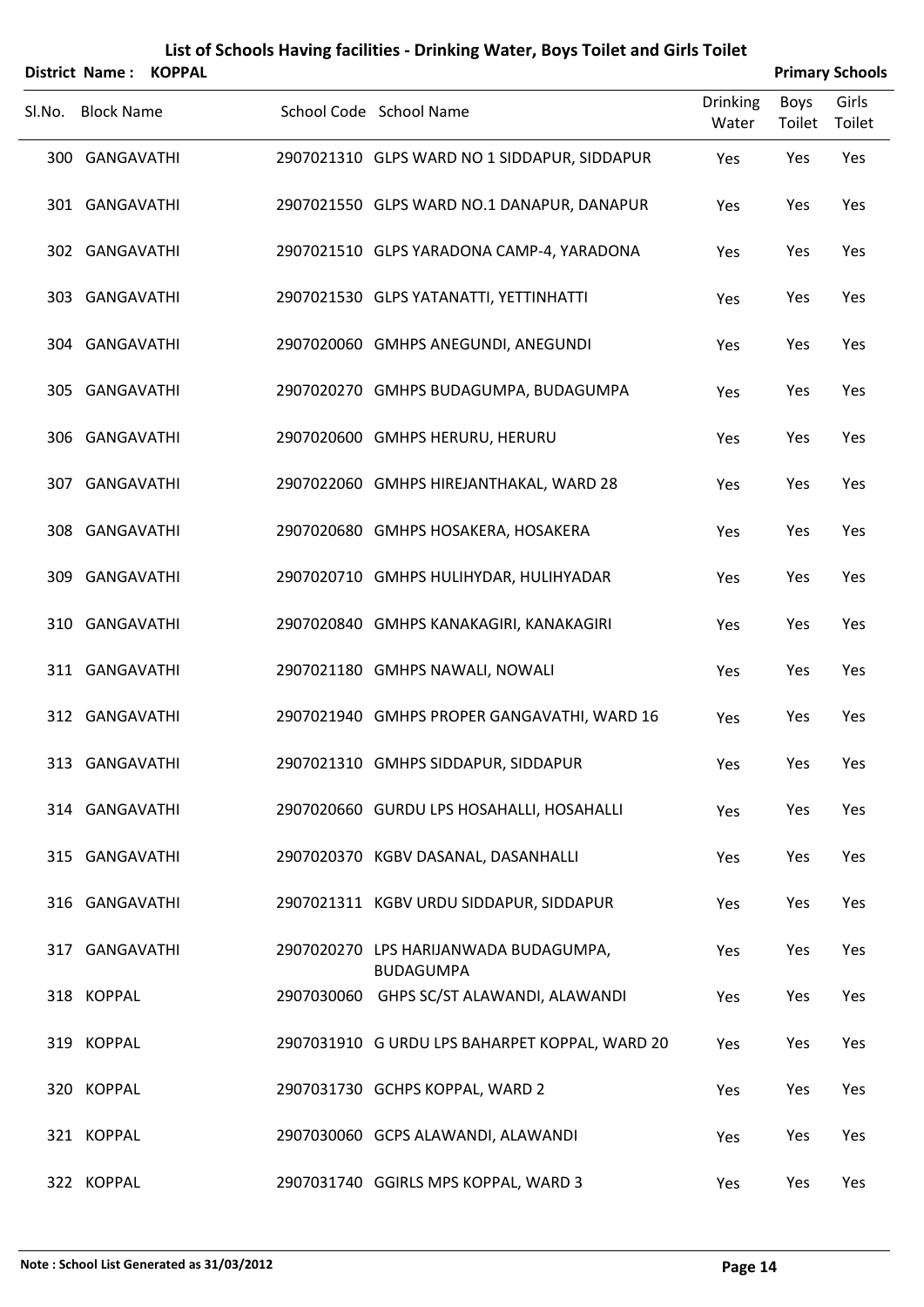|        | District Name: KOPPAL |  |                                                                 |                          |                | <b>Primary Schools</b> |
|--------|-----------------------|--|-----------------------------------------------------------------|--------------------------|----------------|------------------------|
| Sl.No. | <b>Block Name</b>     |  | School Code School Name                                         | <b>Drinking</b><br>Water | Boys<br>Toilet | Girls<br>Toilet        |
|        | 323 KOPPAL            |  | 2907031590 GHPS KATARAKI, KATARAKI                              | Yes                      | Yes            | Yes                    |
|        | 324 KOPPAL            |  | 2907031100 GHPS MUDLAPURROAD KINNAL, KINHAL                     | Yes                      | Yes            | Yes                    |
|        | 325 KOPPAL            |  | 2907030250 GHPS SC&ST COLONY BISARAHALL,<br><b>BISARALLI</b>    | Yes                      | Yes            | Yes                    |
|        | 326 KOPPAL            |  | 2907031720 GHPS SISAPPAYYANAMATH KOPPAL, WARD<br>1              | Yes                      | Yes            | Yes                    |
|        | 327 KOPPAL            |  | 2907030010 GHPS ABBIGERI, ABBIGERI                              | Yes                      | Yes            | Yes                    |
|        | 328 KOPPAL            |  | 2907031136 GHPS ADHARSHA VIDYALAYA. KOPPAL,<br><b>KOPPAL</b>    | Yes                      | Yes            | Yes                    |
|        | 329 KOPPAL            |  | 2907030040 GHPS ALLANAGAR, ALLANAGAR                            | Yes                      | Yes            | Yes                    |
|        | 330 KOPPAL            |  | 2907030210 GHPS ANJANEYYA LAYOUT BHAGYN,<br><b>BHAGHYANAGAR</b> | Yes                      | Yes            | Yes                    |
|        | 331 KOPPAL            |  | 2907030100 GHPS BAHADDURBANDI, BAHADDURBANDI                    | Yes                      | Yes            | Yes                    |
|        | 332 KOPPAL            |  | 2907031910 GHPS BAHARPET KOPPAL, WARD 20                        | Yes                      | Yes            | Yes                    |
|        | 333 KOPPAL            |  | 2907030110 GHPS BANDI HARLAPUR (HOSA),<br>BANDIHARLAPUR         | Yes                      | Yes            | Yes                    |
|        | 334 KOPPAL            |  | 2907030130 GHPS BASSAPUR.B, BASSAPUR(B)                         | Yes                      | Yes            | Yes                    |
|        | 335 KOPPAL            |  | 2907030140 GHPS BASSAPUR.G, BASSAPUR(G)                         | Yes                      | Yes            | Yes                    |
|        | 336 KOPPAL            |  | 2907030160 GHPS BELURU, BELUR                                   | Yes                      | Yes            | Yes                    |
|        | 337 KOPPAL            |  | 2907030180 GHPS BEVINAHALLI, BEVINAHALLI                        | Yes                      | Yes            | Yes                    |
|        | 338 KOPPAL            |  | 2907030220 GHPS BHIMANUR, BHIMANUR                              | Yes                      | Yes            | Yes                    |
|        | 339 KOPPAL            |  | 2907030250 GHPS BISARALLI, BISARALLI                            | Yes                      | Yes            | Yes                    |
|        | 340 KOPPAL            |  | 2907030260 GHPS BOCHANAHALLI, BOCHANHALLI                       | Yes                      | Yes            | Yes                    |
|        | 341 KOPPAL            |  | 2907031800 GHPS BRAMANWADI KOPPAL, WARD 9                       | Yes                      | Yes            | Yes                    |
|        | 342 KOPPAL            |  | 2907030290 GHPS BUDAGUMPA, BUDAGUMPA                            | Yes                      | Yes            | Yes                    |
|        | 343 KOPPAL            |  | 2907030280 GHPS BUDASHATNHAL, BUDASETNHAL                       | Yes                      | Yes            | Yes                    |
|        | 344 KOPPAL            |  | 2907030270 GHPS BUDIHAL, BUDIHAL                                | Yes                      | Yes            | Yes                    |
|        | 345 KOPPAL            |  | 2907030310 GHPS CHALLARI, CHALLARI                              | Yes                      | Yes            | Yes                    |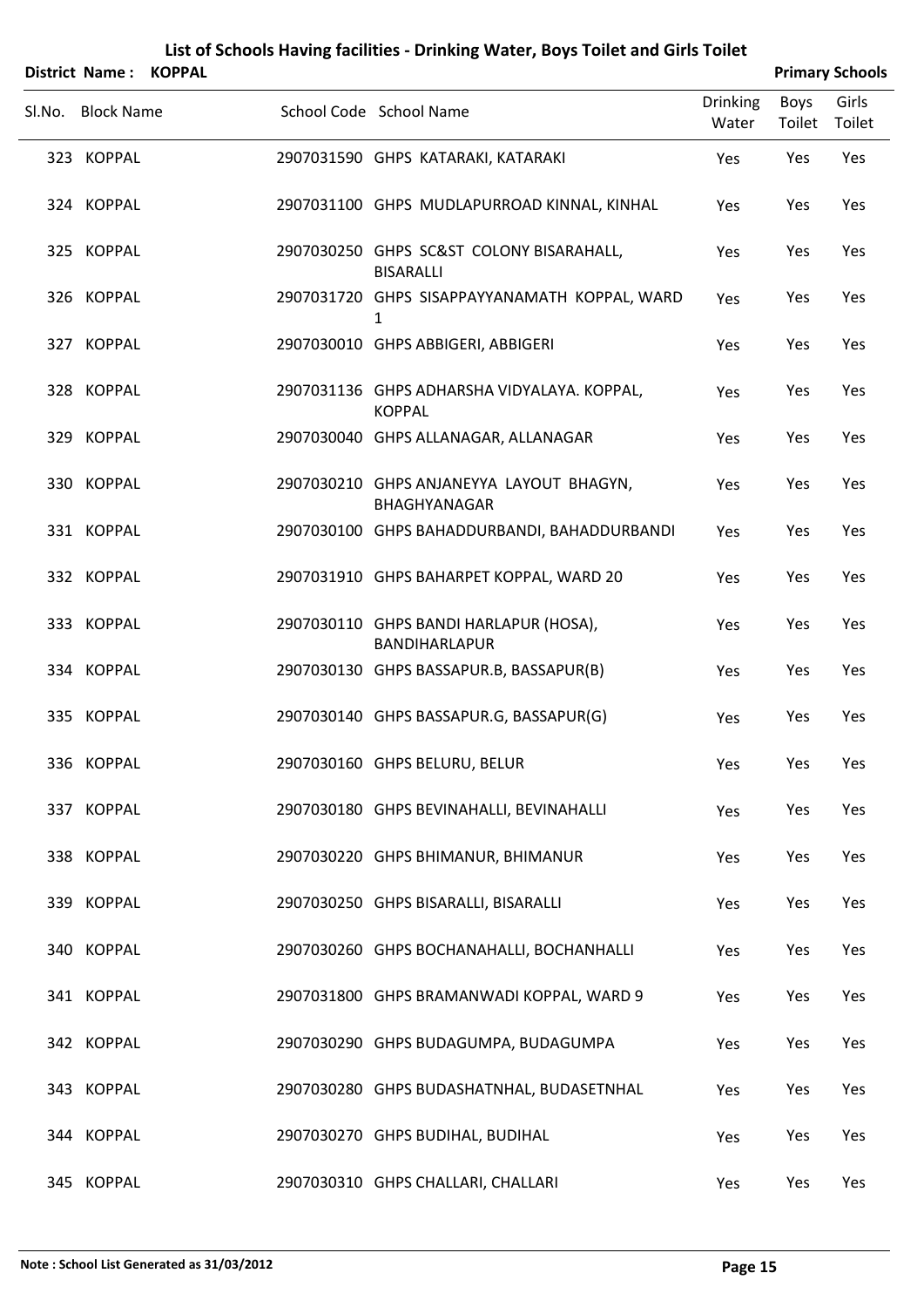|        | <b>District Name:</b> | <b>KOPPAL</b> |                                                    |                          |                | <b>Primary Schools</b> |
|--------|-----------------------|---------------|----------------------------------------------------|--------------------------|----------------|------------------------|
| Sl.No. | <b>Block Name</b>     |               | School Code School Name                            | <b>Drinking</b><br>Water | Boys<br>Toilet | Girls<br>Toilet        |
|        | 346 KOPPAL            |               | 2907030320 GHPS CHAMALAPUR, CHAMALAPUR             | Yes                      | Yes            | Yes                    |
|        | 347 KOPPAL            |               | 2907030340 GHPS CHIKKABAGANAL, CHIKKABHOGNHAL      | Yes                      | Yes            | Yes                    |
|        | 348 KOPPAL            |               | 2907030350 GHPS CHIKKABOMMANHAL,<br>CHIKKABOMMANAL | Yes                      | Yes            | Yes                    |
|        | 349 KOPPAL            |               | 2907030370 GHPS CHIKKASINDHOGI, CHIKKASINDHOGI     | Yes                      | Yes            | Yes                    |
|        | 350 KOPPAL            |               | 2907030390 GHPS CHILAKAMUKI, CHILAKAMUKI           | Yes                      | Yes            | Yes                    |
|        | 351 KOPPAL            |               | 2907030400 GHPS CHILWADAGI, CHILWADAGI             | Yes                      | Yes            | Yes                    |
|        | 352 KOPPAL            |               | 2907030410 GHPS CHUKKANAKAL, CHUKNKAL              | Yes                      | Yes            | Yes                    |
|        | 353 KOPPAL            |               | 2907030420 GHPS DADEGAL, DADEGAL                   | Yes                      | Yes            | Yes                    |
|        | 354 KOPPAL            |               | 2907030440 GHPS DANAGALADODDI, DHANAGALDODDI       | Yes                      | Yes            | Yes                    |
|        | 355 KOPPAL            |               | 2907031780 GHPS DIDDIKERI ONI KOPPAL, WARD 7       | Yes                      | Yes            | Yes                    |
|        | 356 KOPPAL            |               | 2907030450 GHPS DOMBARAHALLI, DOMBARAHALLI         | Yes                      | Yes            | Yes                    |
|        | 357 KOPPAL            |               | 2907031050 GHPS DPEP, KAWALOOR, KAWALOOR           | Yes                      | Yes            | Yes                    |
|        | 358 KOPPAL            |               | 2907030460 GHPS GABBUR, GABBUR                     | Yes                      | Yes            | Yes                    |
|        | 359 KOPPAL            |               | 2907031940 GHPS GANDHINAGAR KOPPAL, WARD 23        | Yes                      | Yes            | Yes                    |
|        | 360 KOPPAL            |               | 2907031880 GHPS GANDI SMARAKA KOPPAL, WARD 17      | Yes                      | Yes            | Yes                    |
|        | 361 KOPPAL            |               | 2907030480 GHPS GHATTIRADDIHAL, GATTIREDDIHAL      | Yes                      | Yes            | Yes                    |
|        | 362 KOPPAL            |               | 2907030060 GHPS GIRLS ALAWANDI, ALAWANDI           | Yes                      | Yes            | Yes                    |
|        | 363 KOPPAL            |               | 2907031050 GHPS GIRLS KAWALUR, KAWALOOR            | Yes                      | Yes            | Yes                    |
|        | 364 KOPPAL            |               | 2907030530 GHPS GUDADALLI, GUDADALLI               | Yes                      | Yes            | Yes                    |
|        | 365 KOPPAL            |               | 2907030520 GHPS GUDAGERI, GUDIGERA                 | Yes                      | Yes            | Yes                    |
|        | 366 KOPPAL            |               | 2907031550 GHPS GUDLANUR, GUDLANUR                 | Yes                      | Yes            | Yes                    |
|        | 367 KOPPAL            |               | 2907030600 GHPS HALAHALLI, HALAHALLI               | Yes                      | Yes            | Yes                    |
|        | 368 KOPPAL            |               | 2907030610 GHPS HALAWAGILI, HALWAGALI              | Yes                      | Yes            | Yes                    |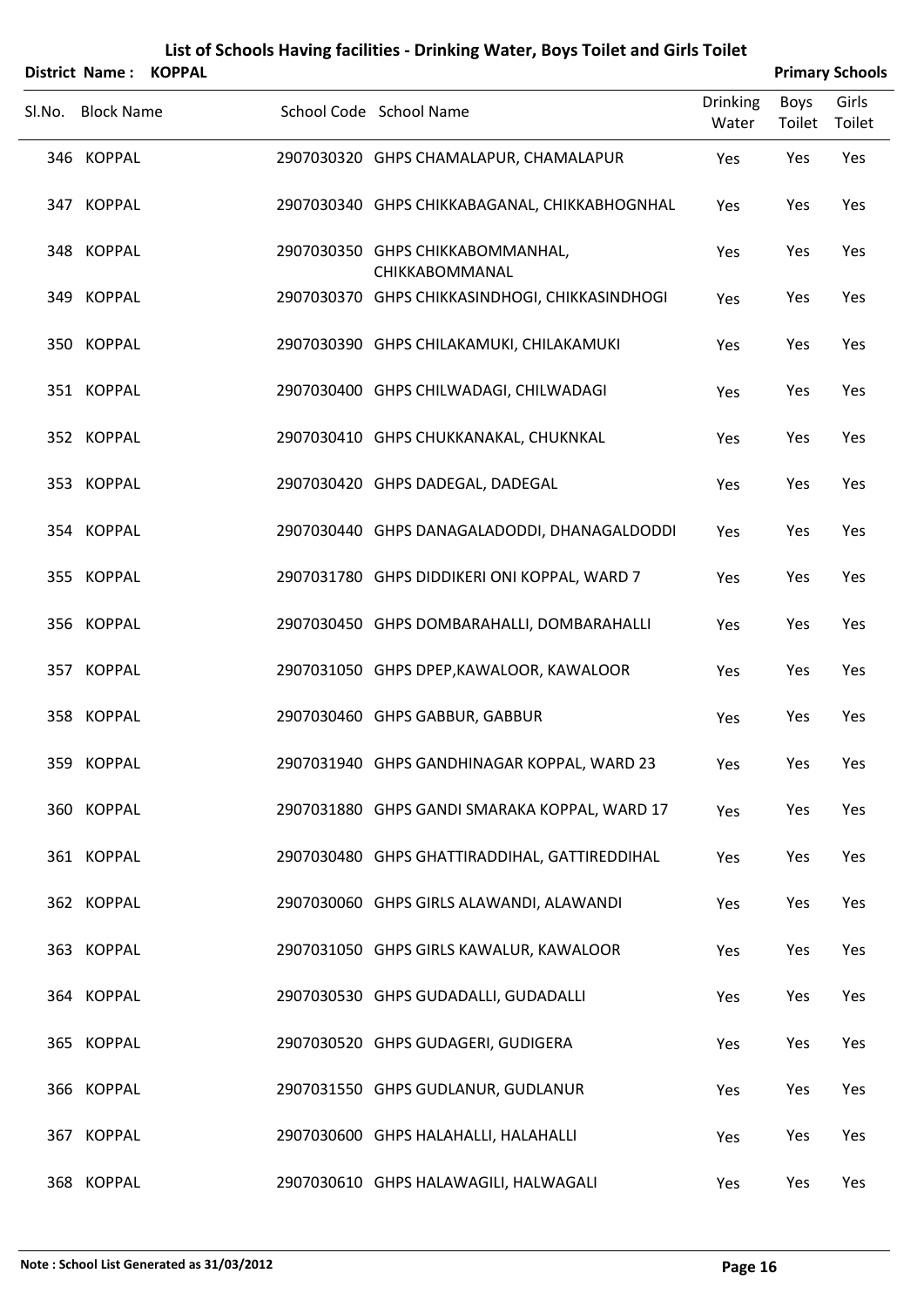|        | <b>District Name:</b> | <b>KOPPAL</b> |                                                          |                          |                | <b>Primary Schools</b> |
|--------|-----------------------|---------------|----------------------------------------------------------|--------------------------|----------------|------------------------|
| SI.No. | <b>Block Name</b>     |               | School Code School Name                                  | <b>Drinking</b><br>Water | Boys<br>Toilet | Girls<br>Toilet        |
|        | 369 KOPPAL            |               | 2907030620 GHPS HALAWARTHI, HALWARTHI                    | Yes                      | Yes            | Yes                    |
|        | 370 KOPPAL            |               | 2907030550 GHPS HALEBANDIHARALAPUR,<br>HALEBANDIHARLAPUR | Yes                      | Yes            | Yes                    |
|        | 371 KOPPAL            |               | 2907030630 GHPS HALEGONDABAL, HALEGONDABAL               | Yes                      | Yes            | Yes                    |
|        | 372 KOPPAL            |               | 2907030670 GHPS HANAVAL, HANWAL                          | Yes                      | Yes            | Yes                    |
|        | 373 KOPPAL            |               | 2907030640 GHPS HANDRAL, HANDRAHAL                       | Yes                      | Yes            | Yes                    |
|        | 374 KOPPAL            |               | 2907030650 GHPS HANUMANAHALLI, HANUMANAHALLI             | Yes                      | Yes            | Yes                    |
|        | 375 KOPPAL            |               | 2907030660 GHPS HANUMANAHATTI, HANUMANAHATTI             | Yes                      | Yes            | Yes                    |
|        | 376 KOPPAL            |               | 2907030680 GHPS HASAGAL, HASAGAL                         | Yes                      | Yes            | Yes                    |
|        | 377 KOPPAL            |               | 2907030700 GHPS HATTI(L), HATTI(L)                       | Yes                      | Yes            | Yes                    |
|        | 378 KOPPAL            |               | 2907030690 GHPS HATTI, HATTI(A)                          | Yes                      | Yes            | Yes                    |
|        | 379 KOPPAL            |               | 2907030710 GHPS HIREBAGANAL, HIREBHOGANHAL               | Yes                      | Yes            | Yes                    |
|        | 380 KOPPAL            |               | 2907030720 GHPS HIREBOMMANHAL, HIREBOMMANHAL             | Yes                      | Yes            | Yes                    |
|        | 381 KOPPAL            |               | 2907030730 GHPS HIREKASANAKANDI, HIREKESANAKANDI         | Yes                      | Yes            | Yes                    |
|        | 382 KOPPAL            |               | 2907030750 GHPS HIRESULIKRI, HIRESULIKERI                | Yes                      | Yes            | Yes                    |
|        | 383 KOPPAL            |               | 2907030770 GHPS HOLEMUDLAPUR, HOLIMUDLAPUR               | Yes                      | Yes            | Yes                    |
|        | 384 KOPPAL            |               | 2907030880 GHPS HOOVIHAL, HUVINHAL                       | Yes                      | Yes            | Yes                    |
|        | 385 KOPPAL            |               | 2907030780 GHPS HORATHATNAL, HORATHATANAL                | Yes                      | Yes            | Yes                    |
|        | 386 KOPPAL            |               | 2907030500 GHPS HOSA GONDABAL, GONDABAL                  | Yes                      | Yes            | Yes                    |
|        | 387 KOPPAL            |               | 2907030840 GHPS HOSA LINGAPUR, HOSALINGAPUR              | Yes                      | Yes            | Yes                    |
|        | 388 KOPPAL            |               | 2907030790 GHPS HOSAHALLI (L), HOSAHALLI                 | Yes                      | Yes            | Yes                    |
|        | 389 KOPPAL            |               | 2907030830 GHPS HOSAKANAKAPUR, HOSAKANAKAPUR             | Yes                      | Yes            | Yes                    |
|        | 390 KOPPAL            |               | 2907030800 GHPS HOSALLI.B, HOSALLI(B)                    | Yes                      | Yes            | Yes                    |
|        | 391 KOPPAL            |               | 2907030860 GHPS HUNAKUNTI, HUNAKUNTI                     | Yes                      | Yes            | Yes                    |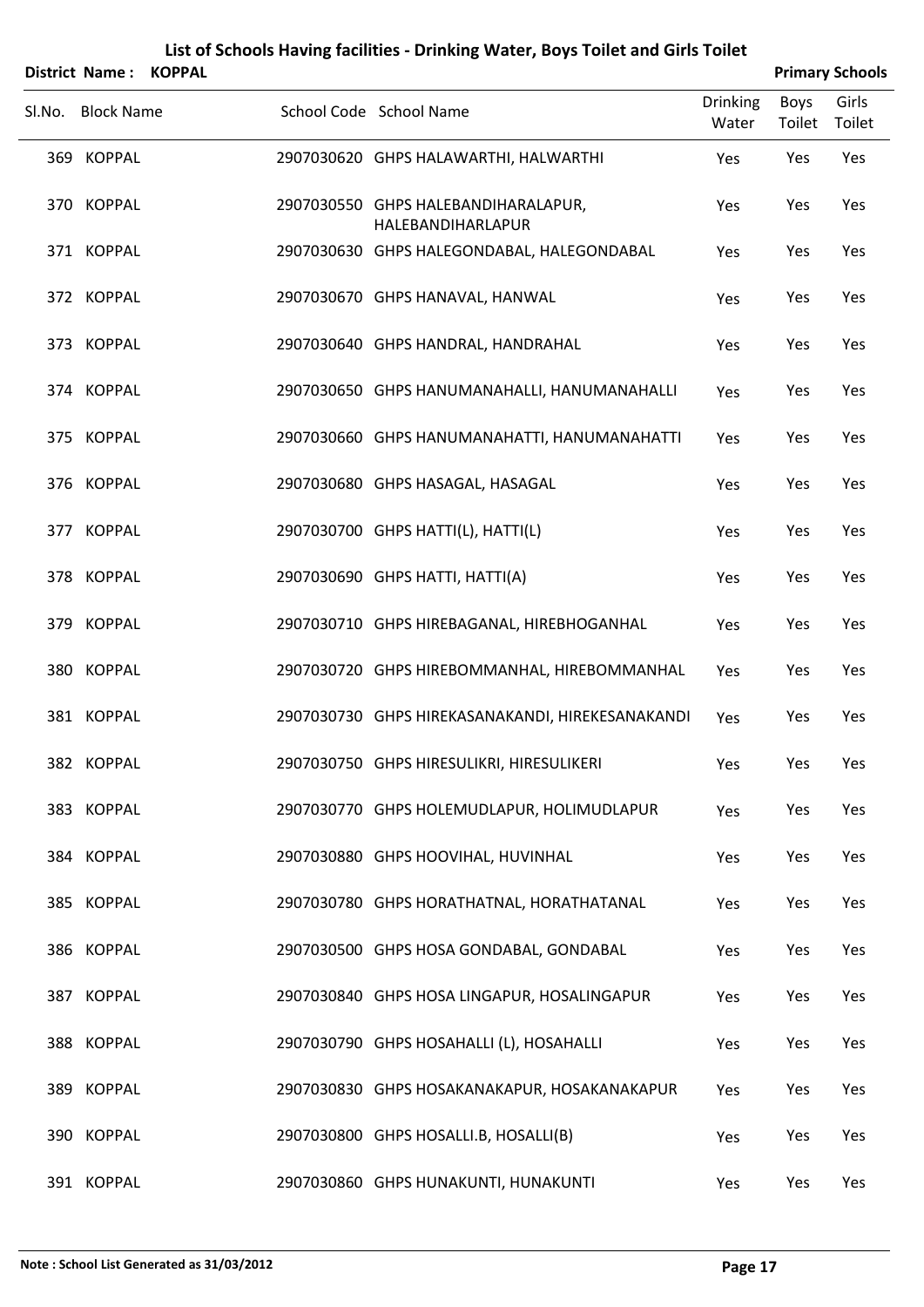|        | <b>District Name:</b> | <b>KOPPAL</b> |                                                    |                          | <b>Primary Schools</b> |                 |
|--------|-----------------------|---------------|----------------------------------------------------|--------------------------|------------------------|-----------------|
| Sl.No. | <b>Block Name</b>     |               | School Code School Name                            | <b>Drinking</b><br>Water | Boys<br>Toilet         | Girls<br>Toilet |
|        | 392 KOPPAL            |               | 2907030890 GHPS HYATI, HYATI                       | Yes                      | Yes                    | Yes             |
|        | 393 KOPPAL            |               | 2907030900 GHPS HYDARNAGAR, HYDARNAGAR             | Yes                      | Yes                    | Yes             |
|        | 394 KOPPAL            |               | 2907030910 GHPS INDARAGI, INDARAGI                 | Yes                      | Yes                    | Yes             |
|        | 395 KOPPAL            |               | 2907030920 GHPS IRKALGADA, IRKALGADA               | Yes                      | Yes                    | Yes             |
|        | 396 KOPPAL            |               | 2907030930 GHPS JABBALAGUDDA, JABBALAGUDDA         | Yes                      | Yes                    | Yes             |
|        | 397 KOPPAL            |               | 2907030960 GHPS KALAKERI, KALKERA                  | Yes                      | Yes                    | Yes             |
|        | 398 KOPPAL            |               | 2907030970 GHPS KALLATAVARAGERA,<br>KALTHAWARAGERI | Yes                      | Yes                    | Yes             |
|        | 399 KOPPAL            |               | 2907030990 GHPS KAMPALI, KAMPLI                    | Yes                      | Yes                    | Yes             |
|        | 400 KOPPAL            |               | 2907031000 GHPS KAMPASAGAR, KAMPASAGAR             | Yes                      | Yes                    | Yes             |
|        | 401 KOPPAL            |               | 2907031020 GHPS KARKIHALLI, KARKIHALLI             | Yes                      | Yes                    | Yes             |
|        | 402 KOPPAL            |               | 2907031060 GHPS KENCHANADONI, KENCHANADONI         | Yes                      | Yes                    | Yes             |
|        | 403 KOPPAL            |               | 2907031070 GHPS KEREHALLI, KERIHALLI               | Yes                      | Yes                    | Yes             |
|        | 404 KOPPAL            |               | 2907031090 GHPS KIDADAL, KIDADHAL                  | Yes                      | Yes                    | Yes             |
|        | 405 KOPPAL            |               | 2907031110 GHPS KODADAL, KODADAHAL                 | Yes                      | Yes                    | Yes             |
|        | 406 KOPPAL            |               | 2907031120 GHPS KOLUR, KOLUR                       | Yes                      | Yes                    | Yes             |
|        | 407 KOPPAL            |               | 2907030980 GHPS KOMANUR, KAMANUR                   | Yes                      | Yes                    | Yes             |
|        | 408 KOPPAL            |               | 2907031760 GHPS KOTAGARKERA KOPPAL, WARD 5         | Yes                      | Yes                    | Yes             |
|        | 409 KOPPAL            |               | 2907031100 GHPS KOULPET KINNAL, KINHAL             | Yes                      | Yes                    | Yes             |
|        | 410 KOPPAL            |               | 2907031140 GHPS KUKANAPALLI, KUKANAPALLI           | Yes                      | Yes                    | Yes             |
|        | 411 KOPPAL            |               | 2907031150 GHPS KUNIKERI TANDA, KUNIKERA           | Yes                      | Yes                    | Yes             |
|        | 412 KOPPAL            |               | 2907031150 GHPS KUNIKERI, KUNIKERA                 | Yes                      | Yes                    | Yes             |
|        | 413 KOPPAL            |               | 2907031170 GHPS LACHANAKERI, LACHANKERA            | Yes                      | Yes                    | Yes             |
|        | 414 KOPPAL            |               | 2907031180 GHPS LEBAGERA, LEBAGERA                 | Yes                      | Yes                    | Yes             |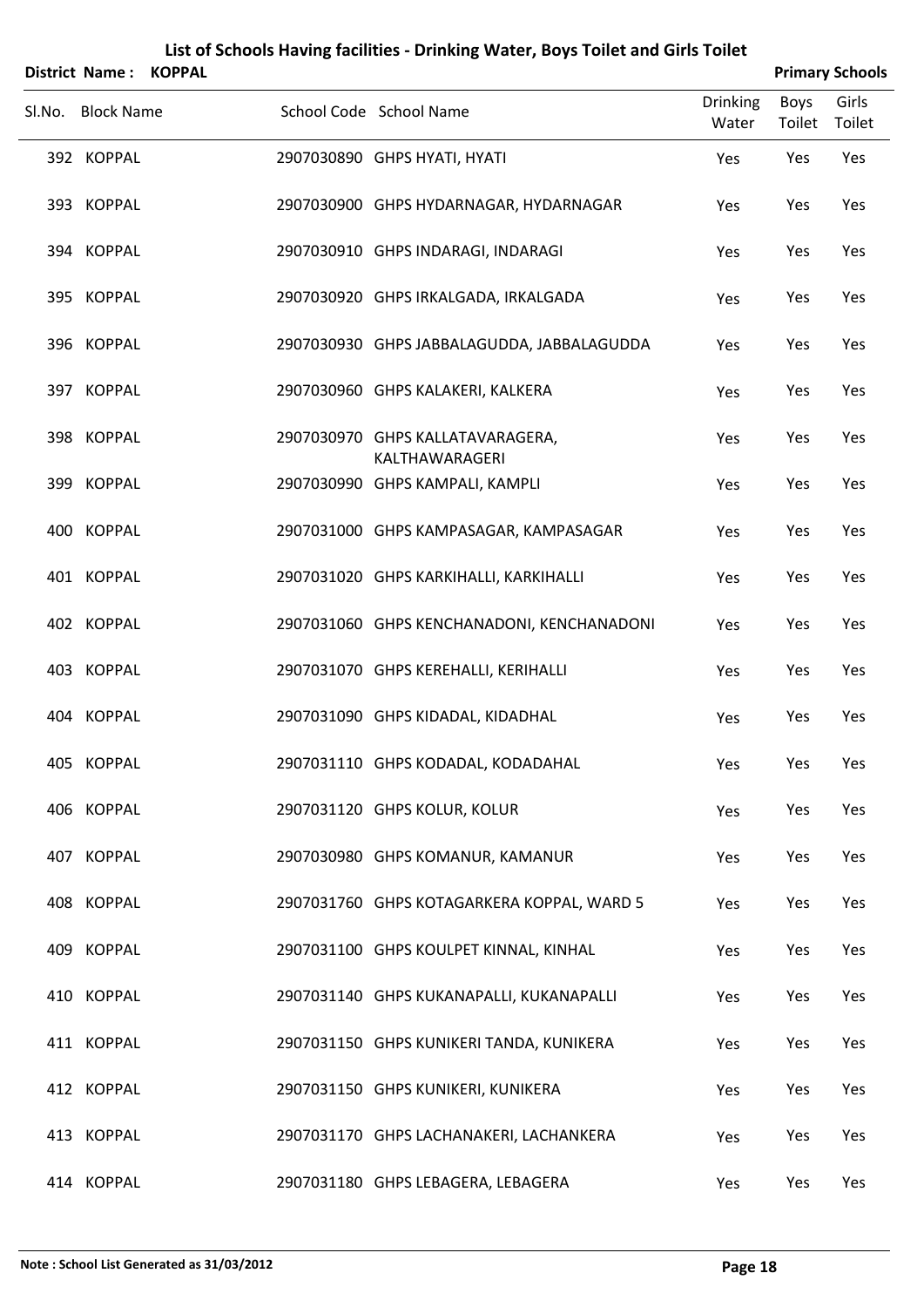| List of Schools Having facilities - Drinking Water, Boys Toilet and Girls Toilet<br><b>Primary Schools</b><br>District Name:<br><b>KOPPAL</b> |  |                                                               |                          |                       |                 |  |  |  |  |  |
|-----------------------------------------------------------------------------------------------------------------------------------------------|--|---------------------------------------------------------------|--------------------------|-----------------------|-----------------|--|--|--|--|--|
| Sl.No. Block Name                                                                                                                             |  | School Code School Name                                       | <b>Drinking</b><br>Water | <b>Boys</b><br>Toilet | Girls<br>Toilet |  |  |  |  |  |
| 415 KOPPAL                                                                                                                                    |  | 2907031190 GHPS LINGADAHALLI, LINGADAHALLI                    | Yes                      | Yes                   | Yes             |  |  |  |  |  |
| 416 KOPPAL                                                                                                                                    |  | 2907031200 GHPS MADINUR, MADINUR                              | Yes                      | Yes                   | Yes             |  |  |  |  |  |
| 417 KOPPAL                                                                                                                                    |  | 2907031210 GHPS MAINAHALLI, MAINHALLI                         | Yes                      | Yes                   | Yes             |  |  |  |  |  |
| 418 KOPPAL                                                                                                                                    |  | 2907031220 GHPS MANGALAPUR, MANGALAPUR                        | Yes                      | Yes                   | Yes             |  |  |  |  |  |
| 419 KOPPAL                                                                                                                                    |  | 2907031230 GHPS MATUR, MATTUR                                 | Yes                      | Yes                   | Yes             |  |  |  |  |  |
| 420 KOPPAL                                                                                                                                    |  | 2907031250 GHPS METHAGAL, METHAGAL                            | Yes                      | Yes                   | Yes             |  |  |  |  |  |
| 421 KOPPAL                                                                                                                                    |  | 2907030170 GHPS MORANAHALLI, BETAGERI                         | Yes                      | Yes                   | Yes             |  |  |  |  |  |
| 422 KOPPAL                                                                                                                                    |  | 2907031280 GHPS MUDDABALLI, MUDDABALLI                        | Yes                      | Yes                   | Yes             |  |  |  |  |  |
| 423 KOPPAL                                                                                                                                    |  | 2907031320 GHPS MUNDRAGI, MUNDRAGI                            | Yes                      | Yes                   | Yes             |  |  |  |  |  |
| 424 KOPPAL                                                                                                                                    |  | 2907031310 GHPS MURLAPUR, MURLAPUR                            | Yes                      | Yes                   | Yes             |  |  |  |  |  |
| 425 KOPPAL                                                                                                                                    |  | 2907031330 GHPS NAGESHANAHALLI, NAGESHANHALLI                 | Yes                      | Yes                   | Yes             |  |  |  |  |  |
| 426 KOPPAL                                                                                                                                    |  | 2907031580 GHPS NARAYANAPET, NARAYANAPET                      | Yes                      | Yes                   | Yes             |  |  |  |  |  |
| 427 KOPPAL                                                                                                                                    |  | 2907031340 GHPS NAREGAL, NAREGAL                              | Yes                      | Yes                   | Yes             |  |  |  |  |  |
| 428 KOPPAL                                                                                                                                    |  | 2907031360 GHPS NEERALAGI, NEERALAGI                          | Yes                      | Yes                   | Yes             |  |  |  |  |  |
| 429 KOPPAL                                                                                                                                    |  | 2907031370 GHPS NILOGIPUR, NILOGIPUR                          | Yes                      | Yes                   | Yes             |  |  |  |  |  |
| 430 KOPPAL                                                                                                                                    |  | 2907031380 GHPS OJANAHALLI, OJANAHALLI                        | Yes                      | Yes                   | Yes             |  |  |  |  |  |
| 431 KOPPAL                                                                                                                                    |  | 2907031300 GHPS S.J.S.MUNIRABAD, MUNIRABAD                    | Yes                      | Yes                   | Yes             |  |  |  |  |  |
| 432 KOPPAL                                                                                                                                    |  | 2907031800 GHPS SARADARGALLI KOPPAL, WARD 9                   | Yes                      | Yes                   | Yes             |  |  |  |  |  |
| 433 KOPPAL                                                                                                                                    |  | 2907031420 GHPS SHAHAPUR, SHAHAPUR                            | Yes                      | Yes                   | Yes             |  |  |  |  |  |
| 434 KOPPAL                                                                                                                                    |  | 2907031430 GHPS SHIVAPUR, SHIVAPUR                            | Yes                      | Yes                   | Yes             |  |  |  |  |  |
| 435 KOPPAL                                                                                                                                    |  | 2907030490 GHPS SHIVASHANTANAGAR GINIGERA,<br><b>GINIGERI</b> | Yes                      | Yes                   | Yes             |  |  |  |  |  |
| 436 KOPPAL                                                                                                                                    |  | 2907031720 GHPS SRISHYLA NAGAR KOPPAL, WARD 1                 | Yes                      | Yes                   | Yes             |  |  |  |  |  |
| 437 KOPPAL                                                                                                                                    |  | 2907031950 GHPS STATION ADURUGADDE KOPPA,<br>WARD 24          | Yes                      | Yes                   | Yes             |  |  |  |  |  |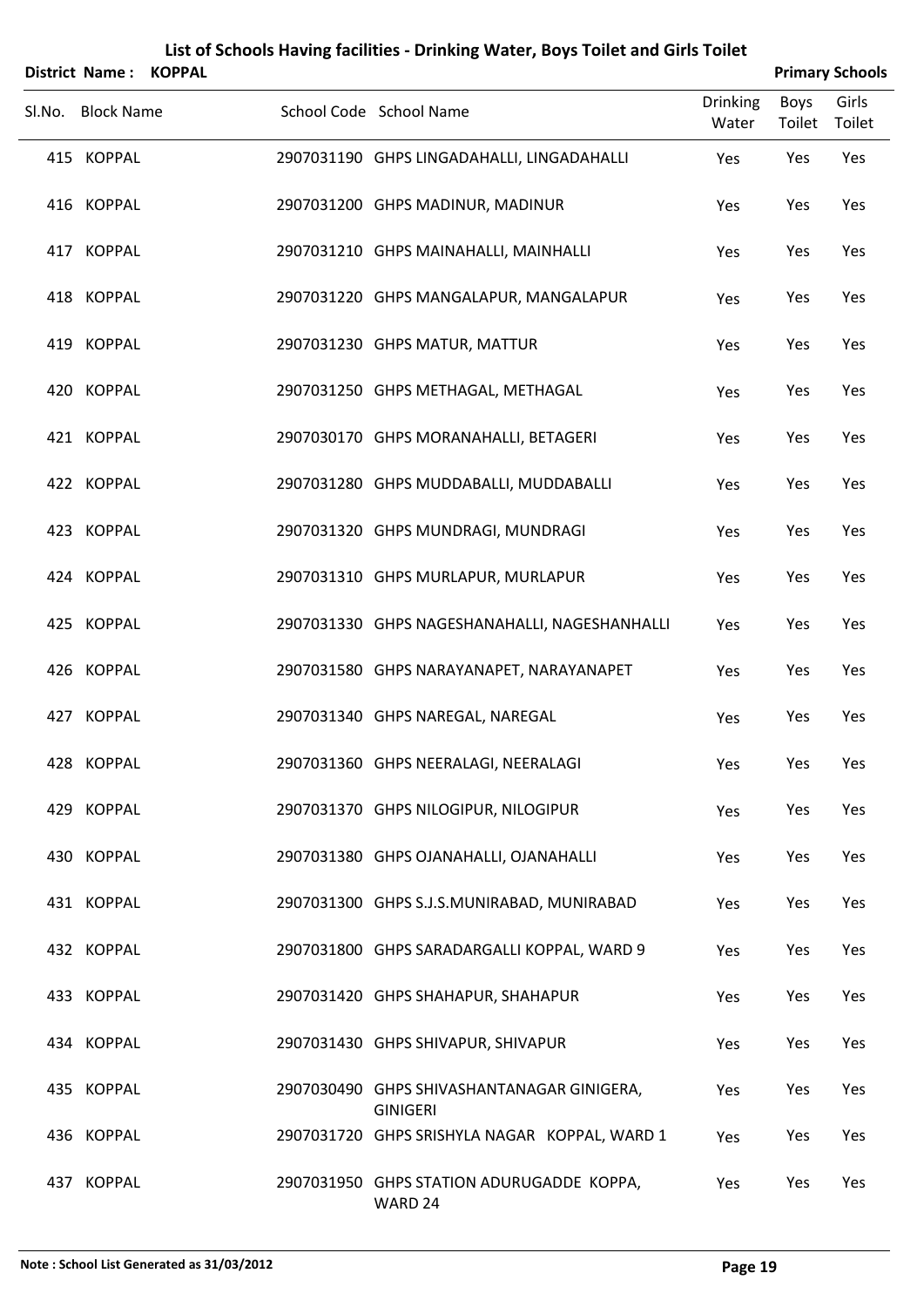|        | District Name:    | <b>KOPPAL</b> |                                                              |                          | <b>Primary Schools</b> |                 |
|--------|-------------------|---------------|--------------------------------------------------------------|--------------------------|------------------------|-----------------|
| Sl.No. | <b>Block Name</b> |               | School Code School Name                                      | <b>Drinking</b><br>Water | <b>Boys</b><br>Toilet  | Girls<br>Toilet |
|        | 438 KOPPAL        |               | 2907031460 GHPS TALAKANAKAPUR, THALKANAKAPUR                 | Yes                      | Yes                    | Yes             |
|        | 439 KOPPAL        |               | 2907031470 GHPS TANAKANAKAL, TANAKANKAL                      | Yes                      | Yes                    | Yes             |
|        | 440 KOPPAL        |               | 2907031480 GHPS TIGARI, TIGARI                               | Yes                      | Yes                    | Yes             |
|        | 441 KOPPAL        |               | 2907030060 GHPS URDU ALWANDI, ALAWANDI                       | Yes                      | Yes                    | Yes             |
|        | 442 KOPPAL        |               | 2907030100 GHPS URDU BAHADDURABANDA,<br><b>BAHADDURBANDI</b> | Yes                      | Yes                    | Yes             |
|        | 443 KOPPAL        |               | 2907031770 GHPS URDU DIDDIKER KOPPAL, WARD 6                 | Yes                      | Yes                    | Yes             |
|        | 444 KOPPAL        |               | 2907030760 GHPS URDU HITNAL, HITNAL                          | Yes                      | Yes                    | Yes             |
|        | 445 KOPPAL        |               | 2907031030 GHPS URDU KATRAKI GUDLANUR,<br>KATARAKIGUDLANUR   | Yes                      | Yes                    | Yes             |
|        | 446 KOPPAL        |               | 2907031760 GHPS URDU KOTGARGERA KOPPAL, WARD 5               | Yes                      | Yes                    | Yes             |
|        | 447 KOPPAL        |               | 2907031800 GHPS URDU SARDAR GALLI KPL, WARD 9                | Yes                      | Yes                    | Yes             |
|        | 448 KOPPAL        |               | 2907031300 GHPS URDU TBP MUNIRABAD, MUNIRABAD                | Yes                      | Yes                    | Yes             |
|        | 449 KOPPAL        |               | 2907031520 GHPS VANABALLARI, VANABALLARI                     | Yes                      | Yes                    | Yes             |
|        | 450 KOPPAL        |               | 2907031510 GHPS WADAGANAHAL, WADAGANAHALLI                   | Yes                      | Yes                    | Yes             |
|        | 451 KOPPAL        |               | 2907031530 GHPS YALAMAGIRI, YELAMGERA                        | Yes                      | Yes                    | Yes             |
|        | 452 KOPPAL        |               | 2907031540 GHPS YATHANHATTI, YETTINAHATTI                    | Yes                      | Yes                    | Yes             |
|        | 453 KOPPAL        |               | 2907030211 GHPS, MOCHI STREET, BHAGYANAGAR,<br>BHAGHYANAGAR  | Yes                      | Yes                    | Yes             |
|        | 454 KOPPAL        |               | 2907030210 GLPS NAVANAGAR BAGYANAGAR,<br>BHAGHYANAGAR        | Yes                      | Yes                    | Yes             |
|        | 455 KOPPAL        |               | 2907031620 GLPS ACHALAPUR, ACHALAPUR                         | Yes                      | Yes                    | Yes             |
|        | 456 KOPPAL        |               | 2907030020 GLPS ACHAR THIMMAPUR,<br>ACHARTIMMAPUR            | Yes                      | Yes                    | Yes             |
|        | 457 KOPPAL        |               | 2907030070 GLPS AMARAPUR, AMRAPUR                            | Yes                      | Yes                    | Yes             |
|        | 458 KOPPAL        |               | 2907030680 GLPS ARASANAKERI TANDA, HASAGAL                   | Yes                      | Yes                    | Yes             |
|        | 459 KOPPAL        |               | 2907030310 GLPS CHALLARI TANDA, CHALLARI                     | Yes                      | Yes                    | Yes             |
|        | 460 KOPPAL        |               | 2907031860 GLPS DEVARALARUS COLONY KOP, WARD                 | Yes                      | Yes                    | Yes             |

15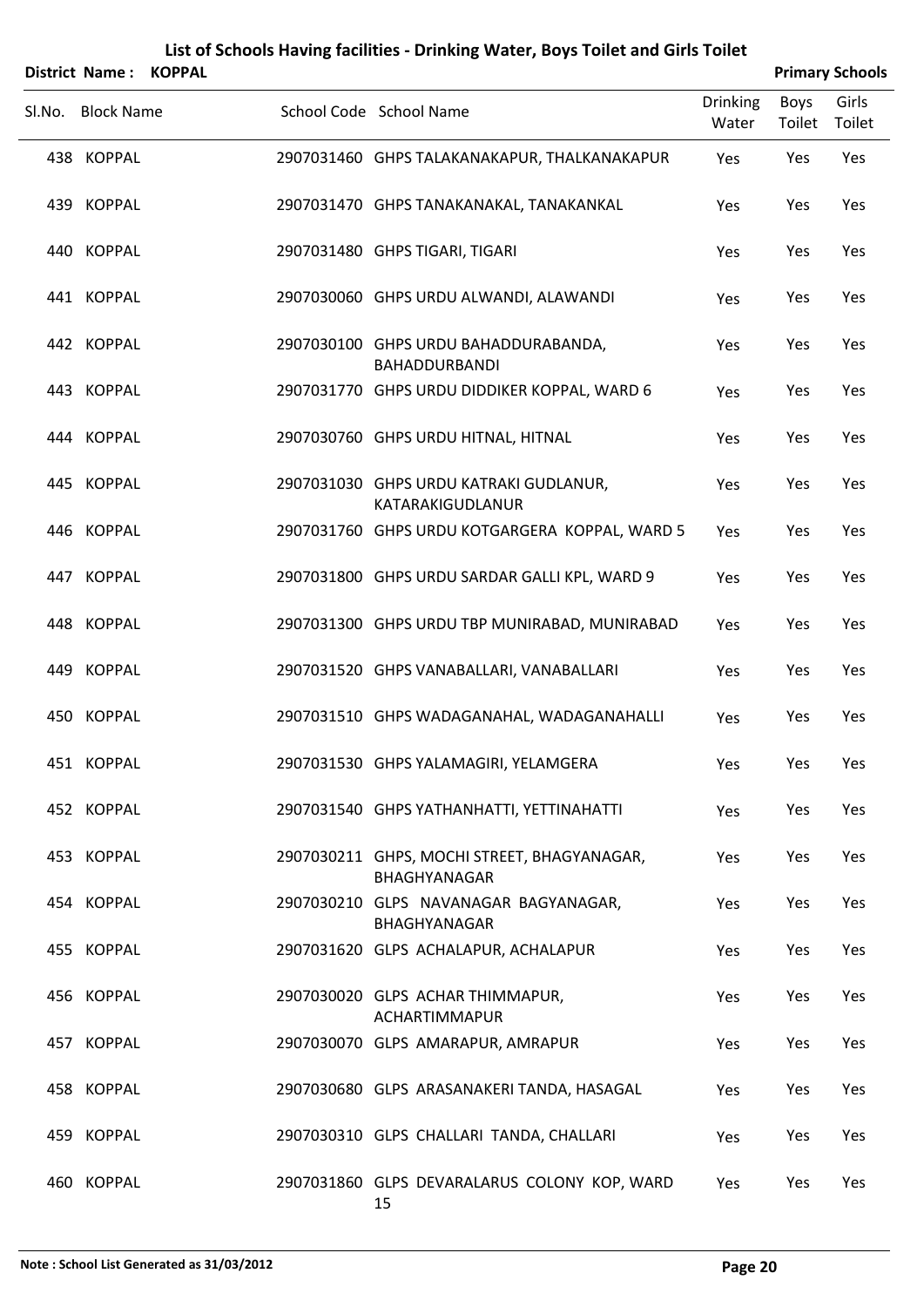|        | <b>District Name:</b> | <b>KOPPAL</b> |                                                               |                          |                | <b>Primary Schools</b> |
|--------|-----------------------|---------------|---------------------------------------------------------------|--------------------------|----------------|------------------------|
| Sl.No. | <b>Block Name</b>     |               | School Code School Name                                       | <b>Drinking</b><br>Water | Boys<br>Toilet | Girls<br>Toilet        |
|        | 461 KOPPAL            |               | 2907030760 GLPS HITNAL CROSS, HITNAL                          | Yes                      | Yes            | Yes                    |
|        | 462 KOPPAL            |               | 2907031380 GLPS HUCHIRESWAR CAMP OJANAH,<br><b>OJANAHALLI</b> | Yes                      | Yes            | Yes                    |
|        | 463 KOPPAL            |               | 2907030590 GLPS JANATACOLONI HALGERI, HALGERI                 | Yes                      | Yes            | Yes                    |
|        | 464 KOPPAL            |               | 2907030080 GLPS ARASINAKERI, ARASHANKERI                      | Yes                      | Yes            | Yes                    |
|        | 465 KOPPAL            |               | 2907030200 GLPS BAIRAPUR, BHIRAPUR                            | Yes                      | Yes            | Yes                    |
|        | 466 KOPPAL            |               | 2907030150 GLPS BELAGATTI, BELAGATTI                          | Yes                      | Yes            | Yes                    |
|        | 467 KOPPAL            |               | 2907031700 GLPS BELAVANAL, BELAVANAL                          | Yes                      | Yes            | Yes                    |
|        | 468 KOPPAL            |               | 2907031132 GLPS BENKINAGAR KOPPAL, KOPPAL                     | Yes                      | Yes            | Yes                    |
|        | 469 KOPPAL            |               | 2907030170 GLPS BETAGERI, BETAGERI                            | Yes                      | Yes            | Yes                    |
|        | 470 KOPPAL            |               | 2907030230 GLPS BIKANALLI, BIKANHALLI                         | Yes                      | Yes            | Yes                    |
|        | 471 KOPPAL            |               | 2907030240 GLPS BILEBHAVI, BILEBHAVI                          | Yes                      | Yes            | Yes                    |
|        | 472 KOPPAL            |               | 2907030330 GLPS CHANDRAGIRI, CHANDRAGIRI                      | Yes                      | Yes            | Yes                    |
|        | 473 KOPPAL            |               | 2907030380 GLPS CHIKKASULIKERI, CHIKKASULIKALKERI             | Yes                      | Yes            | Yes                    |
|        | 474 KOPPAL            |               | 2907031301 GLPS DAIRY TBP MUNIRABAD, MUNIRABAD                | Yes                      | Yes            | Yes                    |
|        | 475 KOPPAL            |               | 2907030430 GLPS DEVALAPUR, DEVALAPUR                          | Yes                      | Yes            | Yes                    |
|        | 476 KOPPAL            |               | 2907031570 GLPS DPEP VENKATAPUR, VENKATAPUR                   | Yes                      | Yes            | Yes                    |
|        | 477 KOPPAL            |               | 2907031800 GLPS GANESH NAGAR KOPPAL, WARD 9                   | Yes                      | Yes            | Yes                    |
|        | 478 KOPPAL            |               | 2907030470 GLPS GANGANHAL, GANGANHAL                          | Yes                      | Yes            | Yes                    |
|        | 479 KOPPAL            |               | 2907030510 GLPS GOSALADODDI, GOSALADODDI                      | Yes                      | Yes            | Yes                    |
|        | 480 KOPPAL            |               | 2907030540 GLPS GUNNALLI, GUNHALLI                            | Yes                      | Yes            | Yes                    |
|        | 481 KOPPAL            |               | 2907030570 GLPS HALEKANKAPUR, HALEKANAKAPUR                   | Yes                      | Yes            | Yes                    |
|        | 482 KOPPAL            |               | 2907030560 GLPS HALEKUMUTA, HALEKUMATA                        | Yes                      | Yes            | Yes                    |
|        | 483 KOPPAL            |               | 2907030580 GLPS HALELINGAPUR, HALELINGAPUR                    | Yes                      | Yes            | Yes                    |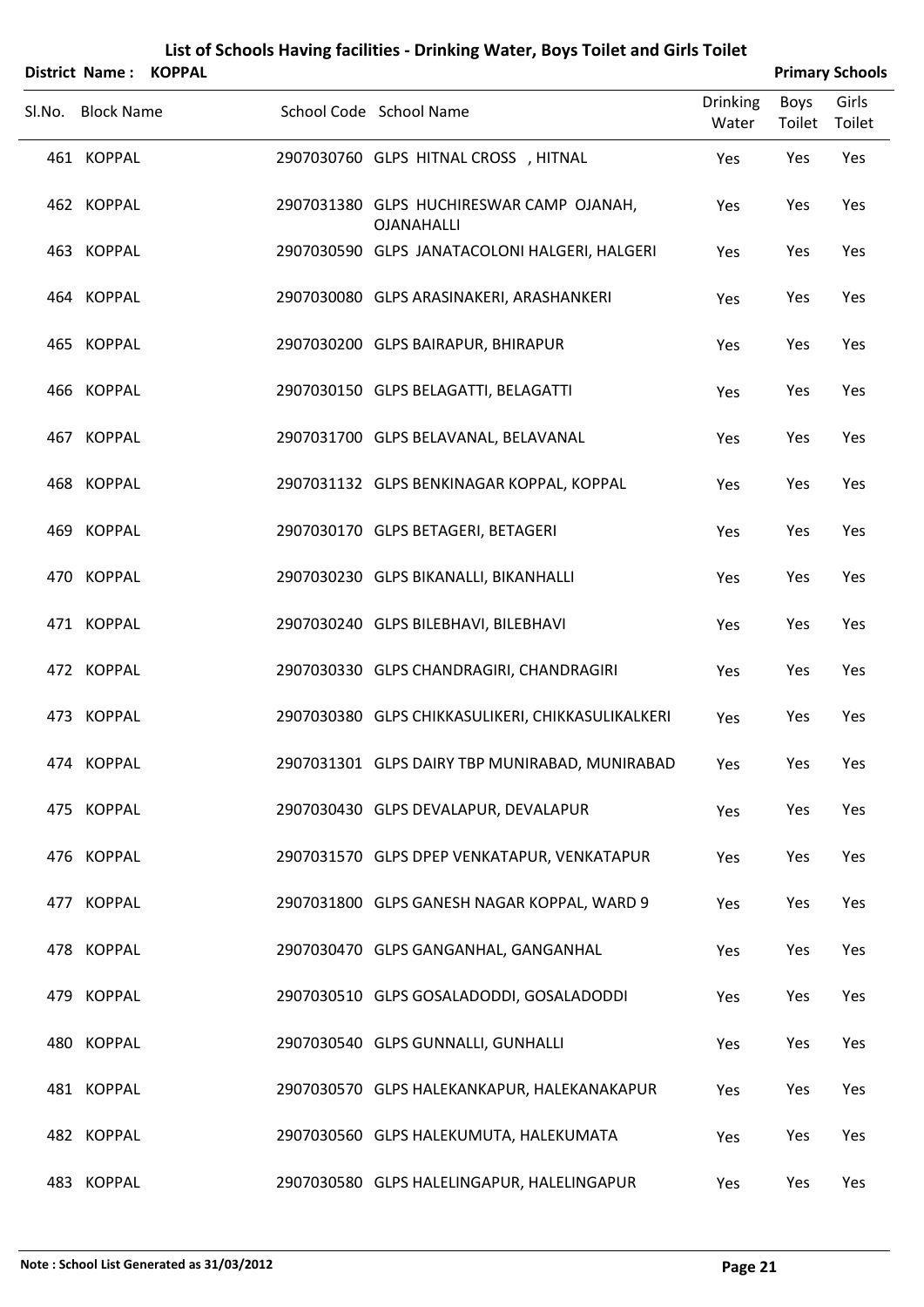|        |                   | District Name: KOPPAL |                                                                     |                          |                | <b>Primary Schools</b> |
|--------|-------------------|-----------------------|---------------------------------------------------------------------|--------------------------|----------------|------------------------|
| SI.No. | <b>Block Name</b> |                       | School Code School Name                                             | <b>Drinking</b><br>Water | Boys<br>Toilet | Girls<br>Toilet        |
|        | 484 KOPPAL        |                       | 2907031730 GLPS HAMALARA COLONI KOPPAL, WARD 2                      | Yes                      | Yes            | Yes                    |
|        | 485 KOPPAL        |                       | 2907030640 GLPS HANDRAL, HANDRAHAL                                  | Yes                      | Yes            | Yes                    |
|        | 486 KOPPAL        |                       | 2907030740 GLPS HG RAMALU NAGAR HIRESINDOGI,<br><b>HIRESINDHOGI</b> | Yes                      | Yes            | Yes                    |
|        | 487 KOPPAL        |                       | 2907030750 GLPS HIRE SULIKERI TANDA, HIRESULIKERI                   | Yes                      | Yes            | Yes                    |
|        | 488 KOPPAL        |                       | 2907031680 GLPS HOSA MUDLAPUR, HOSA MUDLAPUR                        | Yes                      | Yes            | Yes                    |
|        | 489 KOPPAL        |                       | 2907031660 GLPS HOSA SHIVAPUR, HOSA SHIVAPUR                        | Yes                      | Yes            | Yes                    |
|        | 490 KOPPAL        |                       | 2907030840 GLPS HOSALINGAPUR, HOSALINGAPUR                          | Yes                      | Yes            | Yes                    |
|        | 491 KOPPAL        |                       | 2907030810 GLPS HOSALLI L, HOSALLI                                  | Yes                      | Yes            | Yes                    |
|        | 492 KOPPAL        |                       | 2907030820 GLPS HOSUR, HOSUR                                        | Yes                      | Yes            | Yes                    |
|        | 493 KOPPAL        |                       | 2907030850 GLPS HULIGI, HULAGI                                      | Yes                      | Yes            | Yes                    |
|        | 494 KOPPAL        |                       | 2907031670 GLPS INDRANAGAR, INDRANAGAR                              | Yes                      | Yes            | Yes                    |
|        | 495 KOPPAL        |                       | 2907030920 GLPS IRKALGADA, IRKALGADA                                | Yes                      | Yes            | Yes                    |
|        | 496 KOPPAL        |                       | 2907031590 GLPS JAGAJEEVANRAO COLONY KATARKI,<br><b>KATARAKI</b>    | Yes                      | Yes            | Yes                    |
|        | 497 KOPPAL        |                       | 2907030940 GLPS JINNAPUR CHIKKA TANDA, JINNAPUR                     | Yes                      | Yes            | Yes                    |
|        | 498 KOPPAL        |                       | 2907030940 GLPS JINNAPUR TANDA, JINNAPUR                            | Yes                      | Yes            | Yes                    |
|        | 499 KOPPAL        |                       | 2907030940 GLPS JINNAPUR, JINNAPUR                                  | Yes                      | Yes            | Yes                    |
|        | 500 KOPPAL        |                       | 2907030590 GLPS KANAKANAGARA HALAGERI, HALGERI                      | Yes                      | Yes            | Yes                    |
|        | 501 KOPPAL        |                       | 2907031010 GLPS KANAKAPUR TANDA, KANAKAPUR                          | Yes                      | Yes            | Yes                    |
|        | 502 KOPPAL        |                       | 2907031040 GLPS KATRAHALLI, KATARAHALLI                             | Yes                      | Yes            | Yes                    |
|        | 503 KOPPAL        |                       | 2907031600 GLPS KAVALI, KAVALI                                      | Yes                      | Yes            | Yes                    |
|        | 504 KOPPAL        |                       | 2907031080 GLPS KESALAPUR, KESALAPUR                                | Yes                      | Yes            | Yes                    |
|        | 505 KOPPAL        |                       | 2907031140 GLPS KUKANAPALLI, KUKANAPALLI                            | Yes                      | Yes            | Yes                    |
|        | 506 KOPPAL        |                       | 2907031160 GLPS KUTUGANAHALLI, KUTAGANAHALI                         | Yes                      | Yes            | Yes                    |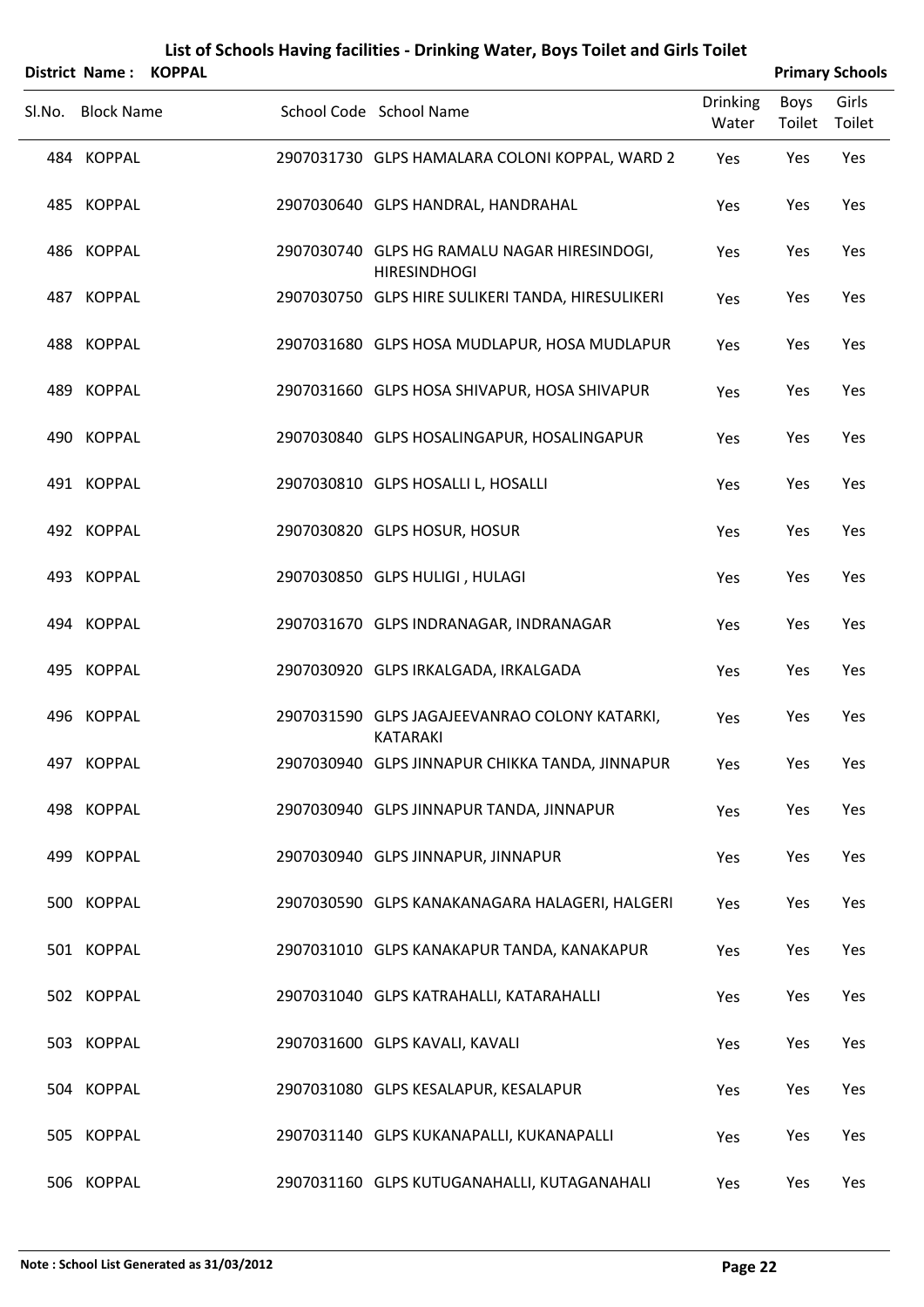|                   | District Name: KOPPAL |                                                                     |                          |                | <b>Primary Schools</b> |
|-------------------|-----------------------|---------------------------------------------------------------------|--------------------------|----------------|------------------------|
| Sl.No. Block Name |                       | School Code School Name                                             | <b>Drinking</b><br>Water | Boys<br>Toilet | Girls<br>Toilet        |
| 507 KOPPAL        |                       | 2907031200 GLPS MADINUR (SHIFTED), MADINUR                          | Yes                      | Yes            | Yes                    |
| 508 KOPPAL        |                       | 2907031260 GLPS MAHAMAD NAGAR,<br><b>MOHAMMADNAGAR</b>              | Yes                      | Yes            | Yes                    |
| 509 KOPPAL        |                       | 2907031240 GLPS MELLIKERI, MELLIKERI                                | Yes                      | Yes            | Yes                    |
| 510 KOPPAL        |                       | 2907031290 GLPS MUDLAPUR, MUDLAPUR                                  | Yes                      | Yes            | Yes                    |
| 511 KOPPAL        |                       | 2907031710 GLPS R.S.NAGAR, R.S.NAGAR                                | Yes                      | Yes            | Yes                    |
| 512 KOPPAL        |                       | 2907031390 GLPS RAGUNATHANAHALLI,<br>RAGUNATHANAHALLI               | Yes                      | Yes            | Yes                    |
| 513 KOPPAL        |                       | 2907031610 GLPS RAJARAMPET, RAJARAMPET                              | Yes                      | Yes            | Yes                    |
| 514 KOPPAL        |                       | 2907031410 GLPS SANGAPUR, SANGAPUR                                  | Yes                      | Yes            | Yes                    |
| 515 KOPPAL        |                       | 2907030030 GLPS SHASHTRI NAGAR AGALAKERA,<br>AGALAKERA              | Yes                      | Yes            | Yes                    |
| 516 KOPPAL        |                       | 2907031440 GLPS SIDAGANAHALLI, SIDAGANAHALLI                        | Yes                      | Yes            | Yes                    |
| 517 KOPPAL        |                       | 2907030060 GLPS SIDDESHWAR NAGAR ALAWANDI(new,<br><b>ALAWANDI</b>   | Yes                      | Yes            | Yes                    |
| 518 KOPPAL        |                       | 2907031490 GLPS UPALAPUR, UPPALAPUR                                 | Yes                      | Yes            | Yes                    |
| 519 KOPPAL        |                       | 2907030030 GLPS URDU AGALAKERA, AGALAKERA                           | Yes                      | Yes            | Yes                    |
| 520 KOPPAL        |                       | 2907031960 GLPS URDU FIRDOSE NAGAR, WARD 25                         | Yes                      | Yes            | Yes                    |
| 521 KOPPAL        |                       | 2907031790 GLPS URDU GORIANGAN KOPPAL, WARD 8                       | Yes                      | Yes            | Yes                    |
| 522 KOPPAL        |                       | 2907030550 GLPS URDU HALEBANDIHARLAPURA (New),<br>HALEBANDIHARLAPUR | Yes                      | Yes            | Yes                    |
| 523 KOPPAL        |                       | 2907030850 GLPS URDU HULAGI, HULAGI                                 | Yes                      | Yes            | Yes                    |
| 524 KOPPAL        |                       | 2907031750 GLPS URDU PALTANGALLI KPL, WARD 4                        | Yes                      | Yes            | Yes                    |
| 525 KOPPAL        |                       | 2907031970 GLPS VIJAY NAGAR ASHREYA COLON, WARD<br>26               | Yes                      | Yes            | Yes                    |
| 526 KOPPAL        |                       | 2907031500 GLPS WADDARAHATTI, WADDARAHATTI                          | Yes                      | Yes            | Yes                    |
| 527 KOPPAL        |                       | 2907030030 GMHPS AGALAKERA, AGALAKERA                               | Yes                      | Yes            | Yes                    |
| 528 KOPPAL        |                       | 2907030170 GMHPS BETAGERI, BETAGERI                                 | Yes                      | Yes            | Yes                    |
| 529 KOPPAL        |                       | 2907030210 GMHPS BHAGYANAGAR, BHAGHYANAGAR                          | Yes                      | Yes            | Yes                    |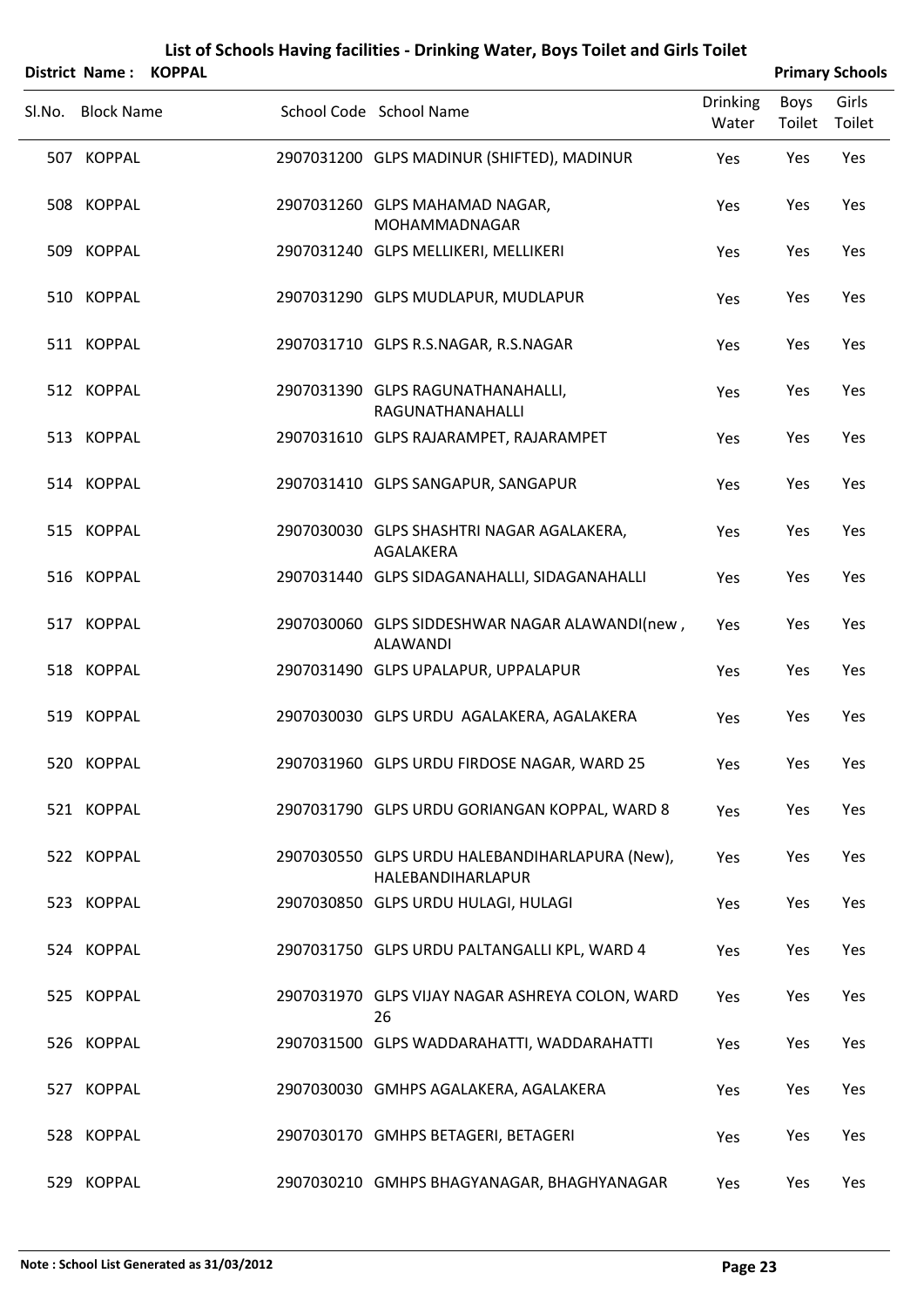|        | District Name:    | <b>KOPPAL</b> |                                                                 |                          |                | <b>Primary Schools</b> |
|--------|-------------------|---------------|-----------------------------------------------------------------|--------------------------|----------------|------------------------|
| Sl.No. | <b>Block Name</b> |               | School Code School Name                                         | <b>Drinking</b><br>Water | Boys<br>Toilet | Girls<br>Toilet        |
|        | 530 KOPPAL        |               | 2907030490 GMHPS GINIGERI, GINIGERI                             | Yes                      | Yes            | Yes                    |
|        | 531 KOPPAL        |               | 2907030590 GMHPS HALAGERI, HALGERI                              | Yes                      | Yes            | Yes                    |
|        | 532 KOPPAL        |               | 2907030740 GMHPS HIRESINDHOGI, HIRESINDHOGI                     | Yes                      | Yes            | Yes                    |
|        | 533 KOPPAL        |               | 2907030760 GMHPS HITNAL, HITNAL                                 | Yes                      | Yes            | Yes                    |
|        | 534 KOPPAL        |               | 2907030850 GMHPS HULAGI MUNIRABAD, HULAGI                       | Yes                      | Yes            | Yes                    |
|        | 535 KOPPAL        |               | 2907031050 GMHPS KAVALOOR, KAWALOOR                             | Yes                      | Yes            | Yes                    |
|        | 536 KOPPAL        |               | 2907031100 GMHPS KSMS KINNAL, KINHAL                            | Yes                      | Yes            | Yes                    |
|        | 537 KOPPAL        |               | 2907031960 GMHPS STATION ROAD KOPPAL, WARD 25                   | Yes                      | Yes            | Yes                    |
|        | 538 KOPPAL        |               | 2907031300 GMHPS TBP MUNIRABAD, MUNIRABAD                       | Yes                      | Yes            | Yes                    |
|        | 539 KOPPAL        |               | 2907031830 Govt.LPS Beldar colony Koppal, WARD 12               | Yes                      | Yes            | Yes                    |
|        | 540 KOPPAL        |               | 2907030061 KGBV ALAWANDI, ALAWANDI                              | Yes                      | Yes            | Yes                    |
|        | 541 KOPPAL        |               | 2907030810 LPS (URDU) HOSALLI(L), HOSALLI                       | Yes                      | Yes            | Yes                    |
|        | 542 KOPPAL        |               | 2907031100 LPS BEERALINGESHWAR BADAWANE<br>KINNAL, KINHAL       | Yes                      | Yes            | Yes                    |
|        | 543 KOPPAL        |               | 2907031134 LPS HUVINAL ROAD, KOPPAL                             | Yes                      | Yes            | Yes                    |
|        | 544 KOPPAL        |               | 2907030211 LPS KHDC COLONY BHAGYANAGAR,<br>BHAGHYANAGAR         | Yes                      | Yes            | Yes                    |
|        | 545 KOPPAL        |               | 2907030211 LPS KIRTI COLONY BHAGYANAGAR,<br>BHAGHYANAGAR        | Yes                      | Yes            | Yes                    |
|        | 546 KOPPAL        |               | 2907030490 LPS MANJUSHREE TAKIES GINIGERA, GINIGERI             | Yes                      | Yes            | Yes                    |
|        | 547 KOPPAL        |               | 2907030490 LPS MARUTEPPA NAGAR GINIGERA, GINIGERI               | Yes                      | Yes            | Yes                    |
|        | 548 KOPPAL        |               | 2907030740 LPS ROTARI NAGAR HIRESINDOGI,<br><b>HIRESINDHOGI</b> | Yes                      | Yes            | Yes                    |
|        | 549 KOPPAL        |               | 2907031134 LPS URDU NIRMITI KENDRA, KOPPAL                      | Yes                      | Yes            | Yes                    |
|        | 550 KOPPAL        |               | 2907031220 URDU GHPS MANGALAPUR, MANGALAPUR                     | Yes                      | Yes            | Yes                    |
|        | 551 KUSTAGI       |               | 2907040962 ADASHRA VIDYALAYA KUSTAGI, KUSTAGI                   | Yes                      | Yes            | Yes                    |
|        | 552 KUSTAGI       |               | 2907041140 G URDU LPS HULIYAPUR, MENADAL                        | Yes                      | Yes            | Yes                    |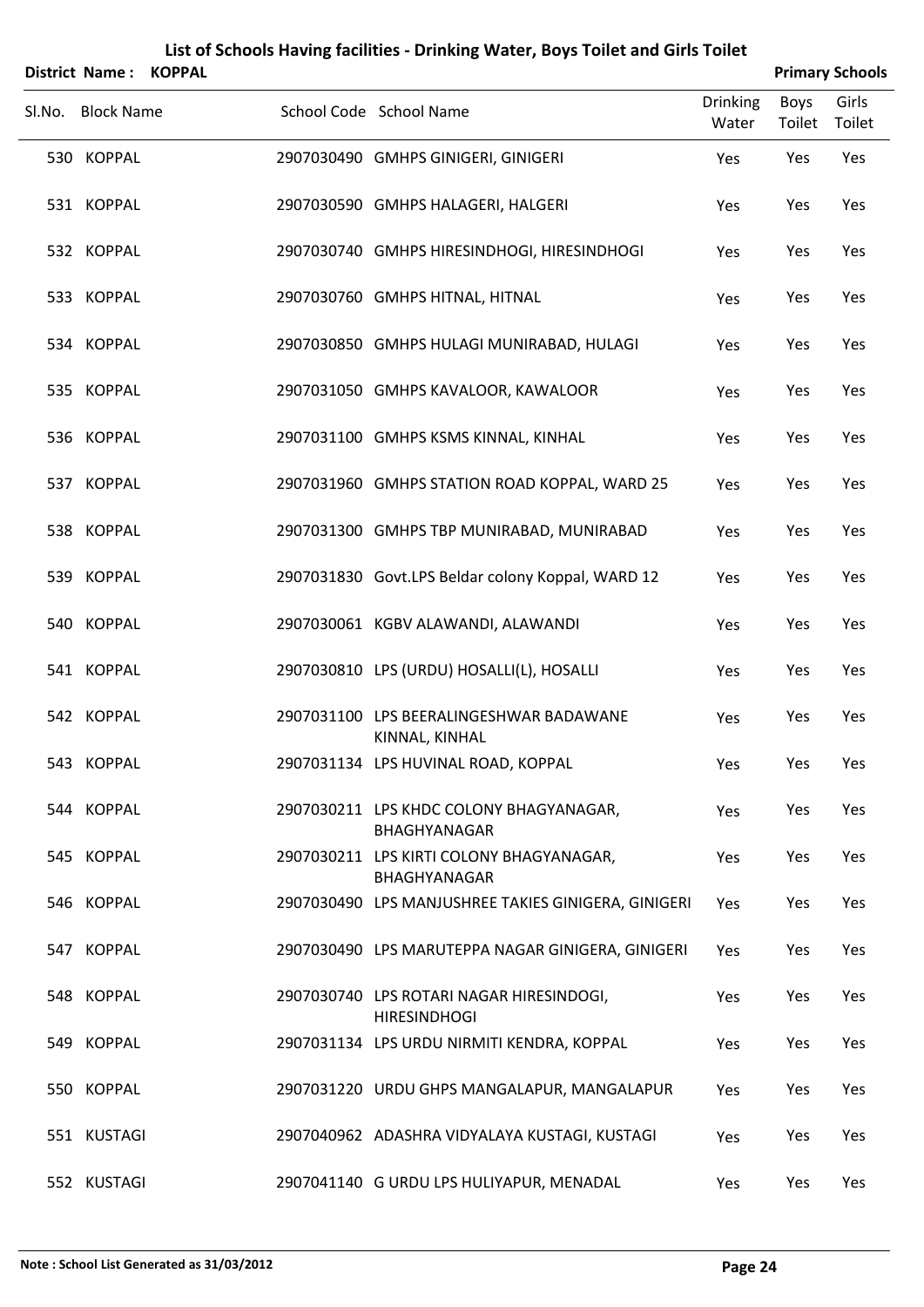|                   | District Name: KOPPAL |                                                                |                          |                | <b>Primary Schools</b> |
|-------------------|-----------------------|----------------------------------------------------------------|--------------------------|----------------|------------------------|
| Sl.No. Block Name |                       | School Code School Name                                        | <b>Drinking</b><br>Water | Boys<br>Toilet | Girls<br>Toilet        |
| 553 KUSTAGI       |                       | 2907041520 G.KANNYA HPS TAWARAGERA, TAWARAGERA                 | Yes                      | Yes            | Yes                    |
| 554 KUSTAGI       |                       | 2907040480 GBOYS HPS HANUMASAGAR,<br>HANUMASAGAR               | Yes                      | Yes            | Yes                    |
| 555 KUSTAGI       |                       | 2907040910 GCHPS KORADAKERI, KORADKERA                         | Yes                      | Yes            | Yes                    |
| 556 KUSTAGI       |                       | 2907040480 GGIRLS HPS HANUMASAGAR,<br>HANUMASAGAR              | Yes                      | Yes            | Yes                    |
| 557 KUSTAGI       |                       | 2907040320 GHPS GANGANHAL.G, GANGANHALG                        | Yes                      | Yes            | Yes                    |
| 558 KUSTAGI       |                       | 2907040620 GHPS HUCHANUR, HUCHANUR                             | Yes                      | Yes            | Yes                    |
| 559 KUSTAGI       |                       | 2907040890 GHPS KODATHAGERI, KODATGERI                         | Yes                      | Yes            | Yes                    |
| 560 KUSTAGI       |                       | 2907041880 GHPS KRISHNAGIRI COLONY KUST, WARD 1                | Yes                      | Yes            | Yes                    |
| 561 KUSTAGI       |                       | 2907040010 GHPS ADAVIBHAVI.H, ADAVIBHAVI                       | Yes                      | Yes            | Yes                    |
| 562 KUSTAGI       |                       | 2907040040 GHPS AMARAPUR, AMARAPUR                             | Yes                      | Yes            | Yes                    |
| 563 KUSTAGI       |                       | 2907040050 GHPS ANTARATANA, ANTARATANA                         | Yes                      | Yes            | Yes                    |
| 564 KUSTAGI       |                       | 2907040060 GHPS BACHANHAL, BACHINHAL                           | Yes                      | Yes            | Yes                    |
| 565 KUSTAGI       |                       | 2907041770 GHPS BADIMANHAL, BADIMANHAL                         | Yes                      | Yes            | Yes                    |
| 566 KUSTAGI       |                       | 2907040070 GHPS BALLUTAGI, BALUTAGI                            | Yes                      | Yes            | Yes                    |
| 567 KUSTAGI       |                       | 2907040080 GHPS BANDRAGAL, BANDRAGAL                           | Yes                      | Yes            | Yes                    |
| 568 KUSTAGI       |                       | 2907041520 GHPS BASAVANNA CAMP TAWARAGER,<br><b>TAWARAGERA</b> | Yes                      | Yes            | Yes                    |
| 569 KUSTAGI       |                       | 2907040100 GHPS BASSAPUR, BASSAPUR                             | Yes                      | Yes            | Yes                    |
| 570 KUSTAGI       |                       | 2907040120 GHPS BEELAGI, BEELAGI                               | Yes                      | Yes            | Yes                    |
| 571 KUSTAGI       |                       | 2907040150 GHPS BENAKANHALI, BENAKANHAL                        | Yes                      | Yes            | Yes                    |
| 572 KUSTAGI       |                       | 2907040170 GHPS BIJAKAL, BICHAKAL                              | Yes                      | Yes            | Yes                    |
| 573 KUSTAGI       |                       | 2907040180 GHPS BILEKAL, BILEKAL                               | Yes                      | Yes            | Yes                    |
| 574 KUSTAGI       |                       | 2907041780 GHPS BODUR K, BODUR                                 | Yes                      | Yes            | Yes                    |
| 575 KUSTAGI       |                       | 2907040200 GHPS BOMMANHAL, BOMMANHAL                           | Yes                      | Yes            | Yes                    |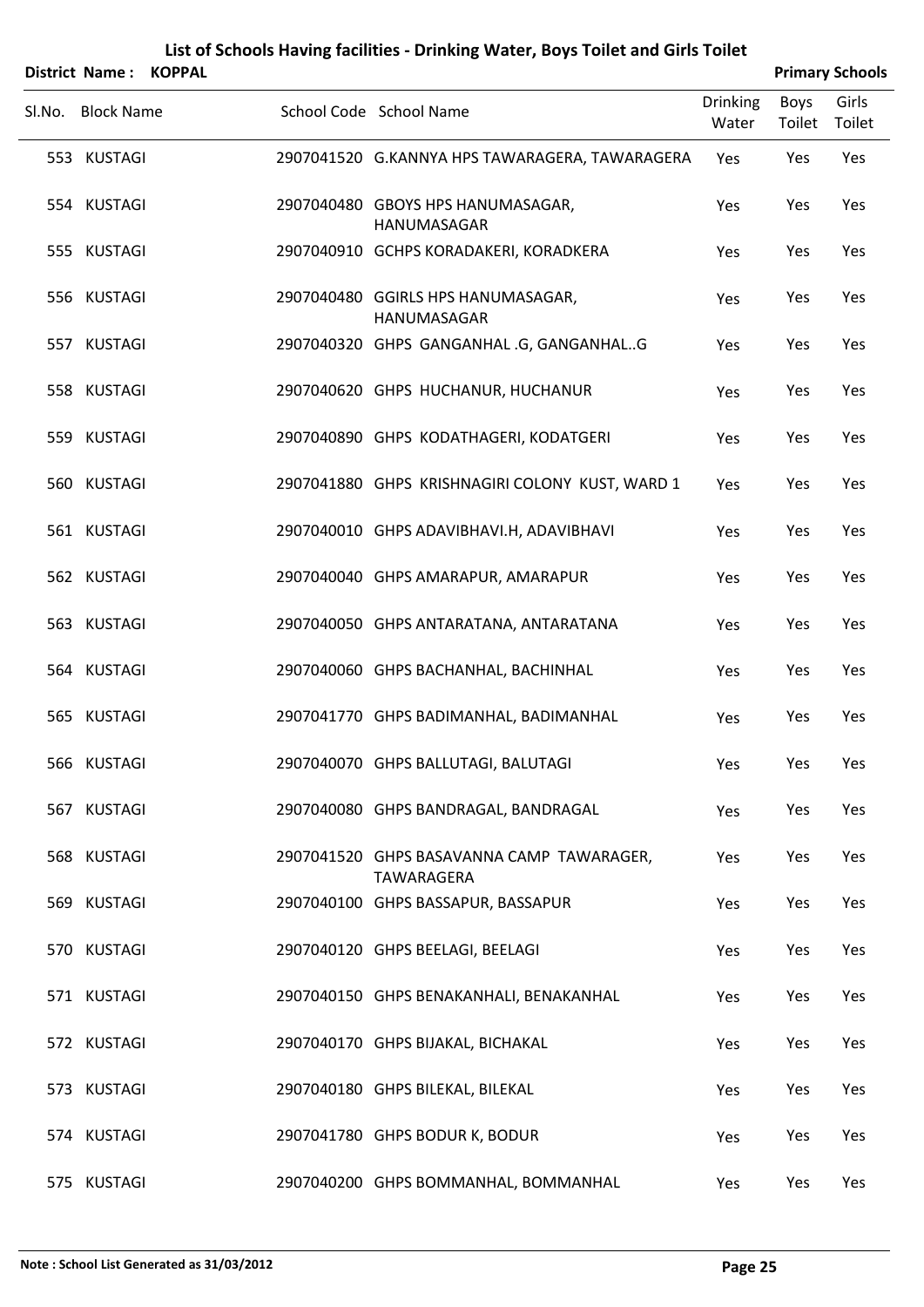|                   | District Name: KOPPAL |                                                         |                          |                | <b>Primary Schools</b> |
|-------------------|-----------------------|---------------------------------------------------------|--------------------------|----------------|------------------------|
| Sl.No. Block Name |                       | School Code School Name                                 | <b>Drinking</b><br>Water | Boys<br>Toilet | Girls<br>Toilet        |
| 576 KUSTAGI       |                       | 2907040960 GHPS BOYS KUSTAGI, KUSTAGI                   | Yes                      | Yes            | Yes                    |
| 577 KUSTAGI       |                       | 2907040210 GHPS BYALIHAL, BYALIHAL                      | Yes                      | Yes            | Yes                    |
| 578 KUSTAGI       |                       | 2907040280 GHPS DEVALAPUR, DEVALAPUR                    | Yes                      | Yes            | Yes                    |
| 579 KUSTAGI       |                       | 2907040340 GHPS GARAJANHAL, GARJANHAL                   | Yes                      | Yes            | Yes                    |
| 580 KUSTAGI       |                       | 2907040960 GHPS GIRLS KUSTAGI, KUSTAGI                  | Yes                      | Yes            | Yes                    |
| 581 KUSTAGI       |                       | 2907040350 GHPS GONAL.K, GONHAL K                       | Yes                      | Yes            | Yes                    |
| 582 KUSTAGI       |                       | 2907040360 GHPS GOREBIHAL, GOREBIHAL                    | Yes                      | Yes            | Yes                    |
| 583 KUSTAGI       |                       | 2907040380 GHPS GOTAGI, GOTHAGI                         | Yes                      | Yes            | Yes                    |
| 584 KUSTAGI       |                       | 2907040400 GHPS GUDADUR .M, GUDADUR. M                  | Yes                      | Yes            | Yes                    |
| 585 KUSTAGI       |                       | 2907040410 GHPS GUDADURKALL, GUDADURUKAL                | Yes                      | Yes            | Yes                    |
| 586 KUSTAGI       |                       | 2907040430 GHPS GUMAGERI, GUAMAGERI                     | Yes                      | Yes            | Yes                    |
| 587 KUSTAGI       |                       | 2907040440 GHPS HABALAKATTI, HABALAKATTI                | Yes                      | Yes            | Yes                    |
| 588 KUSTAGI       |                       | 2907040460 GHPS HAGALADAL, HAGALADAL                    | Yes                      | Yes            | Yes                    |
| 589 KUSTAGI       |                       | 2907040490 GHPS HANCHINHAL, HANCHINHAL                  | Yes                      | Yes            | Yes                    |
| 590 KUSTAGI       |                       | 2907040470 GHPS HANUMAGIRI, HANUMAGERI                  | Yes                      | Yes            | Yes                    |
| 591 KUSTAGI       |                       | 2907040480 GHPS HARIJANWADA HANUMASAGAR,<br>HANUMASAGAR | Yes                      | Yes            | Yes                    |
| 592 KUSTAGI       |                       | 2907040520 GHPS HIREBANNIGOL, HIREBANNIGOL              | Yes                      | Yes            | Yes                    |
| 593 KUSTAGI       |                       | 2907040530 GHPS HIREGONNAGAR, HIREGONNAGAR              | Yes                      | Yes            | Yes                    |
| 594 KUSTAGI       |                       | 2907040540 GHPS HIREMANNAPUR, HIREMANNAPUR              | Yes                      | Yes            | Yes                    |
| 595 KUSTAGI       |                       | 2907040560 GHPS HIRENANDIHAL, HIRENANDIHAL              | Yes                      | Yes            | Yes                    |
| 596 KUSTAGI       |                       | 2907040570 GHPS HIRETAMMINHAL, HIRETHAMMINHAL           | Yes                      | Yes            | Yes                    |
| 597 KUSTAGI       |                       | 2907040580 GHPS HOMMINHAL, HOMMINHAL                    | Yes                      | Yes            | Yes                    |
| 598 KUSTAGI       |                       | 2907040600 GHPS HOSALLI, HOSAHALLI                      | Yes                      | Yes            | Yes                    |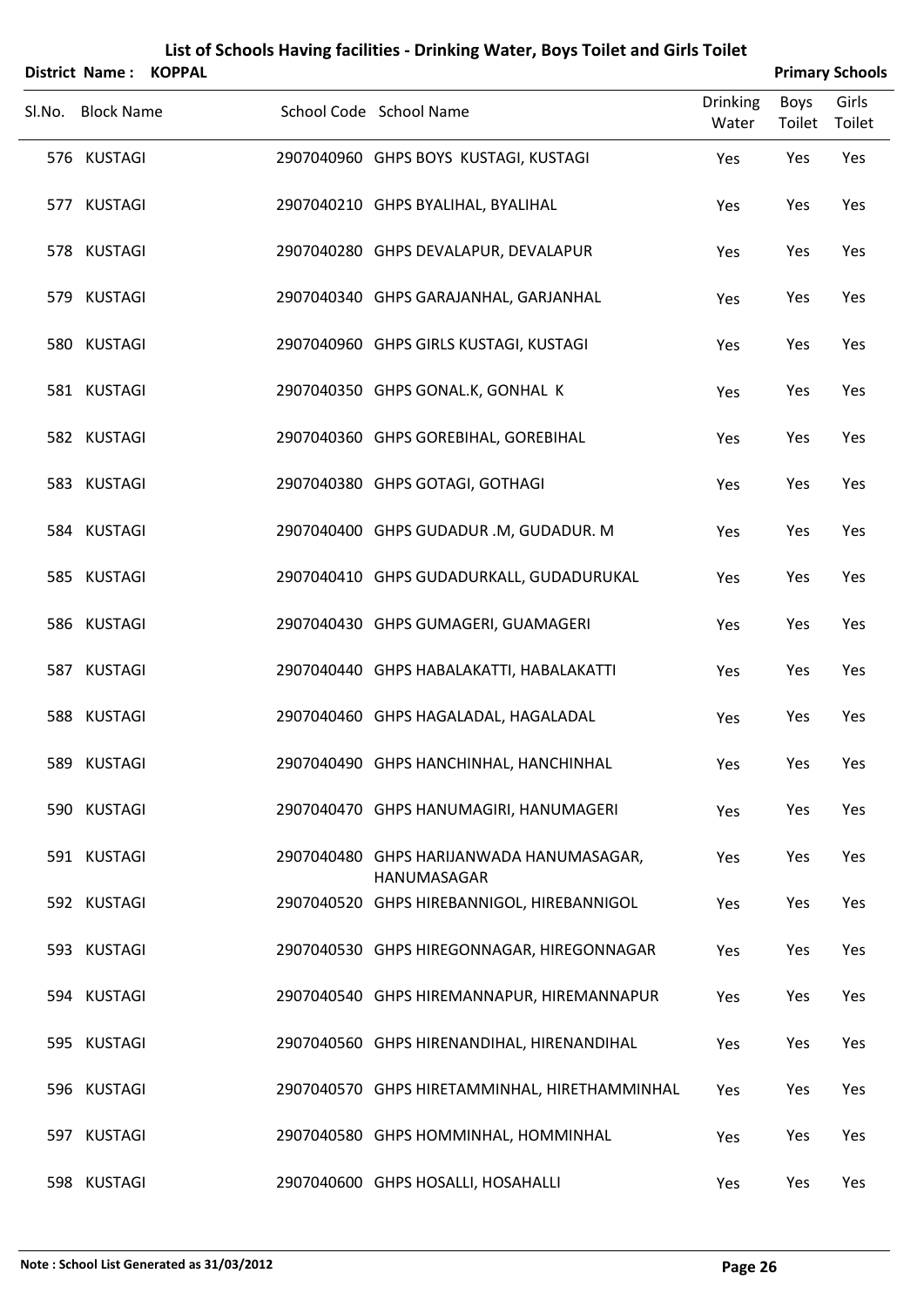| <b>District Name:</b> | <b>KOPPAL</b> |                                                        |                          |                | <b>Primary Schools</b> |
|-----------------------|---------------|--------------------------------------------------------|--------------------------|----------------|------------------------|
| Sl.No. Block Name     |               | School Code School Name                                | <b>Drinking</b><br>Water | Boys<br>Toilet | Girls<br>Toilet        |
| 599 KUSTAGI           |               | 2907040640 GHPS HULIYAPUR, HULIYAPUR                   | Yes                      | Yes            | Yes                    |
| 600 KUSTAGI           |               | 2907040650 GHPS HULSAGERI, HULSGERI                    | Yes                      | Yes            | Yes                    |
| 601 KUSTAGI           |               | 2907040680 GHPS JAGEERGUDADUR, JAGEERGUDADOOR          | Yes                      | Yes            | Yes                    |
| 602 KUSTAGI           |               | 2907040670 GHPS JALIHAL, JALIHAL                       | Yes                      | Yes            | Yes                    |
| 603 KUSTAGI           |               | 2907040690 GHPS JULAKATTI, JULAKATTI                   | Yes                      | Yes            | Yes                    |
| 604 KUSTAGI           |               | 2907040720 GHPS JUMALAPUR, JUMALAPUR                   | Yes                      | Yes            | Yes                    |
| 605 KUSTAGI           |               | 2907040730 GHPS KABBARAGI, KABBARAGI                   | Yes                      | Yes            | Yes                    |
| 606 KUSTAGI           |               | 2907040740 GHPS KADEKOPPA, KADEKOPPA                   | Yes                      | Yes            | Yes                    |
| 607 KUSTAGI           |               | 2907040750 GHPS KADIVAL, KADIVAL                       | Yes                      | Yes            | Yes                    |
| 608 KUSTAGI           |               | 2907040770 GHPS KALALBANDI, KALALBANDI                 | Yes                      | Yes            | Yes                    |
| 609 KUSTAGI           |               | 2907040800 GHPS KALAMALLI, KALAMALLI                   | Yes                      | Yes            | Yes                    |
| 610 KUSTAGI           |               | 2907040780 GHPS KALGONAL, KALGONAL                     | Yes                      | Yes            | Yes                    |
| 611 KUSTAGI           |               | 2907040790 GHPS KALKERI, KALKERI                       | Yes                      | Yes            | Yes                    |
| 612 KUSTAGI           |               | 2907040480 GHPS KALLONI HANAMSAGAR,<br>HANUMASAGAR     | Yes                      | Yes            | Yes                    |
| 613 KUSTAGI           |               | 2907040830 GHPS KANAKOPPA, KANAKOPPA                   | Yes                      | Yes            | Yes                    |
| 614 KUSTAGI           |               | 2907040810 GHPS KANDAKUR, KANDAKUR                     | Yes                      | Yes            | Yes                    |
| 615 KUSTAGI           |               | 2907040840 GHPS KATAPUR, KATAPUR                       | Yes                      | Yes            | Yes                    |
| 616 KUSTAGI           |               | 2907040860 GHPS KESUR, KESOOR                          | Yes                      | Yes            | Yes                    |
| 617 KUSTAGI           |               | 2907040870 GHPS KIDADUR, KIDADUR                       | Yes                      | Yes            | Yes                    |
| 618 KUSTAGI           |               | 2907040880 GHPS KILARHATTI, KILARHATTI                 | Yes                      | Yes            | Yes                    |
| 619 KUSTAGI           |               | 2907040930 GHPS KUMBALAVATHI, KUMBLAVATHI              | Yes                      | Yes            | Yes                    |
| 620 KUSTAGI           |               | 2907040480 GHPS KURABAGERI HANUMASAGAR,<br>HANUMASAGAR | Yes                      | Yes            | Yes                    |
| 621 KUSTAGI           |               | 2907040940 GHPS KURUBANHAL.H, KURABANHAL               | Yes                      | Yes            | Yes                    |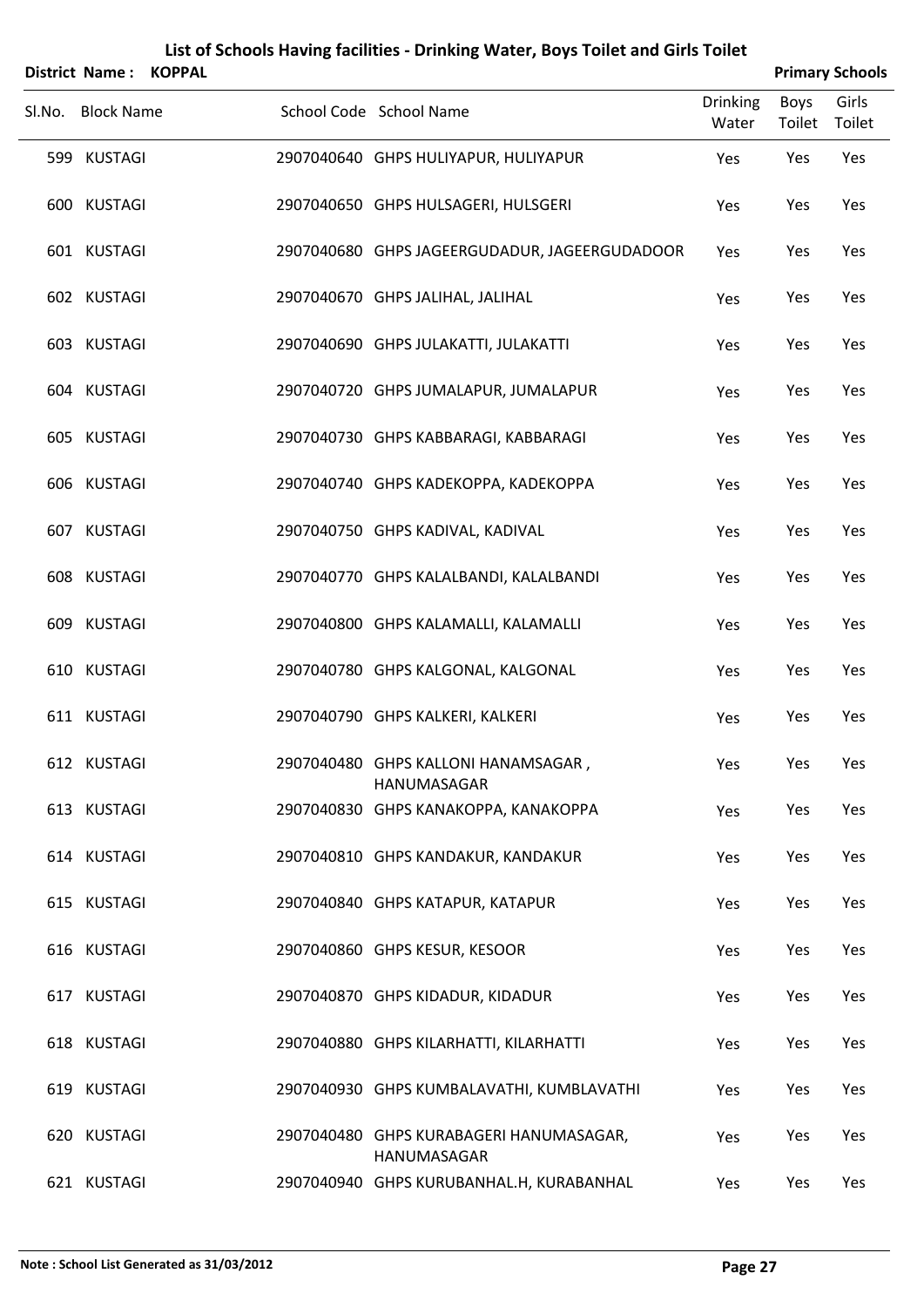|        | <b>District Name:</b> | <b>KOPPAL</b> |                                           |                          | <b>Primary Schools</b> |                 |
|--------|-----------------------|---------------|-------------------------------------------|--------------------------|------------------------|-----------------|
| SI.No. | <b>Block Name</b>     |               | School Code School Name                   | <b>Drinking</b><br>Water | Boys<br>Toilet         | Girls<br>Toilet |
|        | 622 KUSTAGI           |               | 2907040970 GHPS KYADIGUPPA, KYADIGUPPA    | Yes                      | Yes                    | Yes             |
|        | 623 KUSTAGI           |               | 2907040980 GHPS LINGADALLI, LINGADAHALLI  | Yes                      | Yes                    | Yes             |
|        | 624 KUSTAGI           |               | 2907041010 GHPS MADAKERI, MADIKERA        | Yes                      | Yes                    | Yes             |
|        | 625 KUSTAGI           |               | 2907041020 GHPS MADANHAL, MADANHAL        | Yes                      | Yes                    | Yes             |
|        | 626 KUSTAGI           |               | 2907041000 GHPS MADAPUR, MADAPUR          | Yes                      | Yes                    | Yes             |
|        | 627 KUSTAGI           |               | 2907041070 GHPS MANNERHAL, MANNERAL       | Yes                      | Yes                    | Yes             |
|        | 628 KUSTAGI           |               | 2907041080 GHPS MASTAKATTI, MASTHAKATTI   | Yes                      | Yes                    | Yes             |
|        | 629 KUSTAGI           |               | 2907041050 GHPS MAVINAITAGI, MAVINAITAGI  | Yes                      | Yes                    | Yes             |
|        | 630 KUSTAGI           |               | 2907041140 GHPS MENADAL, MENADAL          | Yes                      | Yes                    | Yes             |
|        | 631 KUSTAGI           |               | 2907041160 GHPS MITTALAKOD, MITTALKOD     | Yes                      | Yes                    | Yes             |
|        | 632 KUSTAGI           |               | 2907041170 GHPS MIYYAPUR, MIYAPUR         | Yes                      | Yes                    | Yes             |
|        | 633 KUSTAGI           |               | 2907041180 GHPS MUDDALAGUNDI, MUDALAGUNDI | Yes                      | Yes                    | Yes             |
|        | 634 KUSTAGI           |               | 2907041200 GHPS MUDUTAGI, MUDATAGI        | Yes                      | Yes                    | Yes             |
|        | 635 KUSTAGI           |               | 2907041210 GHPS MUGANUR, MUGNOOR          | Yes                      | Yes                    | Yes             |
|        | 636 KUSTAGI           |               | 2907041260 GHPS NANDAPUR, NANDAPUR        | Yes                      | Yes                    | Yes             |
|        | 637 KUSTAGI           |               | 2907041250 GHPS NARASAPUR, NARASAPUR      | Yes                      | Yes                    | Yes             |
|        | 638 KUSTAGI           |               | 2907041270 GHPS NARINHAL, NARINHAL        | Yes                      | Yes                    | Yes             |
|        | 639 KUSTAGI           |               | 2907041290 GHPS NAVALAHALLI, NAWALAHALLI  | Yes                      | Yes                    | Yes             |
|        | 640 KUSTAGI           |               | 2907041280 GHPS NEERALUTI, NEERLUTI       | Yes                      | Yes                    | Yes             |
|        | 641 KUSTAGI           |               | 2907041300 GHPS NEREBENCHI, NEREBENCHI    | Yes                      | Yes                    | Yes             |
|        | 642 KUSTAGI           |               | 2907041310 GHPS NIDASHESHI, NIDASESHI     | Yes                      | Yes                    | Yes             |
|        | 643 KUSTAGI           |               | 2907041320 GHPS NILOGAL, NILOGAL          | Yes                      | Yes                    | Yes             |
|        | 644 KUSTAGI           |               | 2907041330 GHPS NIRALAKOPPA, NIRALAKOPPA  | Yes                      | Yes                    | Yes             |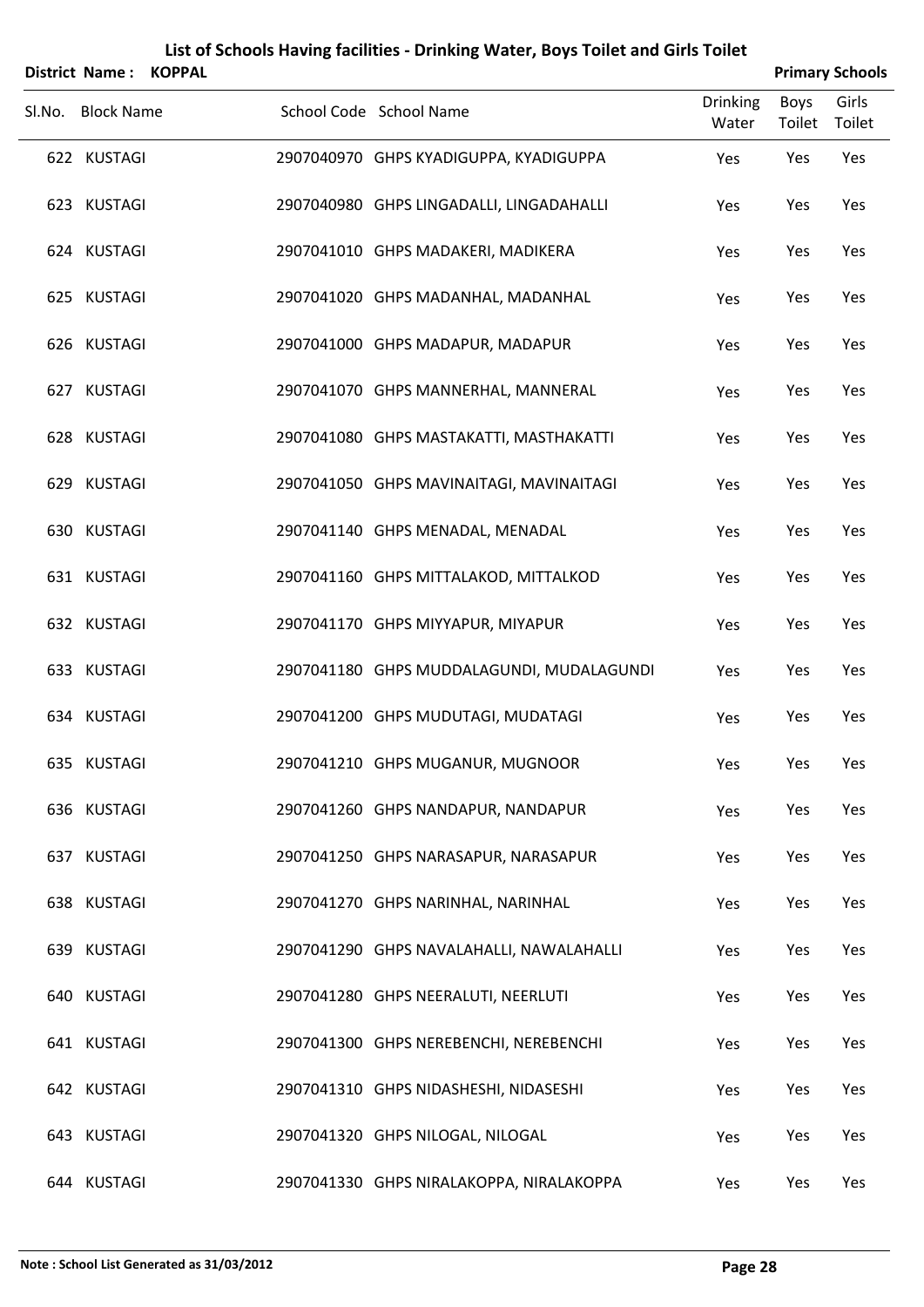|        | <b>District Name:</b> | <b>KOPPAL</b> |                                                  |                          |                | <b>Primary Schools</b> |
|--------|-----------------------|---------------|--------------------------------------------------|--------------------------|----------------|------------------------|
| SI.No. | <b>Block Name</b>     |               | School Code School Name                          | <b>Drinking</b><br>Water | Boys<br>Toilet | Girls<br>Toilet        |
|        | 645 KUSTAGI           |               | 2907041340 GHPS PARAMANAHATTI, PARAMANAHATTI     | Yes                      | Yes            | Yes                    |
|        | 646 KUSTAGI           |               | 2907041360 GHPS PATTALACHINTI, PATTALACHINTI     | Yes                      | Yes            | Yes                    |
|        | 647 KUSTAGI           |               | 2907041370 GHPS PURA, PURA                       | Yes                      | Yes            | Yes                    |
|        | 648 KUSTAGI           |               | 2907041390 GHPS RAMPUR, RAMPUR                   | Yes                      | Yes            | Yes                    |
|        | 649 KUSTAGI           |               | 2907041420 GHPS RANGAPUR, RANGAPUR               | Yes                      | Yes            | Yes                    |
|        | 650 KUSTAGI           |               | 2907041440 GHPS SANGANHAL, SANGANHAL             | Yes                      | Yes            | Yes                    |
|        | 651 KUSTAGI           |               | 2907041450 GHPS SASVIHAL, SASVIHAL               | Yes                      | Yes            | Yes                    |
|        | 652 KUSTAGI           |               | 2907041460 GHPS SEBINAKATTI, SEBINAKATTI         | Yes                      | Yes            | Yes                    |
|        | 653 KUSTAGI           |               | 2907041470 GHPS SHADALAGERI, SHADALAGERI         | Yes                      | Yes            | Yes                    |
|        | 654 KUSTAGI           |               | 2907041480 GHPS SHAKAPUR, SHAKHAPUR              | Yes                      | Yes            | Yes                    |
|        | 655 KUSTAGI           |               | 2907041490 GHPS SIDDAPUR, SIDDAPUR               | Yes                      | Yes            | Yes                    |
|        | 656 KUSTAGI           |               | 2907041500 GHPS SIRAGUMPI, SIRAGUMPI             | Yes                      | Yes            | Yes                    |
|        | 657 KUSTAGI           |               | 2907041510 GHPS TALAVAGERA, TALUGERA             | Yes                      | Yes            | Yes                    |
|        | 658 KUSTAGI           |               | 2907041520 GHPS TAWARAGERA, TAWARAGERA           | Yes                      | Yes            | Yes                    |
|        | 659 KUSTAGI           |               | 2907041530 GHPS TEGGIHAL, TEGGIHAL               | Yes                      | Yes            | Yes                    |
|        | 660 KUSTAGI           |               | 2907041790 GHPS TENGUNTI, TENGUNTI               | Yes                      | Yes            | Yes                    |
|        | 661 KUSTAGI           |               | 2907041590 GHPS TOPALAKATTI, TOPALAKATTI         | Yes                      | Yes            | Yes                    |
|        | 662 KUSTAGI           |               | 2907041600 GHPS TUGGALADONI, TUGGALADONA         | Yes                      | Yes            | Yes                    |
|        | 663 KUSTAGI           |               | 2907041610 GHPS TUMARI KOPPA, TUMMARIKOPPA       | Yes                      | Yes            | Yes                    |
|        | 664 KUSTAGI           |               | 2907040300 GHPS URDU DOTIHAL, DOTIHAL            | Yes                      | Yes            | Yes                    |
|        | 665 KUSTAGI           |               | 2907040480 GHPS URDU HANUMASAGAR,<br>HANUMASAGAR | Yes                      | Yes            | Yes                    |
|        | 666 KUSTAGI           |               | 2907040770 GHPS URDU KALALBANDI, KALALBANDI      | Yes                      | Yes            | Yes                    |
|        | 667 KUSTAGI           |               | 2907040960 GHPS URDU KUSTAGI, KUSTAGI            | Yes                      | Yes            | Yes                    |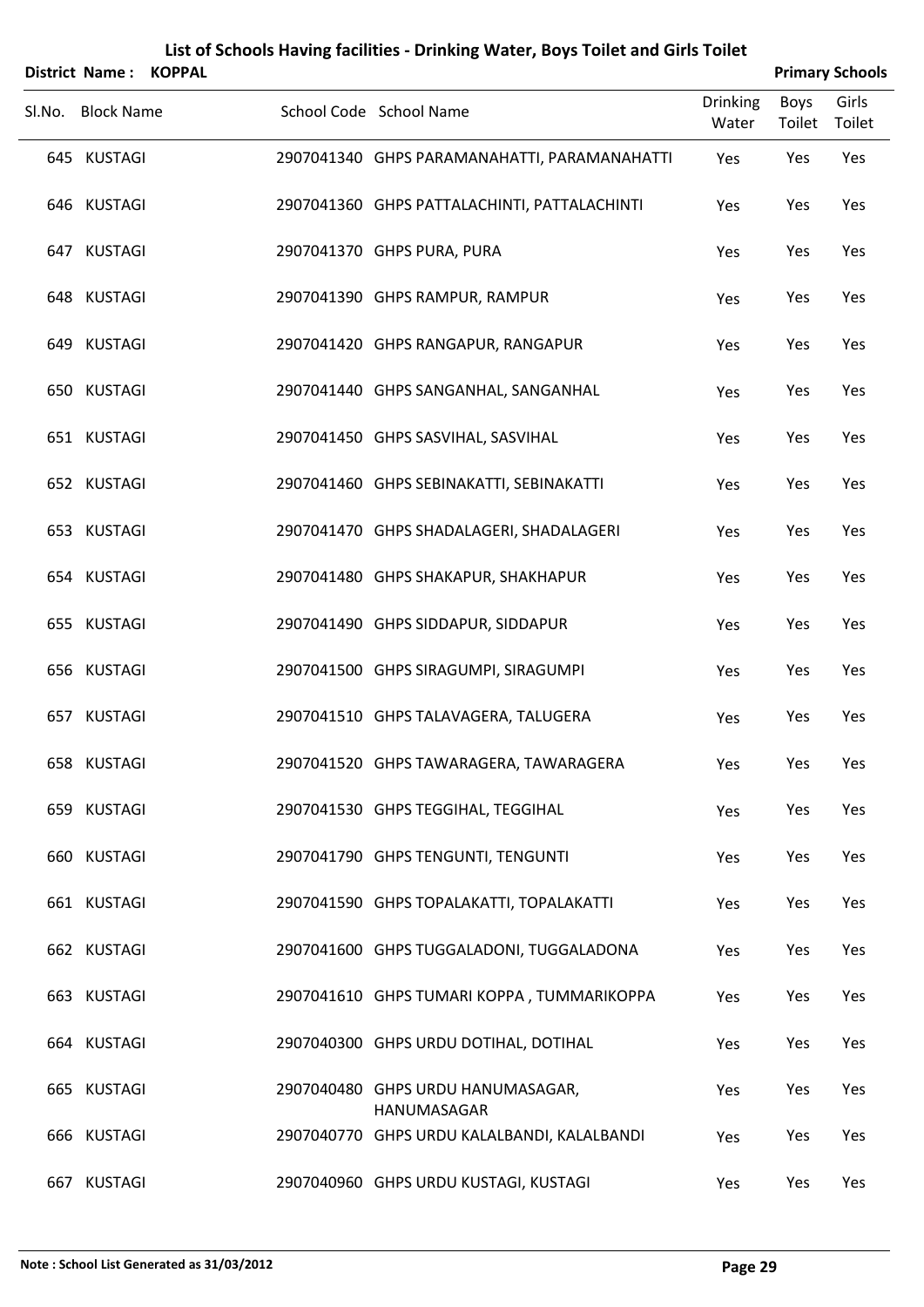| District Name: KOPPAL |  |                                                                 |                          |                       | <b>Primary Schools</b> |
|-----------------------|--|-----------------------------------------------------------------|--------------------------|-----------------------|------------------------|
| Sl.No. Block Name     |  | School Code School Name                                         | <b>Drinking</b><br>Water | <b>Boys</b><br>Toilet | Girls<br>Toilet        |
| 668 KUSTAGI           |  | 2907041520 GHPS URDU TAVARAGERA, TAWARAGERA                     | Yes                      | Yes                   | Yes                    |
| 669 KUSTAGI           |  | 2907041640 GHPS VAKKANADURGA, VAKKANADURGA                      | Yes                      | Yes                   | Yes                    |
| 670 KUSTAGI           |  | 2907041650 GHPS VANAGERI, VANAGERI                              | Yes                      | Yes                   | Yes                    |
| 671 KUSTAGI           |  | 2907041670 GHPS VENKATAPUR, VENKATAPUR                          | Yes                      | Yes                   | Yes                    |
| 672 KUSTAGI           |  | 2907041990 GHPS VIDYANAGAR KUSTAGI, WARD 6                      | Yes                      | Yes                   | Yes                    |
| 673 KUSTAGI           |  | 2907041680 GHPS VIRUPAPUR, VIRUPAPURA                           | Yes                      | Yes                   | Yes                    |
| 674 KUSTAGI           |  | 2907041710 GHPS YALABURTHI, YELEBURTHI                          | Yes                      | Yes                   | Yes                    |
| 675 KUSTAGI           |  | 2907041700 GHPS YALEBUNACHI, YALEBUNACHI                        | Yes                      | Yes                   | Yes                    |
| 676 KUSTAGI           |  | 2907041720 GHPS YARAGERA, YERGERI                               | Yes                      | Yes                   | Yes                    |
| 677 KUSTAGI           |  | 2907041730 GHPS YERIGONHAL, YERIGONHAL                          | Yes                      | Yes                   | Yes                    |
| 678 KUSTAGI           |  | 2907040090 GLPS BANNATTI, BANAHATTI                             | Yes                      | Yes                   | Yes                    |
| 679 KUSTAGI           |  | 2907040960 GLPS GANDINAGAR KUSTAGI, KUSTAGI                     | Yes                      | Yes                   | Yes                    |
| 680 KUSTAGI           |  | 2907040630 GLPS HULAGERI, HULAGERI                              | Yes                      | Yes                   | Yes                    |
| 681 KUSTAGI           |  | 2907040960 GLPS KUSHTAGI, KUSTAGI                               | Yes                      | Yes                   | Yes                    |
| 682 KUSTAGI           |  | 2907041520 GLPS TAVARAGERA KILLAONI, TAWARAGERA                 | Yes                      | Yes                   | Yes                    |
| 683 KUSTAGI           |  | 2907040010 GLPS ADAVIBHAVI, ADAVIBHAVI                          | Yes                      | Yes                   | Yes                    |
| 684 KUSTAGI           |  | 2907040040 GLPS AMARAPUR TANDA, AMARAPUR                        | Yes                      | Yes                   | Yes                    |
| 685 KUSTAGI           |  | 2907040962 GLPS ANNADANESHWAR NAGAR KUSHTAGI,<br><b>KUSTAGI</b> | Yes                      | Yes                   | Yes                    |
| 686 KUSTAGI           |  | 2907040960 GLPS ASHRAYA BADAVAN KUSTAGI, KUSTAGI                | Yes                      | Yes                   | Yes                    |
| 687 KUSTAGI           |  | 2907040500 GLPS ASHRAYA BADAVANE HANAMANAL,<br>HANUMANHAL       | Yes                      | Yes                   | Yes                    |
| 688 KUSTAGI           |  | 2907040962 GLPS ASHRAYA BADAVANE, KUSTAGI                       | Yes                      | Yes                   | Yes                    |
| 689 KUSTAGI           |  | 2907040110 GLPS BASSAPUR .M, BASSAPUR.M                         | Yes                      | Yes                   | Yes                    |
| 690 KUSTAGI           |  | 2907040130 GLPS BENCHAMATTI, BENCHAMATTI                        | Yes                      | Yes                   | Yes                    |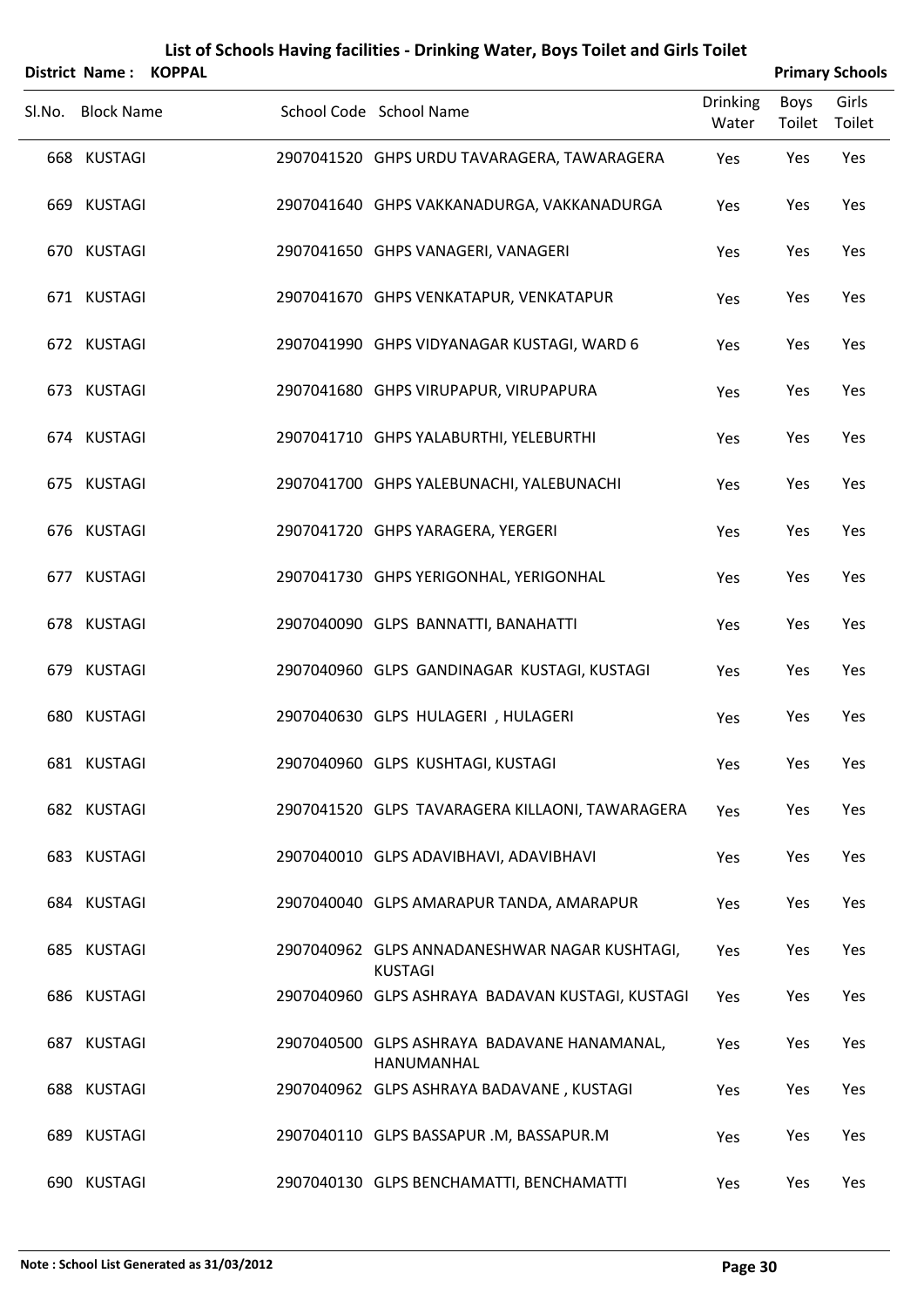# SLNo. Block Name School Code School Name Drinking Water Boys Toilet Girls Toilet **District Name : KOPPAL Primary Schools** KUSTAGI 2907040190 GLPS BISNHAL, BISNHAL Yes Yes Yes KUSTAGI 2907040230 GLPS CHANDRAGIRI, CHANDRAGIRI Yes Yes Yes KUSTAGI 2907040260 GLPS CHIKKA NANDIHAL, CHIKKANANDIHAL Yes Yes Yes KUSTAGI 2907040240 GLPS CHIKKAGONNAGAR, CHIKKAGONNAGAR Yes Yes Yes KUSTAGI 2907040250 GLPS CHIKKAMUKARTHINHAL, Yes Yes Yes CHIKKAMUKARTINAL KUSTAGI 2907040270 GLPS CHIKKATAMMINHAL, Yes Yes Yes CHIKKATHAMMINAL KUSTAGI 2907040290 GLPS DONNIGUDDA, DONNEGUDDA Yes Yes Yes KUSTAGI 2907040540 GLPS EKALAVYA HIREMANAPUR, Yes Yes Yes HIREMANNAPUR KUSTAGI 2907040310 GLPS GADACHINTI, GADACHINTHI Yes Yes Yes KUSTAGI 2907041520 GLPS GADDERAHATTI , TAWARAGERA Yes Yes Yes KUSTAGI 2907040330 GLPS GANGANHAL .S, GANGANHAL..S Yes Yes Yes KUSTAGI 2907040390 GLPS GUDDADA HANUMASAGR, Yes Yes Yes GUDDADAHANUMASAGAR KUSTAGI 2907040390 GLPS GUDDADA HANUMASGAR CAMP, Yes Yes Yes GUDDADAHANUMASAGAR KUSTAGI 2907040450 GLPS HADAGALI, HADAGALI Yes Yes Yes KUSTAGI 2907040510 GLPS HESARURU, HESARURU Yes Yes Yes KUSTAGI 2907040550 GLPS HIREMUKARTINHAL, HIMUKARTHINHAL Yes Yes Yes KUSTAGI 2907040590 GLPS HONAGADDI, HONAGADDI Yes Yes Yes KUSTAGI 2907040610 GLPS HOSUR .K, HOSUR. K Yes Yes Yes KUSTAGI 2907040630 GLPS HULAGERI TANDA, HULAGERI Yes Yes Yes KUSTAGI 2907040640 GLPS HULIYAPUR TANDA, HULIYAPUR Yes Yes Yes

KUSTAGI 2907040660 GLPS IDLAPUR, IDLAPUR Yes Yes Yes

KUSTAGI 2907040961 GLPS INDIRANAGARA KUSTAGI, KUSTAGI Yes Yes Yes

KUSTAGI 2907041820 GLPS JAGIR TIMMANAHATTI, JAGIR Yes Yes Yes TIMMANAHATTI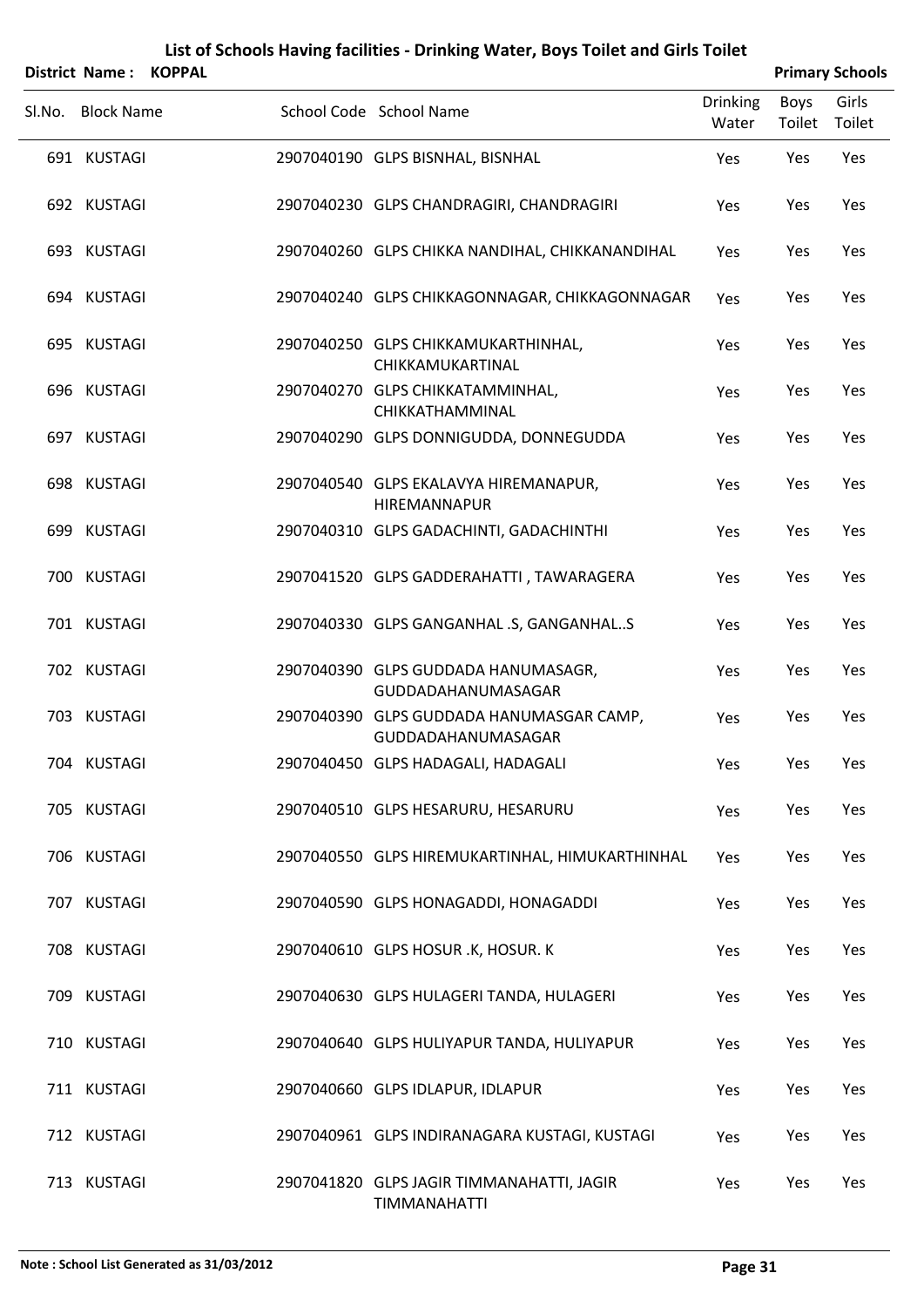|        | <b>District Name:</b> | <b>KOPPAL</b> |                                                                   |                          |                | <b>Primary Schools</b> |
|--------|-----------------------|---------------|-------------------------------------------------------------------|--------------------------|----------------|------------------------|
| SI.No. | <b>Block Name</b>     |               | School Code School Name                                           | <b>Drinking</b><br>Water | Boys<br>Toilet | Girls<br>Toilet        |
|        | 714 KUSTAGI           |               | 2907040170 GLPS JanataBadavne Bijakal, BICHAKAL                   | Yes                      | Yes            | Yes                    |
|        | 715 KUSTAGI           |               | 2907040700 GLPS JULAKUNTI, JULAKUNTI                              | Yes                      | Yes            | Yes                    |
|        | 716 KUSTAGI           |               | 2907040710 GLPS JUNJALAKOPPA, JUNJALAKOPPA                        | Yes                      | Yes            | Yes                    |
|        | 717 KUSTAGI           |               | 2907040760 GLPS KADUR, KADOOR                                     | Yes                      | Yes            | Yes                    |
|        | 718 KUSTAGI           |               | 2907040800 GLPS KALAMALLI TANDA, KALAMALLI                        | Yes                      | Yes            | Yes                    |
|        | 719 KUSTAGI           |               | 2907041880 GLPS KANDAKUR ROAD KUSTAGI, WARD 1                     | Yes                      | Yes            | Yes                    |
|        | 720 KUSTAGI           |               | 2907040820 GLPS KANNAL, KANAHAL                                   | Yes                      | Yes            | Yes                    |
|        | 721 KUSTAGI           |               | 2907040840 GLPS KATAPUR J.BADAVANE, KATAPUR                       | Yes                      | Yes            | Yes                    |
|        | 722 KUSTAGI           |               | 2907040850 GLPS KAVALABUDURU TANDA,<br>KAWALABUDUR                | Yes                      | Yes            | Yes                    |
|        | 723 KUSTAGI           |               | 2907040880 GLPS KILARHATTI TANDA, KILARHATTI                      | Yes                      | Yes            | Yes                    |
|        | 724 KUSTAGI           |               | 2907040900 GLPS KONAPUR, KONAPUR                                  | Yes                      | Yes            | Yes                    |
|        | 725 KUSTAGI           |               | 2907040920 GLPS KUDLUR, KUDLOOR                                   | Yes                      | Yes            | Yes                    |
|        | 726 KUSTAGI           |               | 2907040950 GLPS KURUBANHALM, KURBANHAL. M                         | Yes                      | Yes            | Yes                    |
|        | 727 KUSTAGI           |               | 2907040990 GLPS MADALAGATTA, MADALAGATTI                          | Yes                      | Yes            | Yes                    |
|        | 728 KUSTAGI           |               | 2907041040 GLPS MALKAPUR, MALKAPUR                                | Yes                      | Yes            | Yes                    |
|        | 729 KUSTAGI           |               | 2907041521 GLPS MALLIKARJUNANAGAR TAVARGERA,<br><b>TAWARAGERA</b> | Yes                      | Yes            | Yes                    |
|        | 730 KUSTAGI           |               | 2907040790 GLPS MANAKALIKERI, KALKERI                             | Yes                      | Yes            | Yes                    |
|        | 731 KUSTAGI           |               | 2907041090 GLPS MATUR, MATURU                                     | Yes                      | Yes            | Yes                    |
|        | 732 KUSTAGI           |               | 2907041120 GLPS MEGURU, MEGUR                                     | Yes                      | Yes            | Yes                    |
|        | 733 KUSTAGI           |               | 2907041130 GLPS MENASAGERI TANDA, MENASAGERI                      | Yes                      | Yes            | Yes                    |
|        | 734 KUSTAGI           |               | 2907041130 GLPS MENASAGERI, MENASAGERI                            | Yes                      | Yes            | Yes                    |
|        | 735 KUSTAGI           |               | 2907041150 GLPS METINHAL, METTINHAL                               | Yes                      | Yes            | Yes                    |
|        | 736 KUSTAGI           |               | 2907041220 GLPS MYADARADOKKI, MYADARDOKKI                         | Yes                      | Yes            | Yes                    |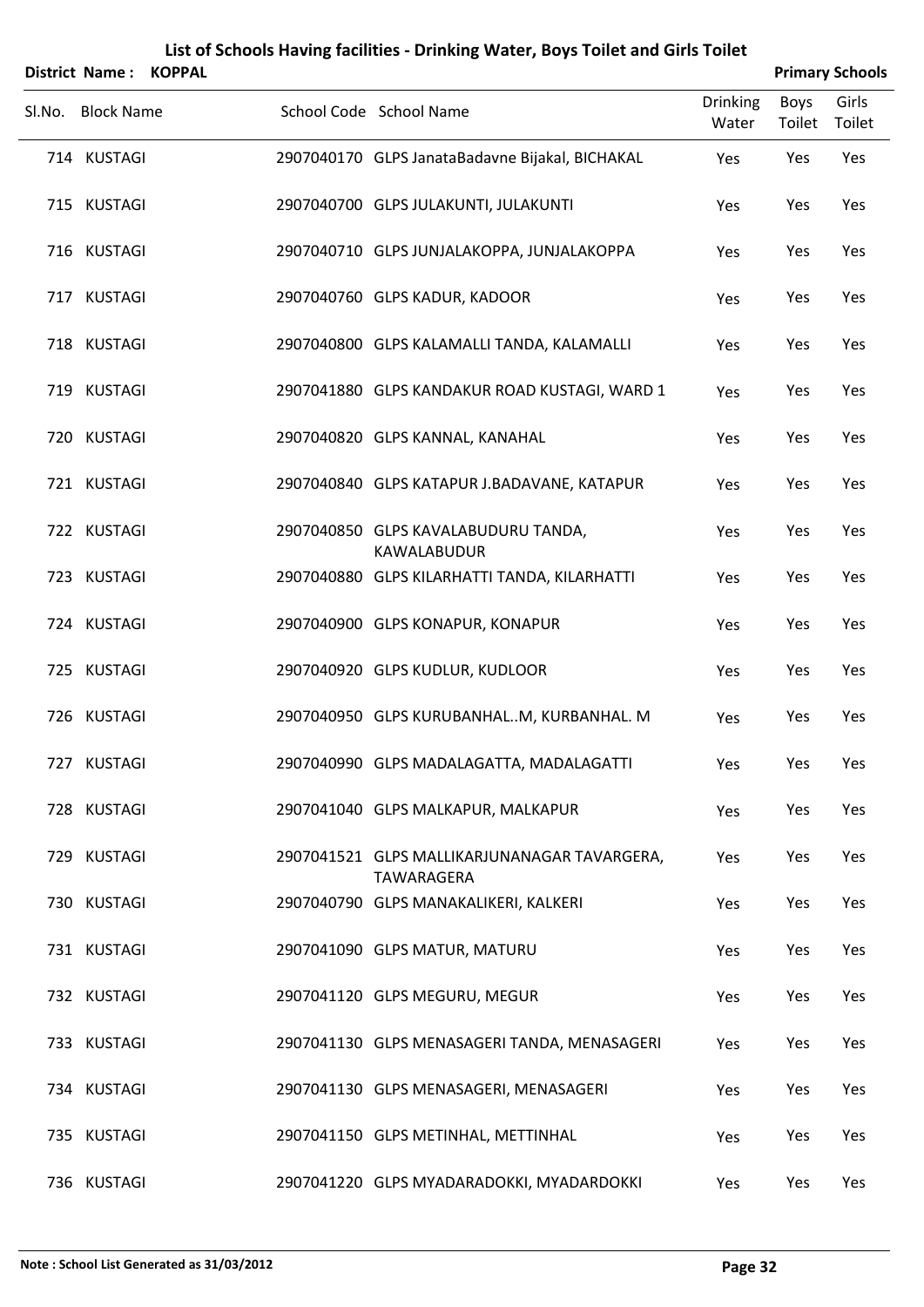|        | District Name: KOPPAL |                                                                  |                          |                | <b>Primary Schools</b> |
|--------|-----------------------|------------------------------------------------------------------|--------------------------|----------------|------------------------|
| SI.No. | <b>Block Name</b>     | School Code School Name                                          | <b>Drinking</b><br>Water | Boys<br>Toilet | Girls<br>Toilet        |
|        | 737 KUSTAGI           | 2907041220 GLPS MYADARDOKKI TANDA, MYADARDOKKI                   | Yes                      | Yes            | Yes                    |
|        | 738 KUSTAGI           | 2907041230 GLPS NADUVALAKOPPA, NADUVALAKOPPA                     | Yes                      | Yes            | Yes                    |
|        | 739 KUSTAGI           | 2907041240 GLPS NAGARAL, NAGARHAL                                | Yes                      | Yes            | Yes                    |
|        | 740 KUSTAGI           | 2907041521 GLPS Narahari Badavane Tavaragera,<br>TAWARAGERA      | Yes                      | Yes            | Yes                    |
|        | 741 KUSTAGI           | 2907040300 GLPS NAVA NAGAR HGR CALONI DOTIHAL,<br><b>DOTIHAL</b> | Yes                      | Yes            | Yes                    |
|        | 742 KUSTAGI           | 2907041350 GLPS PARASAPUR, PARASAPUR                             | Yes                      | Yes            | Yes                    |
|        | 743 KUSTAGI           | 2907041380 GLPS PURATHAGERI, PURATHAGERI                         | Yes                      | Yes            | Yes                    |
|        | 744 KUSTAGI           | 2907040880 GLPS RAMJI TANDA, KILARHATTI                          | Yes                      | Yes            | Yes                    |
|        | 745 KUSTAGI           | 2907041400 GLPS RAMPUR.J, RAMPUR(JAGIR)                          | Yes                      | Yes            | Yes                    |
|        | 746 KUSTAGI           | 2907041410 GLPS RAMPUR.M, RAMPUR(M)                              | Yes                      | Yes            | Yes                    |
|        | 747 KUSTAGI           | 2907041430 GLPS RYAVANAKI, RYAVANAKI                             | Yes                      | Yes            | Yes                    |
|        | 748 KUSTAGI           | 2907040520 GLPS SC COLONY HIREBANNIGOL,<br>HIREBANNIGOL          | Yes                      | Yes            | Yes                    |
|        | 749 KUSTAGI           | 2907040780 GLPS SC COLONY KALGONAL, KALGONAL                     | Yes                      | Yes            | Yes                    |
|        | 750 KUSTAGI           | 2907040962 GLPS SHARIF NAGAR KUSHTAGI, KUSTAGI                   | Yes                      | Yes            | Yes                    |
|        | 751 KUSTAGI           | 2907041540 GLPS TAKKALAKI, TEKKALAKI                             | Yes                      | Yes            | Yes                    |
|        | 752 KUSTAGI           | 2907041580 GLPS TONASHIHAL TANDA, TONASIHAL                      | Yes                      | Yes            | Yes                    |
|        | 753 KUSTAGI           | 2907041580 GLPS TONASHIHAL, TONASIHAL                            | Yes                      | Yes            | Yes                    |
|        | 754 KUSTAGI           | 2907041620 GLPS UMALI RAMPUR, UMALI RAMPUR                       | Yes                      | Yes            | Yes                    |
|        | 755 KUSTAGI           | 2907040540 GLPS URDU HIREMANAPUR, HIREMANNAPUR                   | Yes                      | Yes            | Yes                    |
|        | 756 KUSTAGI           | 2907041320 GLPS URDU NILOGAL, NILOGAL                            | Yes                      | Yes            | Yes                    |
|        | 757 KUSTAGI           | 2907040960 GLPS URDU TEGGINONIKUSTAGI, KUSTAGI                   | Yes                      | Yes            | Yes                    |
|        | 758 KUSTAGI           | 2907041700 GLPS URDU YALABUNACHI, YALEBUNACHI                    | Yes                      | Yes            | Yes                    |
|        | 759 KUSTAGI           | 2907041660 GLPS VARIKAL, VARIKAL                                 | Yes                      | Yes            | Yes                    |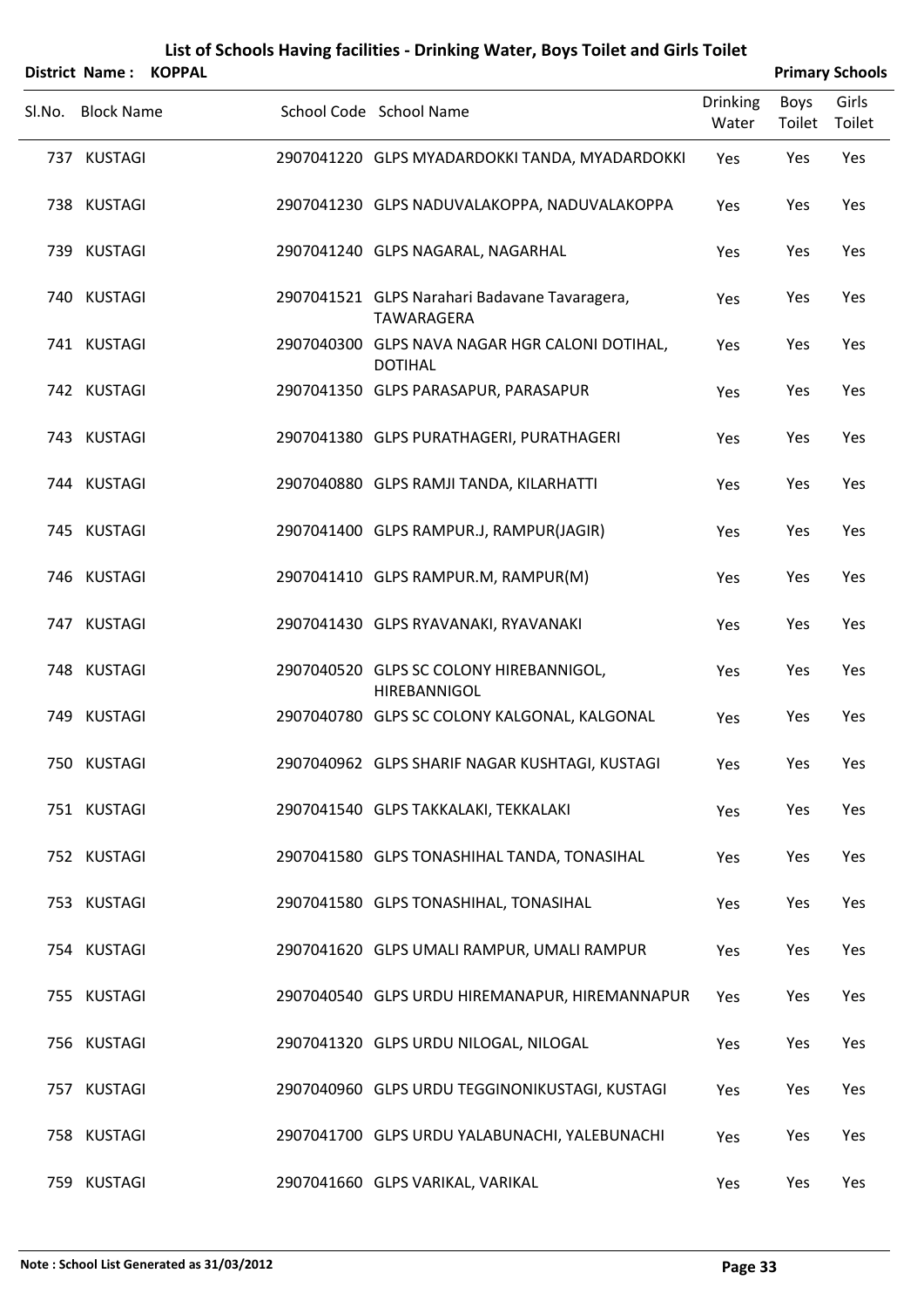|                       | List of Schools Having facilities - Drinking Water, Boys Toilet and Girls Toilet |                        |
|-----------------------|----------------------------------------------------------------------------------|------------------------|
| District Name: KOPPAL |                                                                                  | <b>Primary Schools</b> |

| <b>DISLIILL INGIIIE.</b><br><b>INVEFAL</b> |                                                                |                          |                | <b>Fillial y Scribbis</b> |
|--------------------------------------------|----------------------------------------------------------------|--------------------------|----------------|---------------------------|
| Sl.No. Block Name                          | School Code School Name                                        | <b>Drinking</b><br>Water | Boys<br>Toilet | Girls<br>Toilet           |
| 760 KUSTAGI                                | 2907041690 GLPS VITTALAPUR, VITALAPUR                          | Yes                      | Yes            | Yes                       |
| 761 KUSTAGI                                | 2907040140 GLPS.K.BENCHAMATTI, BENCHAMATTI.K                   | Yes                      | Yes            | Yes                       |
| 762 KUSTAGI                                | 2907041521 GLPS.Krisnagiri .Tavaragera, TAWARAGERA             | Yes                      | Yes            | Yes                       |
| 763 KUSTAGI                                | 2907040220 GMHPS CHALAGERA, CHALAGERA                          | Yes                      | Yes            | Yes                       |
| 764 KUSTAGI                                | 2907040300 GMHPS DOTIHAL, DOTIHAL                              | Yes                      | Yes            | Yes                       |
| 765 KUSTAGI                                | 2907040420 GMHPS GUDDADA DEVALAPUR,<br><b>GUDDADADEVALAPUR</b> | Yes                      | Yes            | Yes                       |
| 766 KUSTAGI                                | 2907040500 GMHPS HANUMANHAL, HANUMANHAL                        | Yes                      | Yes            | Yes                       |
| 767 KUSTAGI                                | 2907040630 GMHPS HULAGERI, HULAGERI                            | Yes                      | Yes            | Yes                       |
| 768 KUSTAGI                                | 2907041030 GMHPS MALAGITTI, MALAGITTI                          | Yes                      | Yes            | Yes                       |
| 769 KUSTAGI                                | 2907041190 GMHPS MUDENUR, MUDENOOR                             | Yes                      | Yes            | Yes                       |
| 770 KUSTAGI                                | 2907040481 KGBV HANAMASAGAR, HANUMASAGAR                       | Yes                      | Yes            | Yes                       |
| 771 KUSTAGI                                | 2907040220 LPS BENAKANAL ROAD CHALIGERI,<br>CHALAGERA          | Yes                      | Yes            | Yes                       |
| 772 KUSTAGI                                | 2907041600 LPS URDU TUGGALDONI, TUGGALADONA                    | Yes                      | Yes            | Yes                       |
| 773 YELBURGA                               | 2907090090 GLPS GIRLS BANDIHAL, BANDIHAL                       | Yes                      | Yes            | Yes                       |
| 774 YELBURGA                               | 2907090610 ADARSHA VIDYALAYA (RMSA) ITAGI, ITAGI               | Yes                      | Yes            | Yes                       |
| 775 YELBURGA                               | 2907091610 G.MHPS, BOYS, YALABURGA, WARD 9                     | Yes                      | Yes            | Yes                       |
| 776 YELBURGA                               | 2907091150 GHPS SIDNEKOPPA, SIDNEKOPPA                         | Yes                      | Yes            | Yes                       |
| 777 YELBURGA                               | 2907090010 GHPS ADOORU, ADOOR                                  | Yes                      | Yes            | Yes                       |
| 778 YELBURGA                               | 2907090040 GHPS ARAKERI, ARAKERI                               | Yes                      | Yes            | Yes                       |
| 779 YELBURGA                               | 2907090150 GHPS BAIRANAKANAHALLI,<br>BHIRANAIKANAHALLI         | Yes                      | Yes            | Yes                       |
| 780 YELBURGA                               | 2907090060 GHPS BALAGERI, BALAGERA                             | Yes                      | Yes            | Yes                       |
| 781 YELBURGA                               | 2907090070 GHPS BALUTAGI, BALLUTAGI                            | Yes                      | Yes            | Yes                       |
| 782 YELBURGA                               | 2907090080 GHPS BANDI, BANDI                                   | Yes                      | Yes            | Yes                       |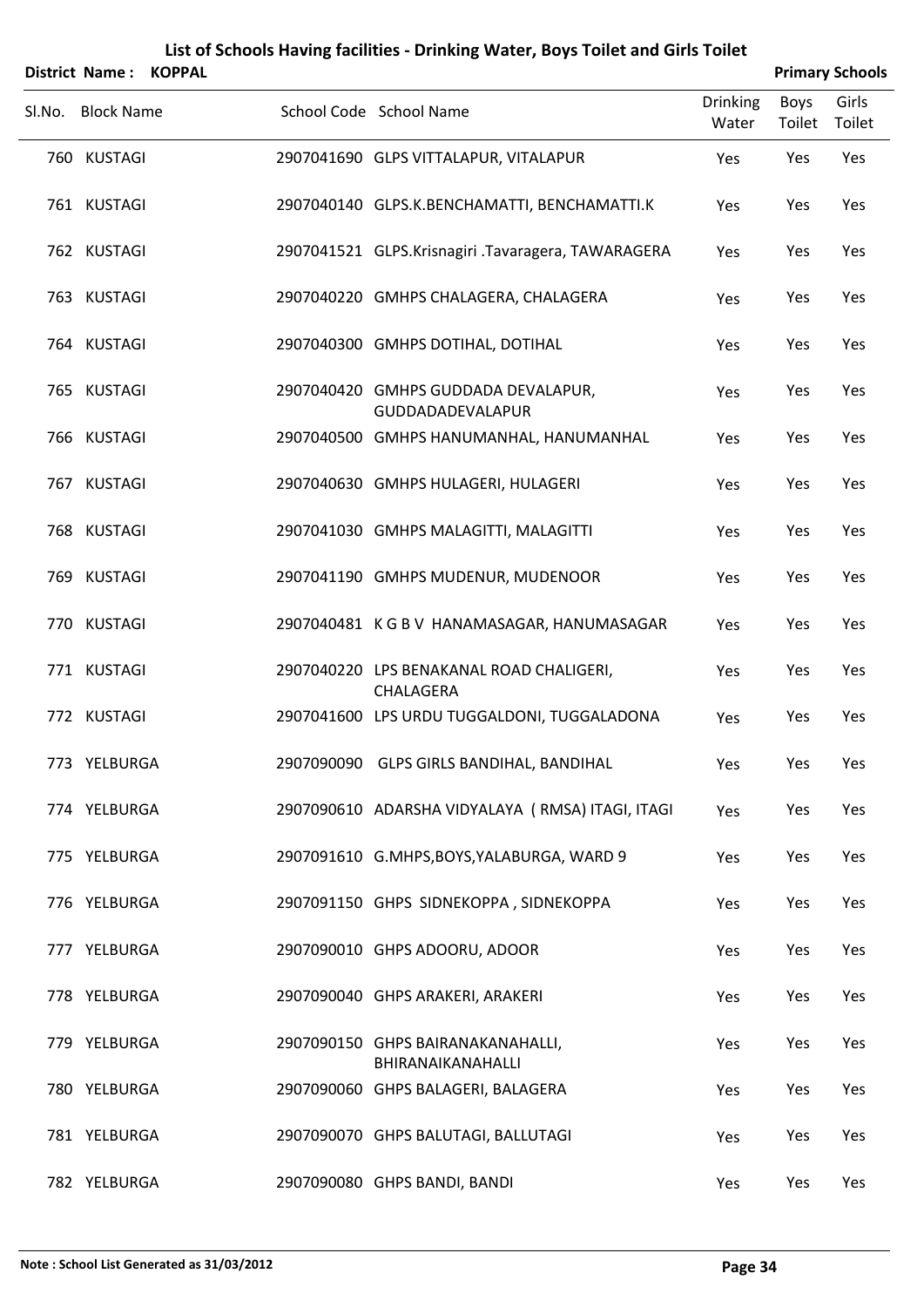| District Name: KOPPAL |  |                                                   |                          |                | <b>Primary Schools</b> |
|-----------------------|--|---------------------------------------------------|--------------------------|----------------|------------------------|
| Sl.No. Block Name     |  | School Code School Name                           | <b>Drinking</b><br>Water | Boys<br>Toilet | Girls<br>Toilet        |
| 783 YELBURGA          |  | 2907090090 GHPS BANDIHAL, BANDIHAL                | Yes                      | Yes            | Yes                    |
| 784 YELBURGA          |  | 2907090100 GHPS BANNIKOPPA, BANNIKOPPA            | Yes                      | Yes            | Yes                    |
| 785 YELBURGA          |  | 2907090110 GHPS BASSAPUR, BASSAPUR                | Yes                      | Yes            | Yes                    |
| 786 YELBURGA          |  | 2907090170 GHPS BATTAPPANAHALLI, BATTAPPANAHALLI  | Yes                      | Yes            | Yes                    |
| 787 YELBURGA          |  | 2907090120 GHPS BEDAVATTI, BEDAVATTI              | Yes                      | Yes            | Yes                    |
| 788 YELBURGA          |  | 2907090190 GHPS BEERALADINNI, BIRALADINNI         | Yes                      | Yes            | Yes                    |
| 789 YELBURGA          |  | 2907090130 GHPS BENAKAL, BENAKAL                  | Yes                      | Yes            | Yes                    |
| 790 YELBURGA          |  | 2907090160 GHPS BHANAPUR, BHANAPUR                | Yes                      | Yes            | Yes                    |
| 791 YELBURGA          |  | 2907090180 GHPS BINNAHAL, BINHAL                  | Yes                      | Yes            | Yes                    |
| 792 YELBURGA          |  | 2907090230 GHPS BODUR, BUDUR                      | Yes                      | Yes            | Yes                    |
| 793 YELBURGA          |  | 2907090210 GHPS BUDAGUMPI, BUDUGUMPA              | Yes                      | Yes            | Yes                    |
| 794 YELBURGA          |  | 2907090220 GHPS BUDAKUNTI, BUDAKUNTI              | Yes                      | Yes            | Yes                    |
| 795 YELBURGA          |  | 2907090270 GHPS CHANDDOR, CHANDOOR                | Yes                      | Yes            | Yes                    |
| 796 YELBURGA          |  | 2907090290 GHPS CHIKKABEEDNHAL, CHIKKABIDNHAL     | Yes                      | Yes            | Yes                    |
| 797 YELBURGA          |  | 2907090320 GHPS CHIKKAMANNAPUR,<br>CHIKKAMANNAPUR | Yes                      | Yes            | Yes                    |
| 798 YELBURGA          |  | 2907090330 GHPS CHIKKAMYAGERI, CHIKAMYAGERI       | Yes                      | Yes            | Yes                    |
| 799 YELBURGA          |  | 2907090340 GHPS CHIKKENKOPPA, CHIKKENKOPPA        | Yes                      | Yes            | Yes                    |
| 800 YELBURGA          |  | 2907091470 GHPS CHIKKOPPA, CHIKKOPPA              | Yes                      | Yes            | Yes                    |
| 801 YELBURGA          |  | 2907090380 GHPS DAMMUR, DAMMUR                    | Yes                      | Yes            | Yes                    |
| 802 YELBURGA          |  | 2907090390 GHPS DYAMPUR, DYAMPUR                  | Yes                      | Yes            | Yes                    |
| 803 YELBURGA          |  | 2907090400 GHPS GANADAL, GANADAL                  | Yes                      | Yes            | Yes                    |
| 804 YELBURGA          |  | 2907090410 GHPS GAVARAL, GAVARHAL                 | Yes                      | Yes            | Yes                    |
| 805 YELBURGA          |  | 2907090420 GHPS GEDDIGERI, GEDDIGERA              | Yes                      | Yes            | Yes                    |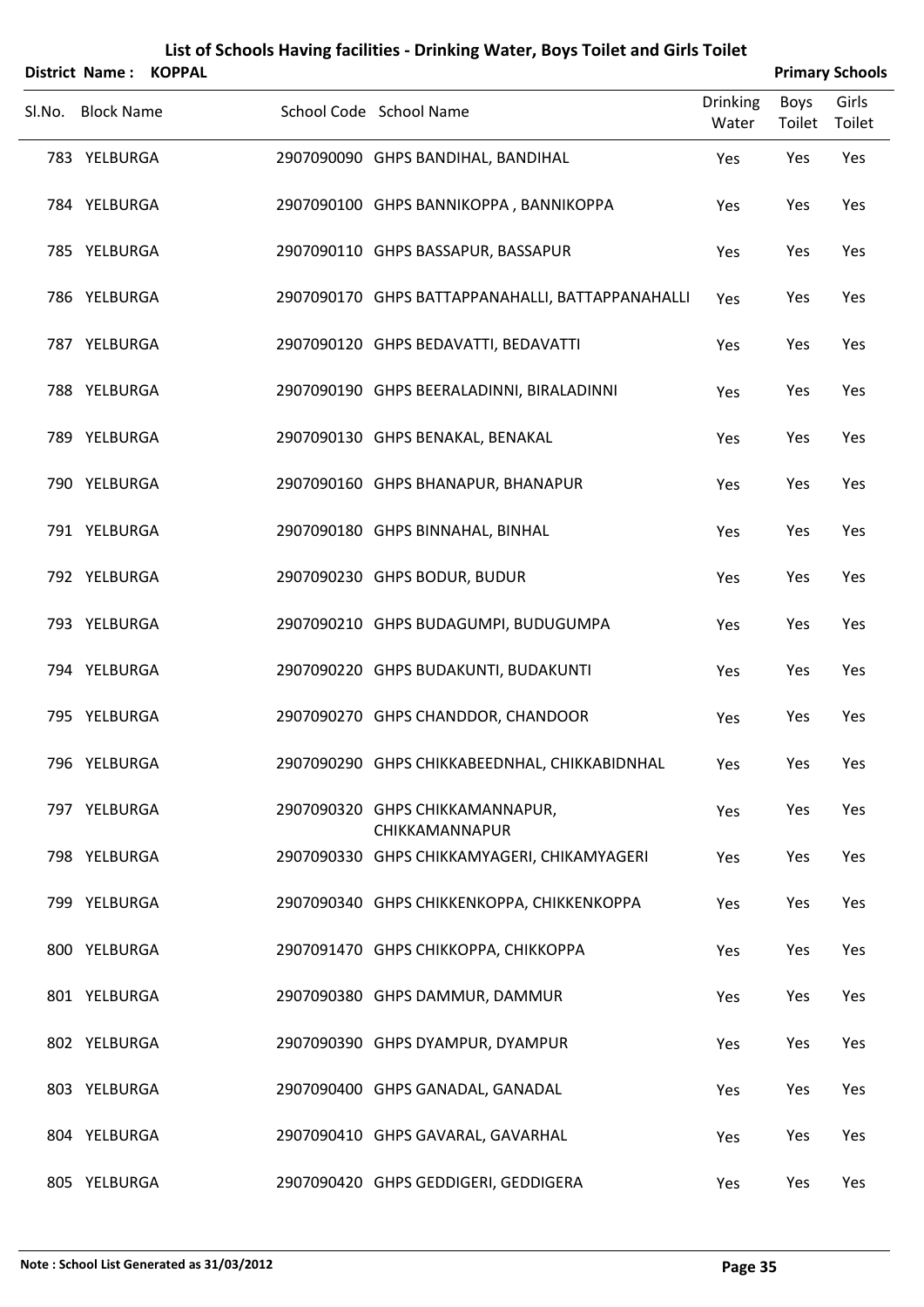|        | <b>District Name:</b> | <b>KOPPAL</b> |                                                             |                          |                | <b>Primary Schools</b> |
|--------|-----------------------|---------------|-------------------------------------------------------------|--------------------------|----------------|------------------------|
| SI.No. | <b>Block Name</b>     |               | School Code School Name                                     | <b>Drinking</b><br>Water | Boys<br>Toilet | Girls<br>Toilet        |
|        | 806 YELBURGA          |               | 2907090530 GHPS GIRLS HIREWANKALAKUNTI,<br>HIREWANKALAKUNTA | Yes                      | Yes            | Yes                    |
|        | 807 YELBURGA          |               | 2907090810 GHPS GIRLS KUKANUR, KUKANOOR                     | Yes                      | Yes            | Yes                    |
|        | 808 YELBURGA          |               | 2907090910 GHPS GIRLS MANGALOOR, MANGALOOR                  | Yes                      | Yes            | Yes                    |
|        | 809 YELBURGA          |               | 2907090980 GHPS GIRLS MUDHOL, MUDHOL                        | Yes                      | Yes            | Yes                    |
|        | 810 YELBURGA          |               | 2907090450 GHPS GUNNAL, GUNHAL                              | Yes                      | Yes            | Yes                    |
|        | 811 YELBURGA          |               | 2907090470 GHPS GUTTUR, GUTTUR                              | Yes                      | Yes            | Yes                    |
|        | 812 YELBURGA          |               | 2907090540 GHPS HIREBIDNHAL, HIREBIDNHAL                    | Yes                      | Yes            | Yes                    |
|        | 813 YELBURGA          |               | 2907090510 GHPS HIREHARALIHALLI, HIREHARALAHALLI            | Yes                      | Yes            | Yes                    |
|        | 814 YELBURGA          |               | 2907090550 GHPS HIREMYAGERI, HIREMYAGERI                    | Yes                      | Yes            | Yes                    |
|        | 815 YELBURGA          |               | 2907090520 GHPS HIREWADDARKAL, HIREWADRAKAL                 | Yes                      | Yes            | Yes                    |
|        | 816 YELBURGA          |               | 2907090570 GHPS HOSAHALLI, HOSAHALLI                        | Yes                      | Yes            | Yes                    |
|        | 817 YELBURGA          |               | 2907090580 GHPS HOSUR, HOSUR                                | Yes                      | Yes            | Yes                    |
|        | 818 YELBURGA          |               | 2907090590 GHPS HULEGUDDA, HULIGUDDA                        | Yes                      | Yes            | Yes                    |
|        | 819 YELBURGA          |               | 2907090600 GHPS HUNASIHAL, HUNASIHAL                        | Yes                      | Yes            | Yes                    |
|        | 820 YELBURGA          |               | 2907091420 GHPS JARAKUNTI.G, JARAKUNTI.G                    | Yes                      | Yes            | Yes                    |
|        | 821 YELBURGA          |               | 2907090630 GHPS JULAKATTI, JULAKATTI                        | Yes                      | Yes            | Yes                    |
|        | 822 YELBURGA          |               | 2907090640 GHPS KADADARHALLI, KADARHALLI                    | Yes                      | Yes            | Yes                    |
|        | 823 YELBURGA          |               | 2907090680 GHPS KALBHAVI, KALBHAVI                          | Yes                      | Yes            | Yes                    |
|        | 824 YELBURGA          |               | 2907090690 GHPS KALLUR, KALLUR                              | Yes                      | Yes            | Yes                    |
|        | 825 YELBURGA          |               | 2907090750 GHPS KOLIHAL, KOLIHAL                            | Yes                      | Yes            | Yes                    |
|        | 826 YELBURGA          |               | 2907090760 GHPS KOMALAPUR, KOMALAPUR                        | Yes                      | Yes            | Yes                    |
|        | 827 YELBURGA          |               | 2907090770 GHPS KONASAGAR, KONASAGAR                        | Yes                      | Yes            | Yes                    |
|        | 828 YELBURGA          |               | 2907090780 GHPS KUDAGUNTA, KUDAGUNTI                        | Yes                      | Yes            | Yes                    |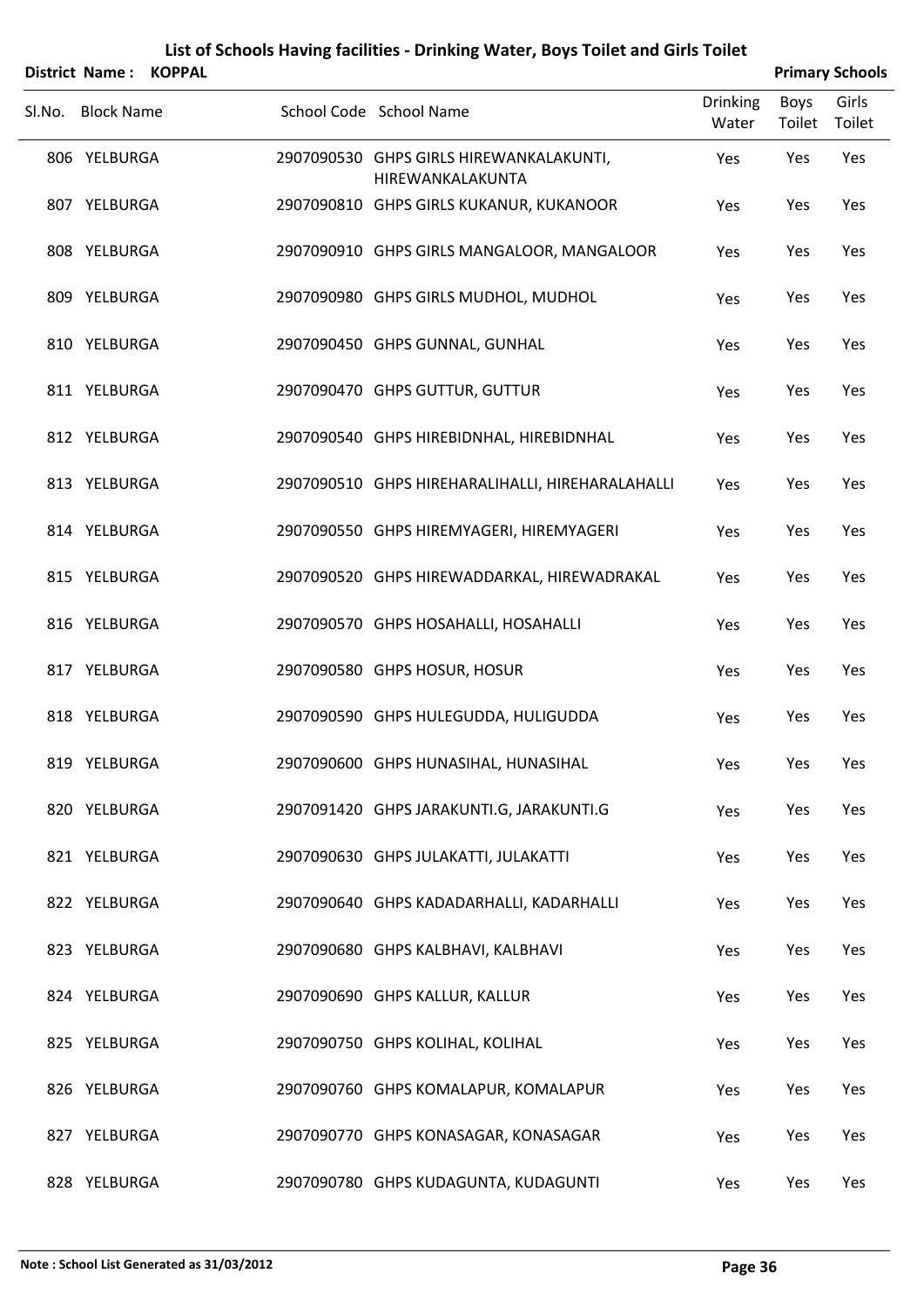| <b>District Name:</b> | <b>KOPPAL</b> |                                                      |                          |                | <b>Primary Schools</b> |
|-----------------------|---------------|------------------------------------------------------|--------------------------|----------------|------------------------|
| Sl.No. Block Name     |               | School Code School Name                              | <b>Drinking</b><br>Water | Boys<br>Toilet | Girls<br>Toilet        |
| 829 YELBURGA          |               | 2907090800 GHPS KUDARIMOTHI, KUDRIMOTHI              | Yes                      | Yes            | Yes                    |
| 830 YELBURGA          |               | 2907090830 GHPS LAKAMANAGULE, LAKAMANAGULE           | Yes                      | Yes            | Yes                    |
| 831 YELBURGA          |               | 2907090840 GHPS LAKAMAPUR, LAKMAPUR                  | Yes                      | Yes            | Yes                    |
| 832 YELBURGA          |               | 2907091440 GHPS LINGANABANDI, LINGANABANDI           | Yes                      | Yes            | Yes                    |
| 833 YELBURGA          |               | 2907091500 GHPS LINGAPUR, LINGAPUR                   | Yes                      | Yes            | Yes                    |
| 834 YELBURGA          |               | 2907091300 GHPS MADLOOR, VAJJARABANDI                | Yes                      | Yes            | Yes                    |
| 835 YELBURGA          |               | 2907090870 GHPS MALAKASAMUDRA, MALKASAMUDRA          | Yes                      | Yes            | Yes                    |
| 836 YELBURGA          |               | 2907090880 GHPS MALEKOPPA, MALEKOPPA                 | Yes                      | Yes            | Yes                    |
| 837 YELBURGA          |               | 2907090900 GHPS MANDALAMARI, MANDLAMARI              | Yes                      | Yes            | Yes                    |
| 838 YELBURGA          |               | 2907090920 GHPS MANNAPUR, MANNAPUR                   | Yes                      | Yes            | Yes                    |
| 839 YELBURGA          |               | 2907090930 GHPS MARANHAL, MARNHAL                    | Yes                      | Yes            | Yes                    |
| 840 YELBURGA          |               | 2907090950 GHPS MASAB HANCHINHAL,<br>MASABHANCHINHAL | Yes                      | Yes            | Yes                    |
| 841 YELBURGA          |               | 2907090960 GHPS MATALADINNI, MATALADINNI             | Yes                      | Yes            | Yes                    |
| 842 YELBURGA          |               | 2907090990 GHPS MURADI, MURDI                        | Yes                      | Yes            | Yes                    |
| 843 YELBURGA          |               | 2907091000 GHPS MUTTAL, MUTTAL                       | Yes                      | Yes            | Yes                    |
| 844 YELBURGA          |               | 2907091010 GHPS MYADNERI, MYADANERI                  | Yes                      | Yes            | Yes                    |
| 845 YELBURGA          |               | 2907091030 GHPS NELJERI, NELJERI                     | Yes                      | Yes            | Yes                    |
| 846 YELBURGA          |               | 2907091040 GHPS NILOGAL, NILOGAL                     | Yes                      | Yes            | Yes                    |
| 847 YELBURGA          |               | 2907091630 GHPS NO I AMB YALABURGA, WARD 11          | Yes                      | Yes            | Yes                    |
| 848 YELBURGA          |               | 2907091430 GHPS PUTAGAMARI, PUTAGAMARI               | Yes                      | Yes            | Yes                    |
| 849 YELBURGA          |               | 2907091090 GHPS RAJOOR, RAJOOR                       | Yes                      | Yes            | Yes                    |
| 850 YELBURGA          |               | 2907091100 GHPS RYAVANAKI, RYAVANAKI                 | Yes                      | Yes            | Yes                    |
| 851 YELBURGA          |               | 2907091130 GHPS SANKANUR, SANKANUR                   | Yes                      | Yes            | Yes                    |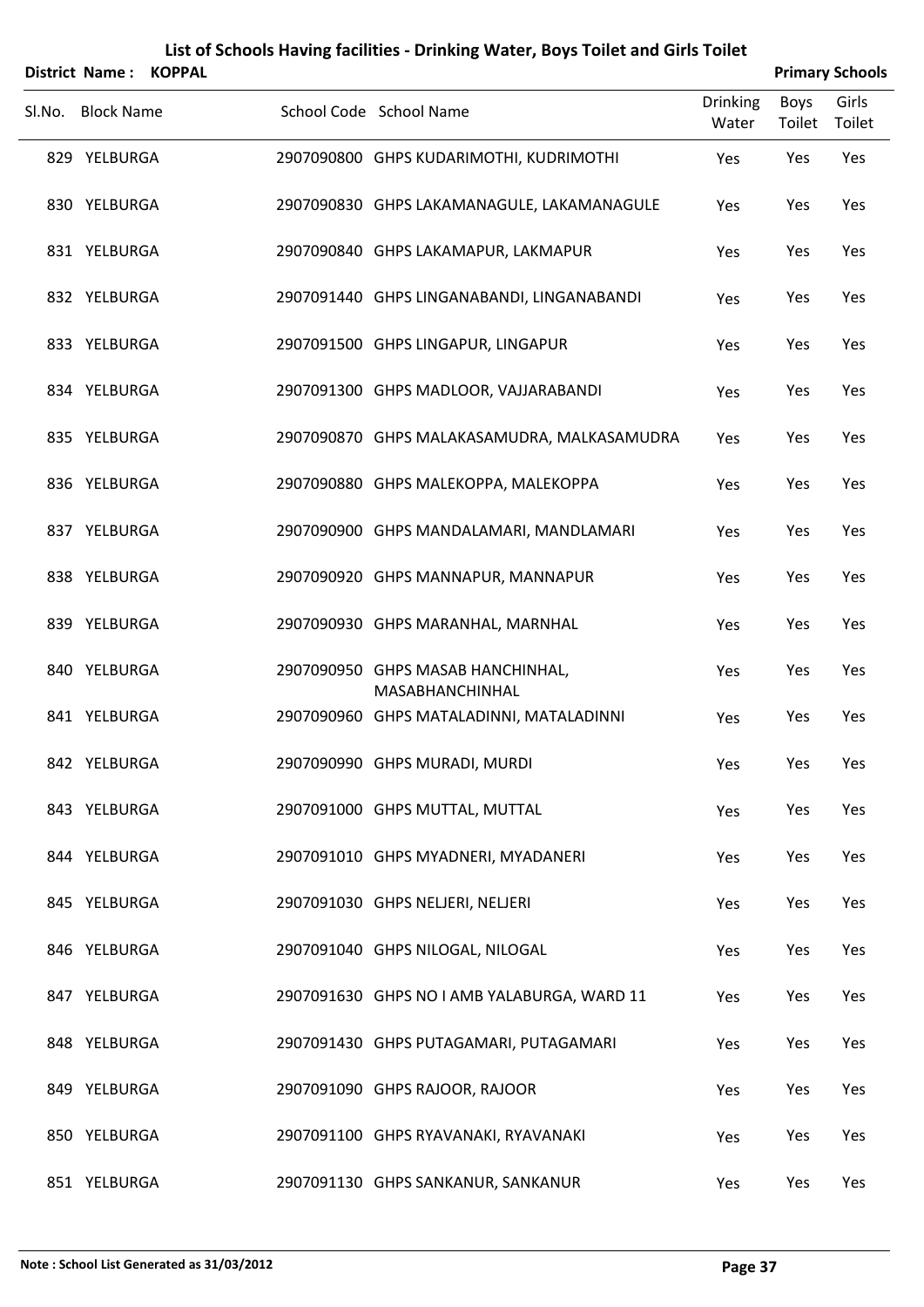|        | District Name: KOPPAL |  |                                                |                          |                | <b>Primary Schools</b> |
|--------|-----------------------|--|------------------------------------------------|--------------------------|----------------|------------------------|
| Sl.No. | <b>Block Name</b>     |  | School Code School Name                        | <b>Drinking</b><br>Water | Boys<br>Toilet | Girls<br>Toilet        |
|        | 852 YELBURGA          |  | 2907091160 GHPS SHIRAGUMPI, SIRGUMPI           | Yes                      | Yes            | Yes                    |
|        | 853 YELBURGA          |  | 2907091170 GHPS SHIRURU, SIRURU                | Yes                      | Yes            | Yes                    |
|        | 854 YELBURGA          |  | 2907091180 GHPS SOMPUR(S.C.RLY), SOMPUR        | Yes                      | Yes            | Yes                    |
|        | 855 YELBURGA          |  | 2907091210 GHPS TALAKERI, TALAKERI             | Yes                      | Yes            | Yes                    |
|        | 856 YELBURGA          |  | 2907091220 GHPS TALLUR, TALLUR                 | Yes                      | Yes            | Yes                    |
|        | 857 YELBURGA          |  | 2907091230 GHPS TARALAKATTI, TARALAKATTI       | Yes                      | Yes            | Yes                    |
|        | 858 YELBURGA          |  | 2907091240 GHPS TIPPANHAL, TIPPANHAL           | Yes                      | Yes            | Yes                    |
|        | 859 YELBURGA          |  | 2907091260 GHPS TONDIHAL, TONDIHAL             | Yes                      | Yes            | Yes                    |
|        | 860 YELBURGA          |  | 2907091270 GHPS TUMMARAGUDDI, TUMMARAGUDDI     | Yes                      | Yes            | Yes                    |
|        | 861 YELBURGA          |  | 2907091280 GHPS UCHALAKUNTI, UCHALAKUNTI       | Yes                      | Yes            | Yes                    |
|        | 862 YELBURGA          |  | 2907091580 GHPS URDU YELBURGA, WARD 6          | Yes                      | Yes            | Yes                    |
|        | 863 YELBURGA          |  | 2907090811 GHPS URDU KUKNOOR, KUKANOOR         | Yes                      | Yes            | Yes                    |
|        | 864 YELBURGA          |  | 2907090980 GHPS URDU MUDHOL, MUDHOL            | Yes                      | Yes            | Yes                    |
|        | 865 YELBURGA          |  | 2907091300 GHPS VAJJARBANDI, VAJJARABANDI      | Yes                      | Yes            | Yes                    |
|        | 866 YELBURGA          |  | 2907091310 GHPS VANAGERA, VANAGERA             | Yes                      | Yes            | Yes                    |
|        | 867 YELBURGA          |  | 2907091330 GHPS VEERAPUR, VEERAPUR             | Yes                      | Yes            | Yes                    |
|        | 868 YELBURGA          |  | 2907091350 GHPS WATAPARVI, WATAPARAVI          | Yes                      | Yes            | Yes                    |
|        | 869 YELBURGA          |  | 2907091360 GHPS YADIYAPUR, YEDIYAPUR           | Yes                      | Yes            | Yes                    |
|        | 870 YELBURGA          |  | 2907091370 GHPS YAPALADINNI, YAPALADINNI       | Yes                      | Yes            | Yes                    |
|        | 871 YELBURGA          |  | 2907091390 GHPS YEDDONI, YEDDONI               | Yes                      | Yes            | Yes                    |
|        | 872 YELBURGA          |  | 2907091380 GHPS YEREHANCHINHAL, YERIHANCHINHAL | Yes                      | Yes            | Yes                    |
|        | 873 YELBURGA          |  | 2907091120 GIRLS LPS SANGANAL, SANGANHAL       | Yes                      | Yes            | Yes                    |
|        | 874 YELBURGA          |  | 2907091450 GLPS AMBEDKARNAGAR TALKAL, TALAKAL  | Yes                      | Yes            | Yes                    |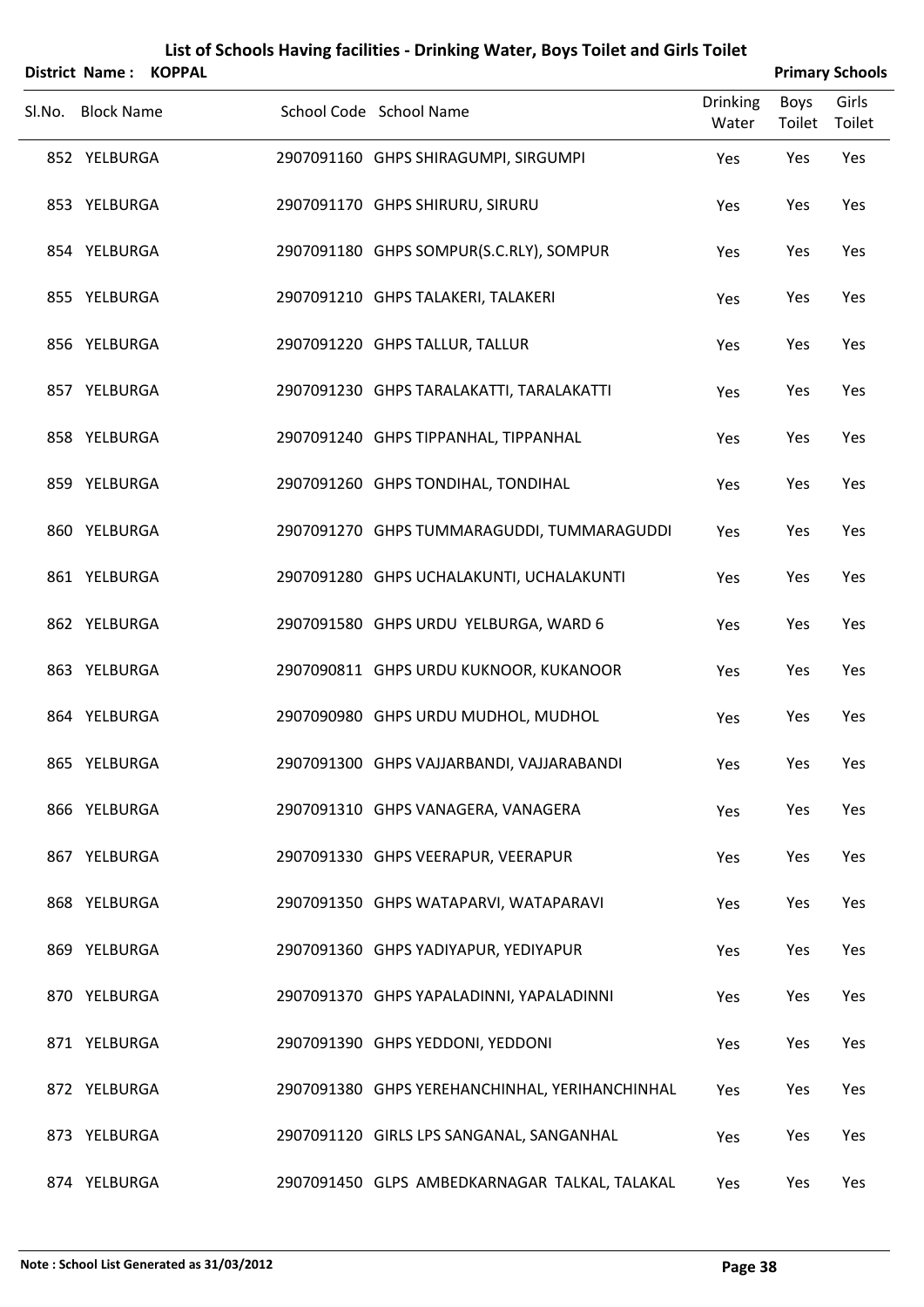| District Name: KOPPAL |  |                                                                 |                          |                | <b>Primary Schools</b> |
|-----------------------|--|-----------------------------------------------------------------|--------------------------|----------------|------------------------|
| Sl.No. Block Name     |  | School Code School Name                                         | <b>Drinking</b><br>Water | Boys<br>Toilet | Girls<br>Toilet        |
| 875 YELBURGA          |  | 2907091380 GLPS ASHARYA COLONY YAREHANCHINAL,<br>YERIHANCHINHAL | Yes                      | Yes            | Yes                    |
| 876 YELBURGA          |  | 2907091090 GLPS ASHRAYA COLONY RAJOOR, RAJOOR                   | Yes                      | Yes            | Yes                    |
| 877 YELBURGA          |  | 2907090810 GLPS DR AMBEDKAR COLONY KU,<br><b>KUKANOOR</b>       | Yes                      | Yes            | Yes                    |
| 878 YELBURGA          |  | 2907090450 GLPS GUNNAL(RAYREDDI NAGAR), GUNHAL                  | Yes                      | Yes            | Yes                    |
| 879 YELBURGA          |  | 2907090811 GLPS KUNTLANAGAR KUKANOOR,<br><b>KUKANOOR</b>        | Yes                      | Yes            | Yes                    |
| 880 YELBURGA          |  | 2907090810 GLPS RAYAREDDI COLONY KUKANO,<br><b>KUKANOOR</b>     | Yes                      | Yes            | Yes                    |
| 881 YELBURGA          |  | 2907090020 GLPS ADAVIHALLI, ADAVIHALLI                          | Yes                      | Yes            | Yes                    |
| 882 YELBURGA          |  | 2907090140 GLPS AMBEDKAR COLANY BEVOOR, BEVOOR                  | Yes                      | Yes            | Yes                    |
| 883 YELBURGA          |  | 2907090070 GLPS BALUTAGI TANDA, BALLUTAGI                       | Yes                      | Yes            | Yes                    |
| 884 YELBURGA          |  | 2907090240 GLPS BUKANTTI, BUKKANHATTI                           | Yes                      | Yes            | Yes                    |
| 885 YELBURGA          |  | 2907090200 GLPS BUNAKOPPA, BOONKOPPA                            | Yes                      | Yes            | Yes                    |
| 886 YELBURGA          |  | 2907090250 GLPS CHANPANAHALLI, CHANNAPPANAHALLI                 | Yes                      | Yes            | Yes                    |
| 887 YELBURGA          |  | 2907090260 GLPS CHENDINHAL, CHENDIHAL                           | Yes                      | Yes            | Yes                    |
| 888 YELBURGA          |  | 2907090280 GLPS CHIKKABANNIGOL TANDA,<br><b>CHIKKABANNIGOL</b>  | Yes                      | Yes            | Yes                    |
| 889 YELBURGA          |  | 2907090280 GLPS CHIKKABANNIGOL, CHIKKABANNIGOL                  | Yes                      | Yes            | Yes                    |
| 890 YELBURGA          |  | 2907090350 GLPS CHIKKAWANKALAKUNTI,<br>CHIKKAHONKALAKUNTA       | Yes                      | Yes            | Yes                    |
| 891 YELBURGA          |  | 2907091470 GLPS CHIKKOPPA TANDA, CHIKKOPPA                      | Yes                      | Yes            | Yes                    |
| 892 YELBURGA          |  | 2907090360 GLPS CHITHAPUR, CHITHAPUR                            | Yes                      | Yes            | Yes                    |
| 893 YELBURGA          |  | 2907090370 GLPS CHOWDAPUR, CHOWDAPUR                            | Yes                      | Yes            | Yes                    |
| 894 YELBURGA          |  | 2907090330 GLPS DPEP, CHIKKAMYAGERI TANDA,<br>CHIKAMYAGERI      | Yes                      | Yes            | Yes                    |
| 895 YELBURGA          |  | 2907090820 GLPS DPEP, LAGALUR, LAGALUR                          | Yes                      | Yes            | Yes                    |
| 896 YELBURGA          |  | 2907091220 GLPS DPEP, TALLUR TANDA, TALLUR                      | Yes                      | Yes            | Yes                    |
| 897 YELBURGA          |  | 2907090420 GLPS GADIGERI, GEDDIGERA                             | Yes                      | Yes            | Yes                    |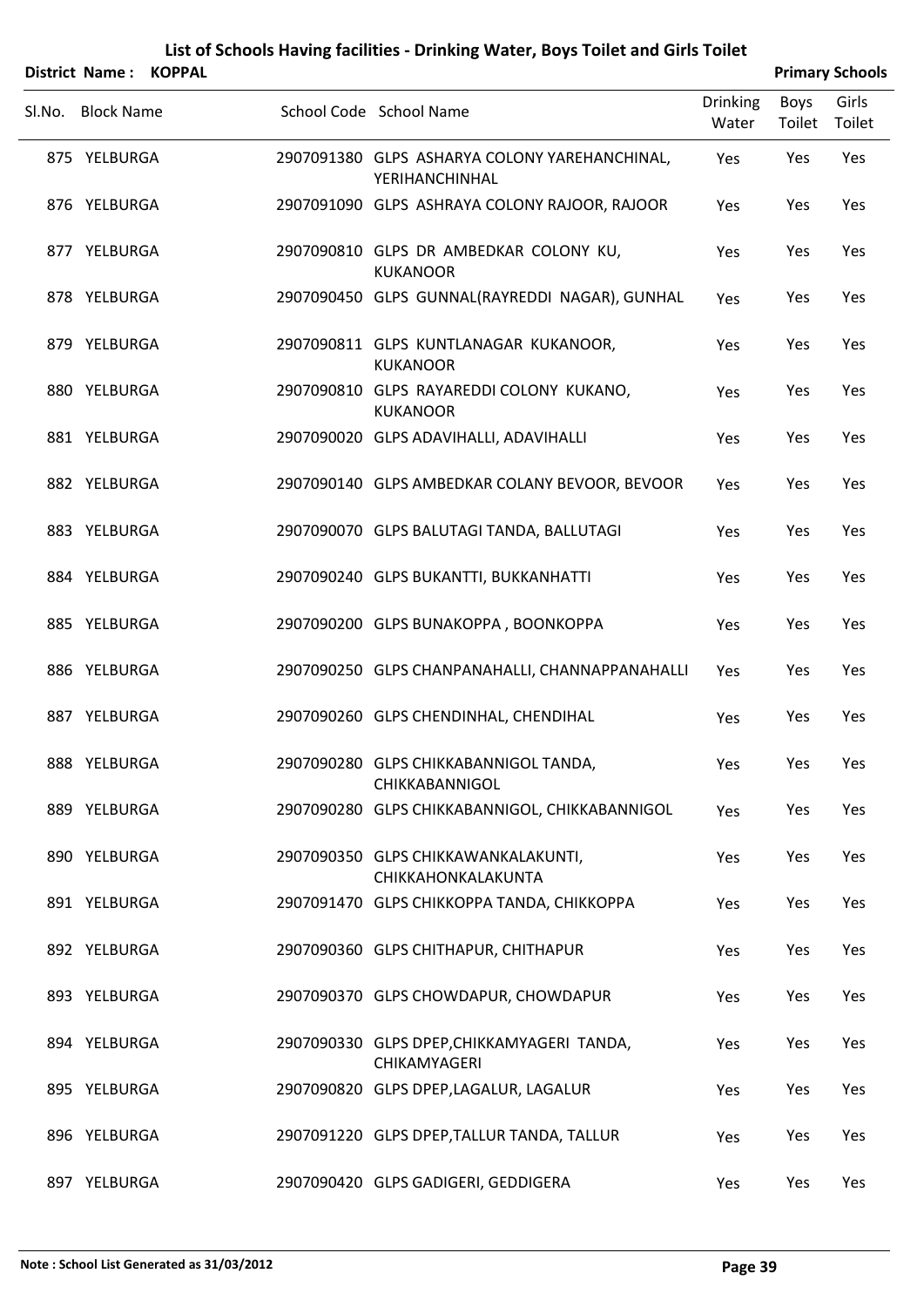|        | District Name:    | <b>KOPPAL</b> |                                                             |                          |                | <b>Primary Schools</b> |
|--------|-------------------|---------------|-------------------------------------------------------------|--------------------------|----------------|------------------------|
| SI.No. | <b>Block Name</b> |               | School Code School Name                                     | <b>Drinking</b><br>Water | Boys<br>Toilet | Girls<br>Toilet        |
|        | 898 YELBURGA      |               | 2907090420 GLPS GEDDIGERI TANDA, GEDDIGERA                  | Yes                      | Yes            | Yes                    |
|        | 899 YELBURGA      |               | 2907090070 GLPS GIRLS BALLUTAGI, BALLUTAGI                  | Yes                      | Yes            | Yes                    |
|        | 900 YELBURGA      |               | 2907090130 GLPS GIRLS BENKAL, BENAKAL                       | Yes                      | Yes            | Yes                    |
|        | 901 YELBURGA      |               | 2907090330 GLPS GIRLS CHIKKAMYGERI, CHIKAMYAGERI            | Yes                      | Yes            | Yes                    |
|        | 902 YELBURGA      |               | 2907090080 GLPS GIRLS BANDI, BANDI                          | Yes                      | Yes            | Yes                    |
|        | 903 YELBURGA      |               | 2907090430 GLPS GORLEKOPPA, GORLEKOPPA                      | Yes                      | Yes            | Yes                    |
|        | 904 YELBURGA      |               | 2907091410 GLPS GUDENAPPANAMATA,<br><b>GUDNEPPANAMATA</b>   | Yes                      | Yes            | Yes                    |
|        | 905 YELBURGA      |               | 2907090440 GLPS GULE, GULE                                  | Yes                      | Yes            | Yes                    |
|        | 906 YELBURGA      |               | 2907090460 GLPS GUNTAMADU, GUNTHAMADU                       | Yes                      | Yes            | Yes                    |
|        | 907 YELBURGA      |               | 2907090480 GLPS HAGEDHAL, HAGEDAL                           | Yes                      | Yes            | Yes                    |
|        | 908 YELBURGA      |               | 2907090490 GLPS HANUMAPUR, HANUMAPUR                        | Yes                      | Yes            | Yes                    |
|        | 909 YELBURGA      |               | 2907090500 GLPS HARISHANKARABANDI,<br>HARISHANKARABANDI     | Yes                      | Yes            | Yes                    |
|        | 910 YELBURGA      |               | 2907090535 GLPS HIREVANKALAKUNTA,<br>HIREWANKALAKUNTA       | Yes                      | Yes            | Yes                    |
|        | 911 YELBURGA      |               | 2907090560 GLPS HONNUNASI, HONHUNASI                        | Yes                      | Yes            | Yes                    |
|        | 912 YELBURGA      |               | 2907090580 GLPS HOSUR-SOMPUR, HOSUR                         | Yes                      | Yes            | Yes                    |
|        | 913 YELBURGA      |               | 2907090600 GLPS HUNSIHAL TANDA, HUNASIHAL                   | Yes                      | Yes            | Yes                    |
|        | 914 YELBURGA      |               | 2907090810 GLPS JAGAJEEVANRAM COLONY KU,<br><b>KUKANOOR</b> | Yes                      | Yes            | Yes                    |
|        | 915 YELBURGA      |               | 2907090620 GLPS JARKUNTI, JARAKUNTI                         | Yes                      | Yes            | Yes                    |
|        | 916 YELBURGA      |               | 2907090650 GLPS KADABALAKATTI, KADABALAKATTI                | Yes                      | Yes            | Yes                    |
|        | 917 YELBURGA      |               | 2907090660 GLPS KAKKIHALLI, KAKKIHALLI                      | Yes                      | Yes            | Yes                    |
|        | 918 YELBURGA      |               | 2907090670 GLPS KALAKABANDI, KALAKABANDI                    | Yes                      | Yes            | Yes                    |
|        | 919 YELBURGA      |               | 2907090710 GLPS KATAGIHALLI, KATAGIHALLI                    | Yes                      | Yes            | Yes                    |
|        | 920 YELBURGA      |               | 2907090720 GLPS KATRAHAL, KATRAL                            | Yes                      | Yes            | Yes                    |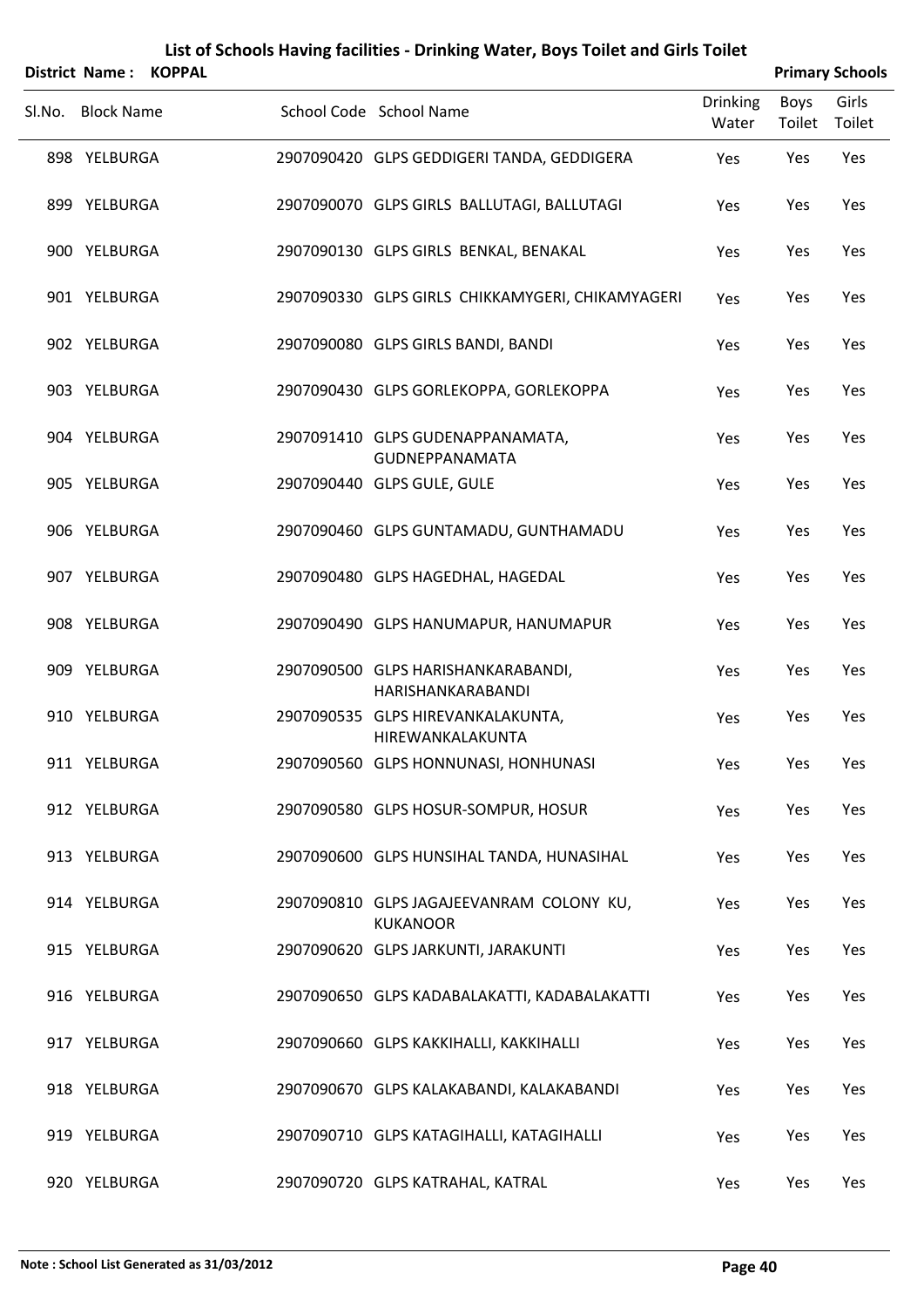|        | District Name: KOPPAL |  |                                                |                          |                | <b>Primary Schools</b> |
|--------|-----------------------|--|------------------------------------------------|--------------------------|----------------|------------------------|
| Sl.No. | <b>Block Name</b>     |  | School Code School Name                        | <b>Drinking</b><br>Water | Boys<br>Toilet | Girls<br>Toilet        |
|        | 921 YELBURGA          |  | 2907090730 GLPS KAVALAKERI, KAVALAKERI         | Yes                      | Yes            | Yes                    |
|        | 922 YELBURGA          |  | 2907091480 GLPS KONAPUR, KONAPUR               | Yes                      | Yes            | Yes                    |
|        | 923 YELBURGA          |  | 2907091210 GLPS KRISHNAPUR, TALAKERI           | Yes                      | Yes            | Yes                    |
|        | 924 YELBURGA          |  | 2907090790 GLPS KUDRIKOTAGI, KUDARIKOTAGI      | Yes                      | Yes            | Yes                    |
|        | 925 YELBURGA          |  | 2907090860 GLPS MAKKALLI, MAKKAHALLI           | Yes                      | Yes            | Yes                    |
|        | 926 YELBURGA          |  | 2907090910 GLPS MANGALOOR, MANGALOOR           | Yes                      | Yes            | Yes                    |
|        | 927 YELBURGA          |  | 2907090940 GLPS MARKET, MARKAT                 | Yes                      | Yes            | Yes                    |
|        | 928 YELBURGA          |  | 2907090970 GLPS MATARANGI, MATARANGI           | Yes                      | Yes            | Yes                    |
|        | 929 YELBURGA          |  | 2907090990 GLPS MURADI TANDA, MURDI            | Yes                      | Yes            | Yes                    |
|        | 930 YELBURGA          |  | 2907091020 GLPS NARASAPUR, NARASAPUR           | Yes                      | Yes            | Yes                    |
|        | 931 YELBURGA          |  | 2907091070 GLPS NITTALI, NITTALI               | Yes                      | Yes            | Yes                    |
|        | 932 YELBURGA          |  | 2907091580 GLPS NO3 YALBURGA, WARD 6           | Yes                      | Yes            | Yes                    |
|        | 933 YELBURGA          |  | 2907091110 GLPS SALABHAVI, SALABHAVI           | Yes                      | Yes            | Yes                    |
|        | 934 YELBURGA          |  | 2907091140 GLPS SIDLABHAVI, SIDLABHAVI         | Yes                      | Yes            | Yes                    |
|        | 935 YELBURGA          |  | 2907091200 GLPS TALABAL, TALABAL               | Yes                      | Yes            | Yes                    |
|        | 936 YELBURGA          |  | 2907091230 GLPS TARALAKATTI TANDA, TARALAKATTI | Yes                      | Yes            | Yes                    |
|        | 937 YELBURGA          |  | 2907091250 GLPS TIPPARASANHAL, TIPPARASANHAL   | Yes                      | Yes            | Yes                    |
|        | 938 YELBURGA          |  | 2907091290 GLPS UPPALADINNI, UPPALADINNI       | Yes                      | Yes            | Yes                    |
|        | 939 YELBURGA          |  | 2907090910 GLPS URDU MANGALOOR, MANGALOOR      | Yes                      | Yes            | Yes                    |
|        | 940 YELBURGA          |  | 2907091320 GLPS VANAJABHAVI, VANAJABHAVI       | Yes                      | Yes            | Yes                    |
|        | 941 YELBURGA          |  | 2907091460 GLPS VEERAPUR.G, VEERAPUR.G         | Yes                      | Yes            | Yes                    |
|        | 942 YELBURGA          |  | 2907090810 GLPS VINOBANGAR KUKANUR, KUKANOOR   | Yes                      | Yes            | Yes                    |
|        | 943 YELBURGA          |  | 2907091380 GLPS YEREHANCHINAL, YERIHANCHINHAL  | Yes                      | Yes            | Yes                    |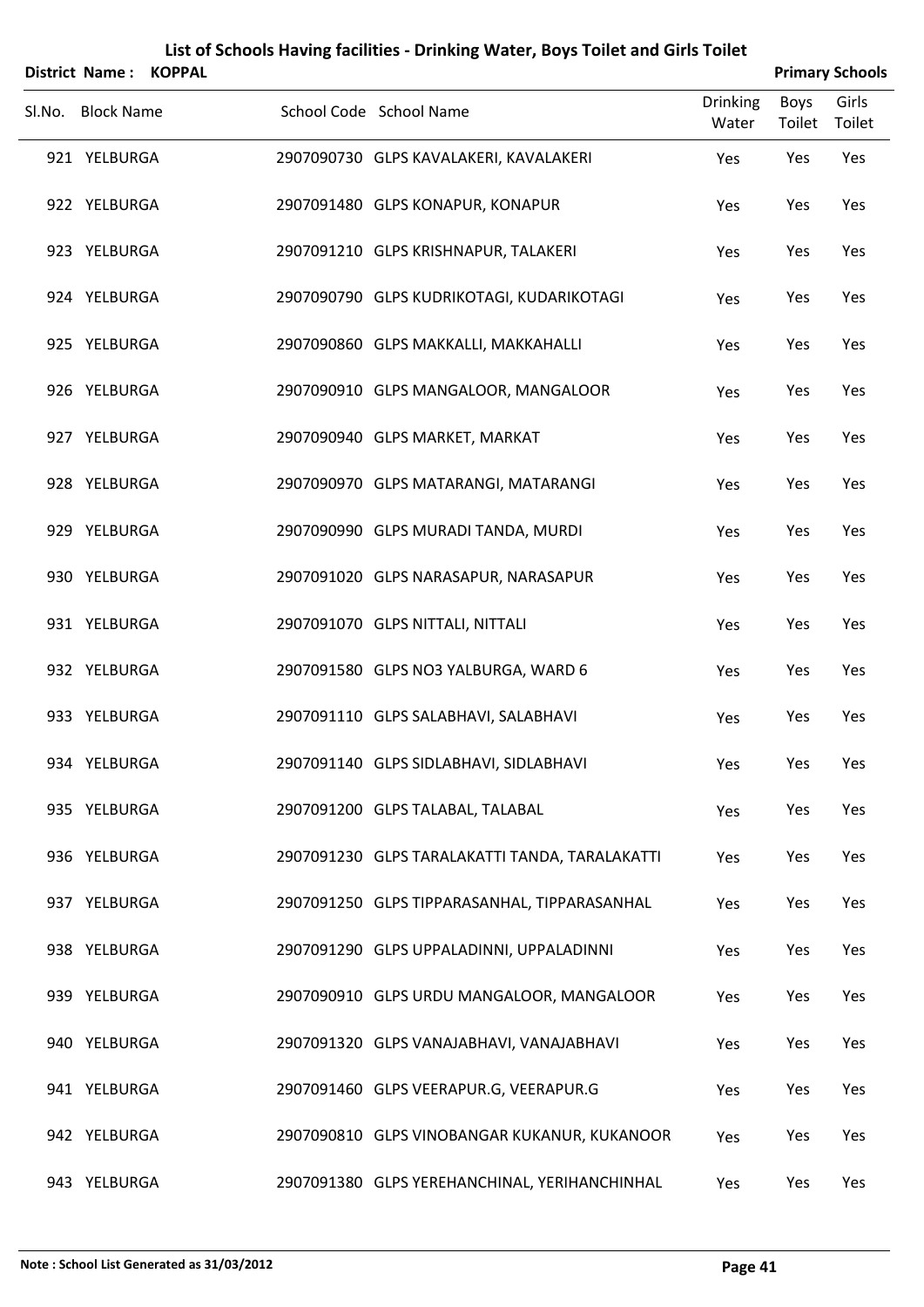|        | <b>District Name:</b> | <b>KOPPAL</b> |                                                                       |                          |                | <b>Primary Schools</b> |
|--------|-----------------------|---------------|-----------------------------------------------------------------------|--------------------------|----------------|------------------------|
| SI.No. | <b>Block Name</b>     |               | School Code School Name                                               | <b>Drinking</b><br>Water | Boys<br>Toilet | Girls<br>Toilet        |
|        | 944 YELBURGA          |               | 2907090140 GMHPS BEVOOR, BEVOOR                                       | Yes                      | Yes            | Yes                    |
|        | 945 YELBURGA          |               | 2907090530 GMHPS HIREVANKALAKUNTA,<br>HIREWANKALAKUNTA                | Yes                      | Yes            | Yes                    |
|        | 946 YELBURGA          |               | 2907090610 GMHPS ITAGI, ITAGI                                         | Yes                      | Yes            | Yes                    |
|        | 947 YELBURGA          |               | 2907090700 GMHPS KARAMUDI, KARAMUDI                                   | Yes                      | Yes            | Yes                    |
|        | 948 YELBURGA          |               | 2907090810 GMHPS KUKANUR, KUKANOOR                                    | Yes                      | Yes            | Yes                    |
|        | 949 YELBURGA          |               | 2907090890 GMHPS MANDALAGIRI, MANDALAGERI                             | Yes                      | Yes            | Yes                    |
|        | 950 YELBURGA          |               | 2907090910 GMHPS MANGALOOR, MANGALOOR                                 | Yes                      | Yes            | Yes                    |
|        | 951 YELBURGA          |               | 2907090980 GMHPS MUDHOL, MUDHOL                                       | Yes                      | Yes            | Yes                    |
|        | 952 YELBURGA          |               | 2907091120 GMHPS SANGANHAL, SANGANHAL                                 | Yes                      | Yes            | Yes                    |
|        | 953 YELBURGA          |               | 2907091450 GMHPS TALAKAL, TALAKAL                                     | Yes                      | Yes            | Yes                    |
|        | 954 YELBURGA          |               | 2907091130 GOVT URDU HPS SANKANOOR, SANKANUR                          | Yes                      | Yes            | Yes                    |
|        | 955 YELBURGA          |               | 2907090750 H.G.RamuluNagar LPS Kolihal, KOLIHAL                       | Yes                      | Yes            | Yes                    |
|        | 956 YELBURGA          |               | 2907091530 HPS No-2 YELBURGA, WARD 1                                  | Yes                      | Yes            | Yes                    |
|        | 957 YELBURGA          |               | 2907091450 KGBV TALAKAL, TALAKAL                                      | Yes                      | Yes            | Yes                    |
|        | 958 YELBURGA          |               | 2907090610 LPS AMBEDKAR NAGAR ITAGI, ITAGI                            | Yes                      | Yes            | Yes                    |
|        | 959 YELBURGA          |               | 2907090100 LPS ASHRYA COLONY BANNIKOPPA,<br><b>BANNIKOPPA</b>         | Yes                      | Yes            | Yes                    |
|        | 960 YELBURGA          |               | 2907090340 LPS GIRLS CHIKKENKOPPA, CHIKKENKOPPA                       | Yes                      | Yes            | Yes                    |
|        | 961 YELBURGA          |               | 2907090812 LPS JAVALANAGAR KUKANOOR, KUKANOOR                         | Yes                      | Yes            | Yes                    |
|        | 962 YELBURGA          |               | 2907090800 LPS KUDRIMOTHI CROSS, KUDRIMOTHI                           | Yes                      | Yes            | Yes                    |
|        | 963 YELBURGA          |               | 2907091120 LPS Rajiv Gandi A.Colony Sanganal,<br>SANGANHAL            | Yes                      | Yes            | Yes                    |
|        | 964 YELBURGA          |               | 2907090960 LPS Sharanabasavewshar Nagar Matala,<br><b>MATALADINNI</b> | Yes                      | Yes            | Yes                    |
|        | 965 YELBURGA          |               | 2907091450 LPS URDU TALAKAL, TALAKAL                                  | Yes                      | Yes            | Yes                    |
|        | 966 YELBURGA          |               | 2907091210 LPS URDU TALAKERI, TALAKERI                                | Yes                      | Yes            | Yes                    |